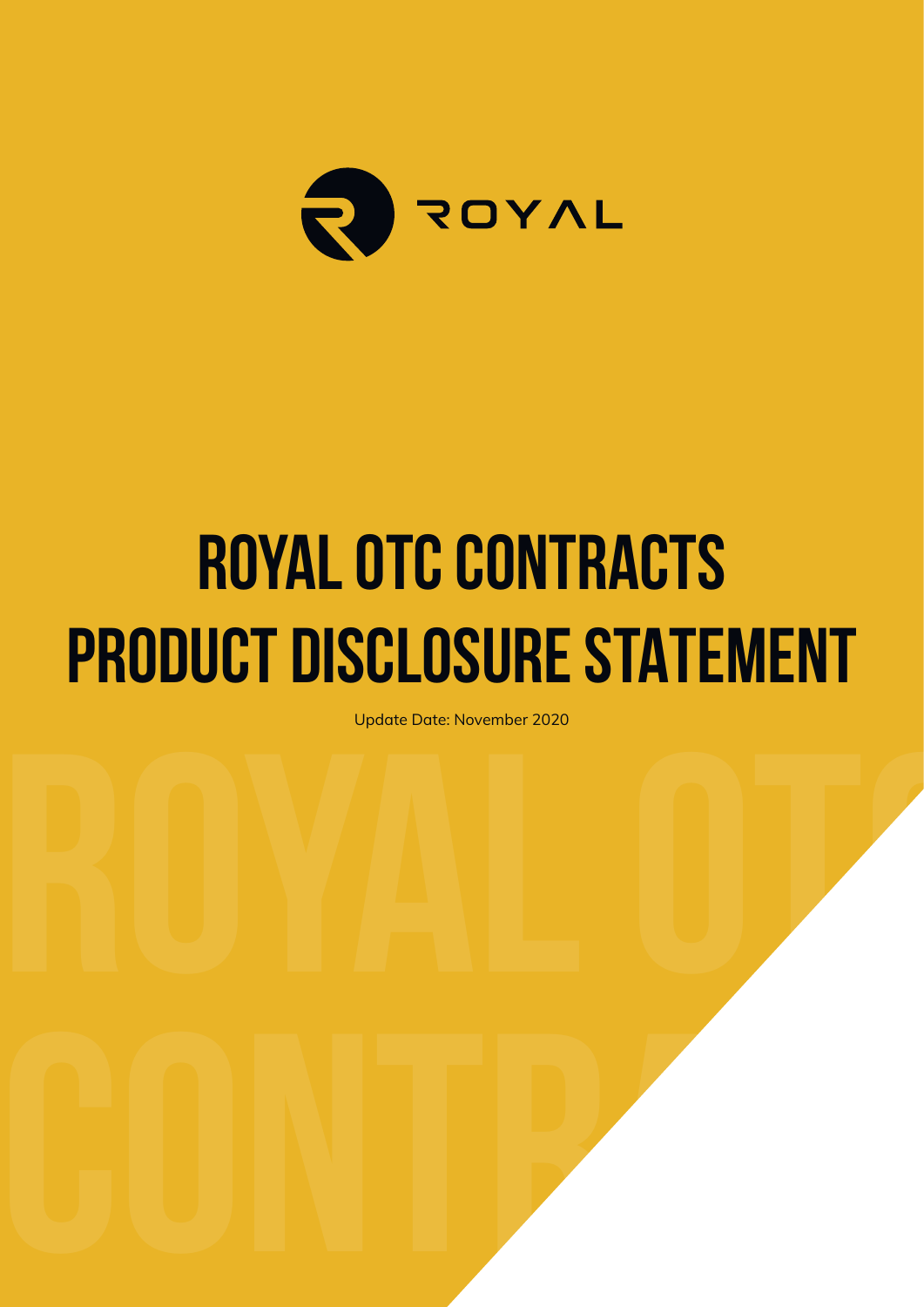

# **TABLE OF CONTENTS**

| <b>Section 1: Important Information</b>   | Page 2  |
|-------------------------------------------|---------|
| <b>Section 2: Key Information</b>         | Page 3  |
| Section 3: How to Trade                   | Page 12 |
| <b>Section 4: Significant Risks</b>       | Page 29 |
| <b>Section 5: Costs, Fees and Charges</b> | Page 33 |
| <b>Section 6: General Information</b>     | Page 50 |
| <b>Section 7: Glossary</b>                | Page 55 |

## **SECTION 1 – IMPORTANT INFORMATION**

## **1.1 THIS PDS**

This Product Disclosure Statement (PDS) is prepared by Royal CM Limited(Royal), as the issuer of its over-the-counter Royal Contracts (Royal Contracts or "contracts") referred to in this PDS.

This PDS is designed to help you decide whether the contracts described in this PDS are appropriate for you. You may also use this PDS to compare this financial product with similar financial products offered by other issuers.

This PDS describes the key features of our Royal Contracts, their benefits, risks, the costs and fees of trading in them and other related information. Royal Contracts are sophisticated financial products so you should read this PDS and the Account Terms in full before making any decision to invest in them.

Some expressions used in this PDS have definitions given in the Glossary at the end of this PDS (see Section 7).

## **1.2 ROYAL**

This PDS covers OTC contracts in respect of:

- shares (referred to as Share Contracts);
- indices (referred to as Index Contracts);
- commodities (referred to as Commodity Contracts).
- Foreign Exchange (referred to as FX Contracts);
- Bullion (referred to as Bullion Contracts)

The Royal Contracts covered by this PDS are those traded on the Royal Electronic Trading Platform. These OTC contracts are derivative products issued by Royal and are not exchange traded products.

## **1.3 YOUR POTENTIAL LIABILITY**

Please especially read the Key Information in Section 2 and the Significant Risks in Section 4 for important information about your potential liability.

We recommend that you contact us if you have any questions arise from this PDS or the Account Terms prior to entering into any transactions with us. Royal recommends that you consult your advisor or obtain independent advice before trading.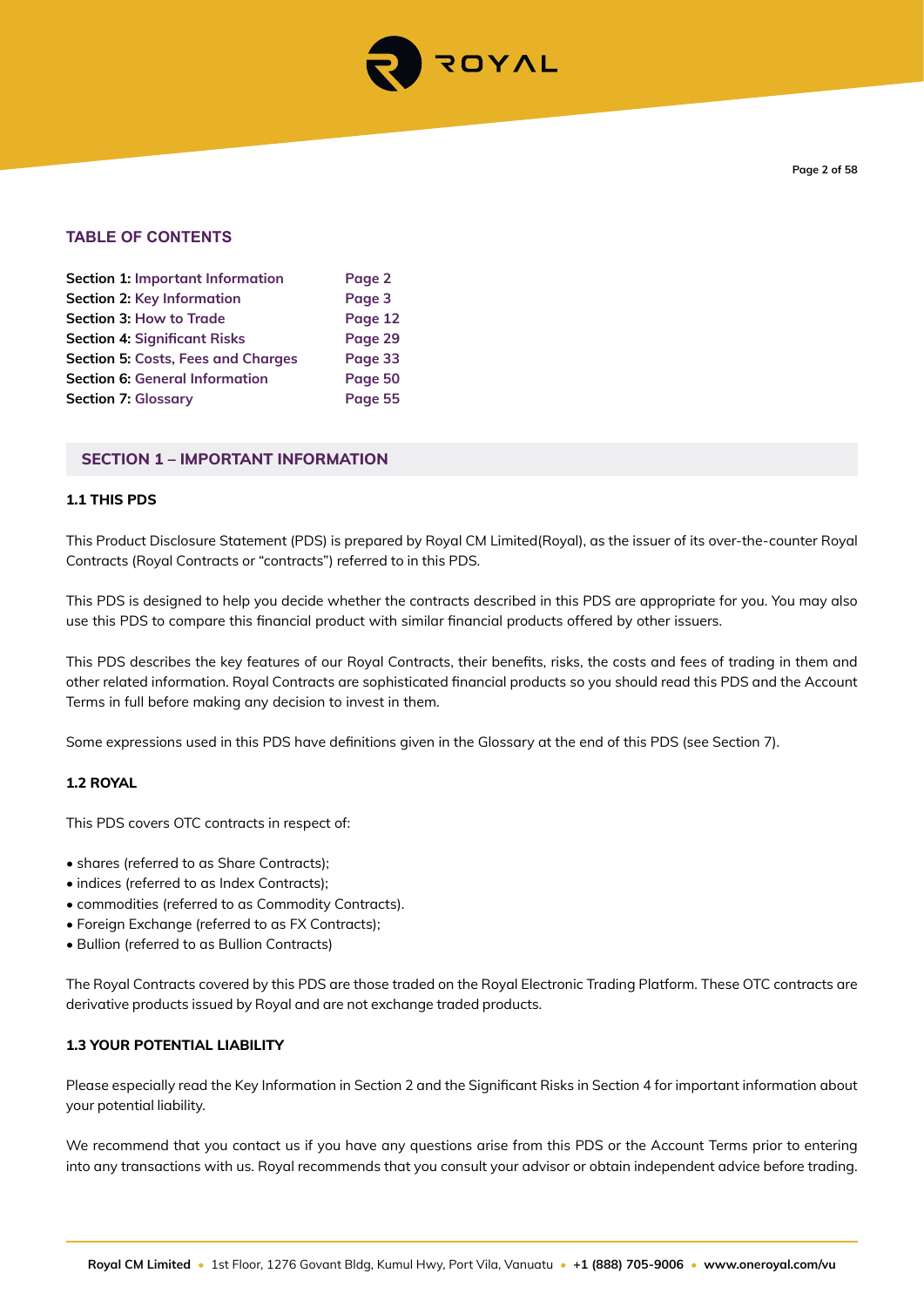

## **1.4 ROYAL DOES NOT GIVE PERSONAL ADVICE**

Royal will not give you personal financial advice about Royal Contracts. This PDS does not constitute a recommendation or opinion that the Royal Contracts are appropriate for you.

The information in this PDS is general only and does not take into account your personal objectives, financial situation and needs.

## **1.5 YOUR SUITABILITY TO TRADE THE ROYAL CONTRACTS**

If we ask you for your personal information to assess your suitability to trade Royal Contracts and we accept your application to trade these contracts, this is not personal advice or any other advice to you. You must not rely on our assessment of your suitability since it is based on the information you provide and the assessment is only for our purposes of deciding whether to open an Account for you. You may not later claim you are not responsible for your losses merely because we have opened an Account for you after assessing your suitability. You remain solely responsible for your own assessments of the features and risks and seeking your own advice on whether the Royal Contracts are suitable for you.

We will assess wholesale client or retail client status from time to time. If you satisfy the criteria to be classified as a wholesale client, we may classify you as such. We are under no obligation to inform you if we classify you as a wholesale client.

## **1.6 CURRENCY OF PDS**

The information in this PDS is up to date at the time it was prepared but is subject to change at any time. Any updates will be posted on our website www.oneroyal.com/vu. A copy of this PDS and the Account Terms can be downloaded from the website or you can call Royal to request that a paper copy of them be provided to you free of charge. If the new information is information which is materially adverse to you, we will issue either a new PDS or a supplementary PDS containing the new information. If the new information is not materially adverse to you, you will be able to find updated information on our www.oneroyal.com/vu or by calling us using the contact details given below. If you ask us, we will send you without charge a paper copy of the information.

## **1.7 CONTACT**

Royal can be contacted at: Telephone: +1 (888) 7059006 or by emailing us at info@oneroyal.com.vu

## **SECTION 2 – KEY INFORMATION**

#### **2.1 KEY FEATURES OF OUR ROYAL CONTRACTS**

• Royal Contracts are over-the-counter derivatives issued by Royal. They are not exchange-traded.

• They are for investing indirectly in a range of currency, gold or silver, securities and index movements around the world without having to own and pay full value of the Underlying Security or any underlying exchange traded contract in relation to the index.

• You must fund your Account before Royal Contracts are issued to you. You do this by paying at least the Initial Margin (plus other fees and charges detailed in Section 5).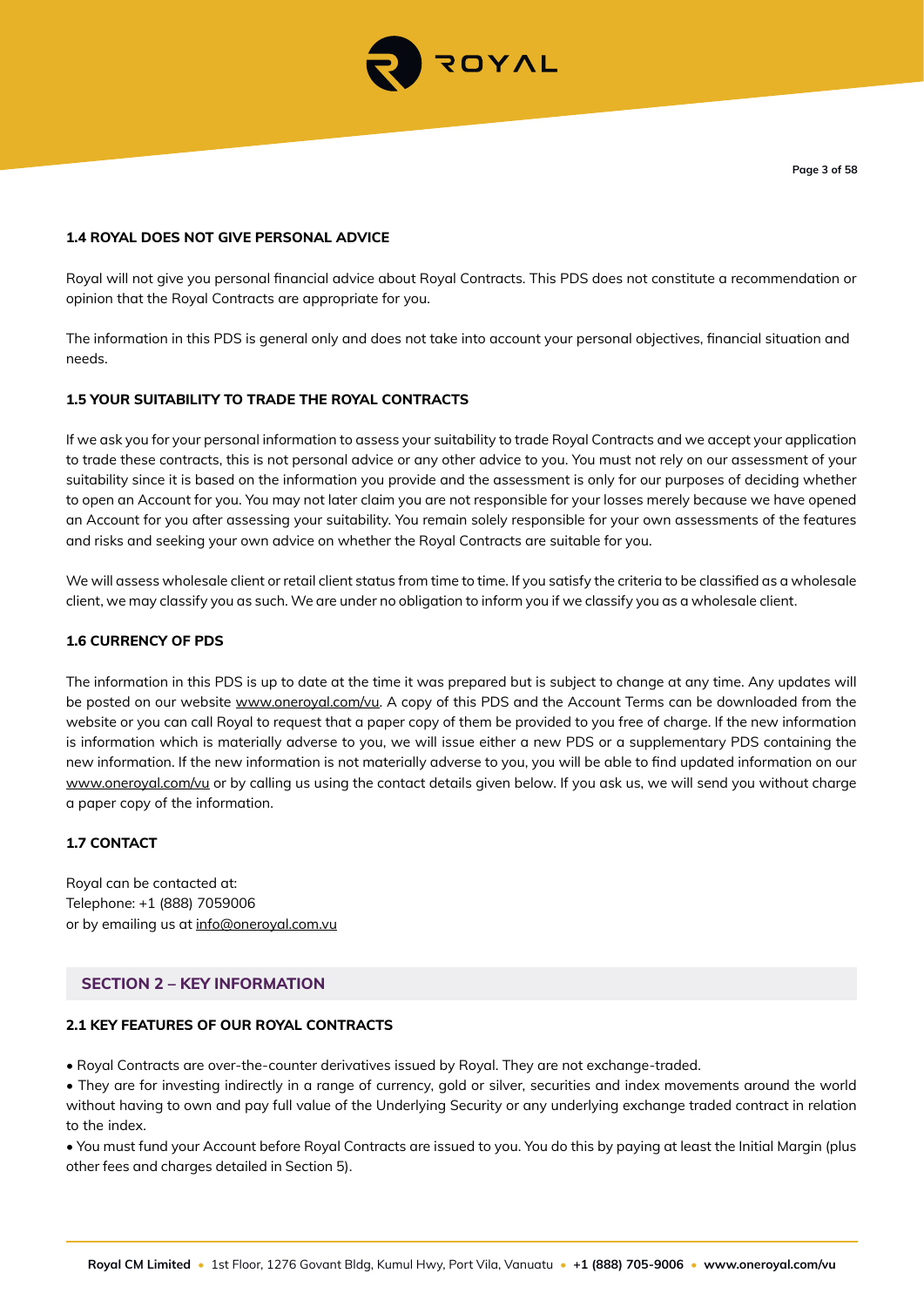

• You remain liable to pay later Margins and to maintain the required amount of Margin. If you do not maintain the required Margin or you do not pay the required Margin call by the required time, the contract can be Closed Out and you remain liable to pay us any remaining shortfall.

• Unlike contracts traded on an exchange, the Royal Contracts are not standardised. The terms of a contract are individually tailored to the requirements of the parties to the contract – you and Royal.

• In the case of Royal Contracts, you have no right or obligation to acquire the Underlying Security itself. See the comparison table in this Section which outlines the key differences between Royal Contracts and dealing directly in the Underlying Security. • There is leverage in the Royal Contracts because you pay to Royal only Margin, not the full value. All payments to Royal are paid as Margin (or for the relevant fees and charges). The more Margin you pay, the less leverage.

# **2.2 KEY BENEFTS OF OUR CONTRACTS**

• Our Royal Contracts enable you to take a trading position with an exposure to a particular Underlying Security without needing to buy or sell the actual Underlying Security.

• You can use the Royal Contracts for speculation, with a view to profiting from market fluctuations in the Underlying Security. You may take a view of a particular Underlying Security and so invest in Royal Contracts intending to make a profit.

- You can use Royal Contracts to hedge your existing exposure to an Underlying Security.
- You can deal in Royal Contracts with a view to profiting in both rising and falling markets.
- Royal Contracts involve a high degree of leverage.

Our contracts potentially let you invest a relatively small amount (in the form of the Initial Margin) to have an exposure to the Underlying Security without having to pay the full price of the Underlying Security. This leverage gives you the potential to take a greater level of risk for a smaller initial outlay, so this increases the potential risks and rewards. Leverage can magnify losses (see Section 4 – Significant Risks and, in particular, the paragraph "Loss from Leverage").

• Your moneys paid as Margin are kept in the Royal client moneys trust account until either paid back to you or paid to Royal for fees, costs and charges.

## **2.3 KEY RISKS OF OUR CONTRACTS**

The key risks of investing in Royal Contracts are outlined below. Please see Section 4 for further information in the description of the significant risks.

• Leverage – Royal Contracts are leveraged when the amount you pay (i.e., the total Margin and fees and charges) to Royal is less than the full face value of the underlying investment.

Royal Contracts are typically a low margin, high leveraged investment.

You should be prepared for greater risks from this kind of leveraged derivative, including being liable to pay Royal more Margin and those Margin requirements changing rapidly in response to changes in the market for the Underlying Security. • Loss of your moneys – Your potential losses on (long or short) Royal Contracts may exceed the amounts you pay (as Margin) for the Royal Contract or amounts we hold on trust for you.

• Unlimited loss – Your potential loss on positions may be unlimited – more than the amount you pay Royal for them.

• Trust moneys are withdrawn to pay for the Royal Contracts – The money which you pay into the Royal client moneys trust account are not kept there but are withdrawn to pay Royal for the Royal Contracts.

• Margin requirements – You are liable to pay Margin before the Royal Contract is issued and you may be required to pay more Margin before the Royal Contract is Closed Out. Margin requirements can change rapidly. If you do not meet Margin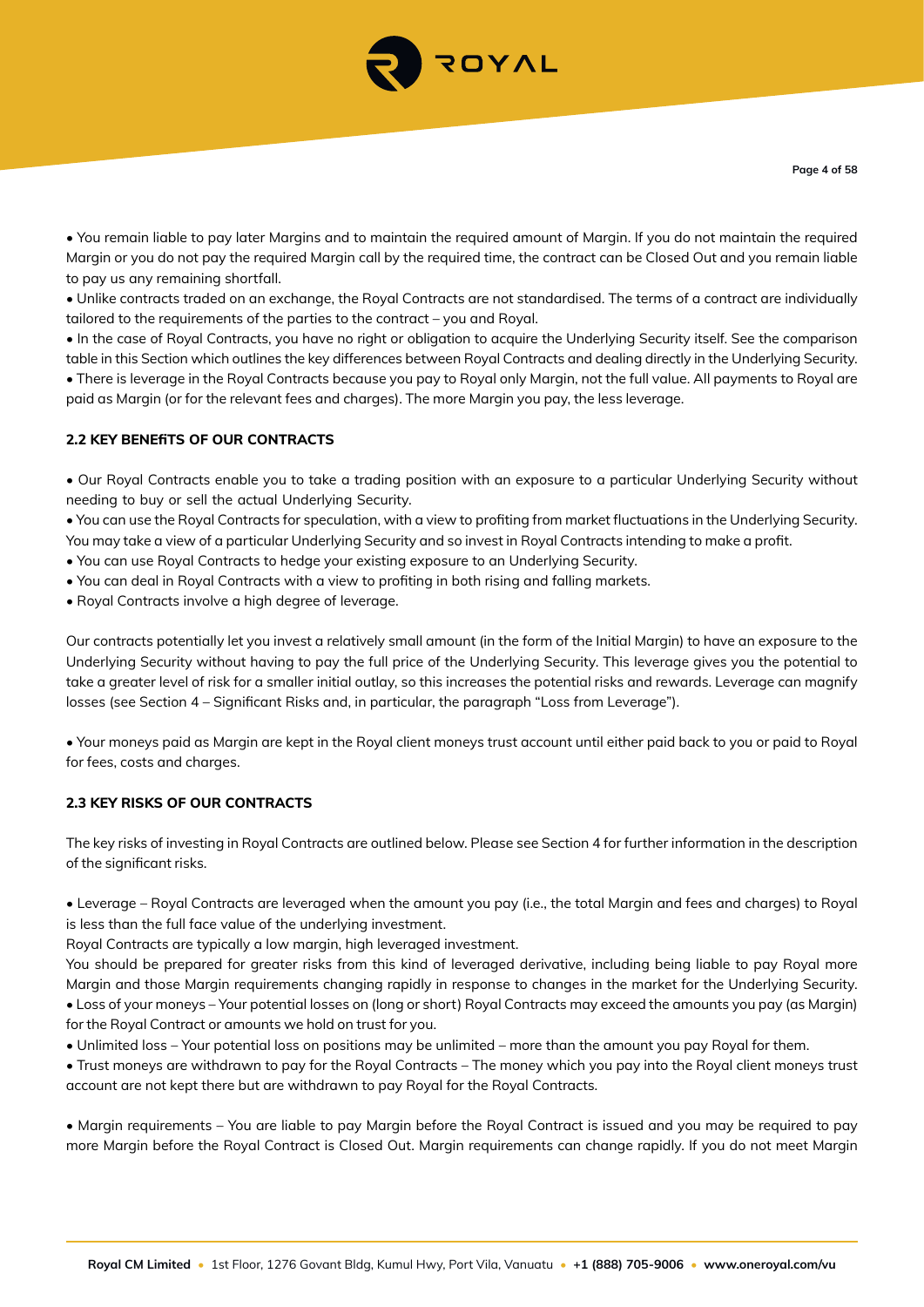

requirements, including at little or no notice, all or a portion of your Royal Contract position may be Closed Out without notice to you and the positions are usually (but need not be) liquidated on a first in/first out (FIFO) basis.

• Foreign Exchange – Royal Contracts which are denominated in foreign currency can expose you to fast and large changes to the value of your Account, potentially triggering the need for more Margin to be paid by you, including at short or no notice. • Counterparty risk – you have the risk that Royal will not meet its obligations to you under the Royal Contract. Royal Contracts are not Exchange-traded so you need to consider the credit and performance risk you have on Royal. This is further explained in Section 3 under "Your Counterparty Risk on Royal".

## **2.4 YOUR SUITABILITY**

We may make an initial assessment of your suitability to invest in Royal Contracts based on the information you give us through Royal's client on-boarding and ongoing due diligence. You should always make your own assessment of your suitability to trade our Royal Contracts. You should carefully consider the features of Royal Contracts and their significant risks before investing in them.

Some key suitability considerations for you are:

- whether you have experience in trading in the Underlying Security;
- whether you understand the terms of Royal Contracts and how they work;
- whether you accept a high degree of risk in trading in these contracts;
- whether you can monitor your investments and manage them in a volatile market;
- whether you have financial resources to provide more Margin, especially on little or no notice; and
- whether you can bear substantial losses that might arise from trading in these contracts, especially the potential for unlimited losses.

Our assessment of your suitability is based on your information and any other information we ask and you give us. To the extent permitted by law we do not accept liability for your choice to invest in any Royal Contracts so you should read all of this PDS carefully, consider your own needs and objectives for investing in the Royal Contracts and take independent advice as you see fit.

# **2.5 NATURE OF ROYAL CONTRACTS**

Royal Contracts are sophisticated over-the-counter financial products which allow you to make a profit or loss from changes in the market price of the Underlying Security (or, if that is an index, changes in the index level), without actually owning the Underlying Security or having any direct interest in the Underlying Security. In simple terms, the amount of profit or loss made on the Royal Contract will be equal to the difference between the price of the Royal Contract when the contract is opened and the price when the Royal contract is closed, multiplied by the number of Royal Contracts held.

The calculation of profit or loss is also affected by other payments, including payments relating to Transaction Fees, Finance Charges and any other charges (for more information, see Section 5).

The value can also be affected by fluctuations in foreign exchange if you effect a Transaction denominated in a currency different from the denomination of your Account currency.

You can take both "long" and "short" positions. If you take a long position, you profit from a rise in the Underlying Security, and you lose if the price of the Underlying Security falls. Conversely, if you take a short position, you profit from a fall in the price of the Underlying Security and lose if the underlying price or level rises.

You can also deal in Royal Contracts on many indices in respect of leading Exchanges. Go short if you think the market index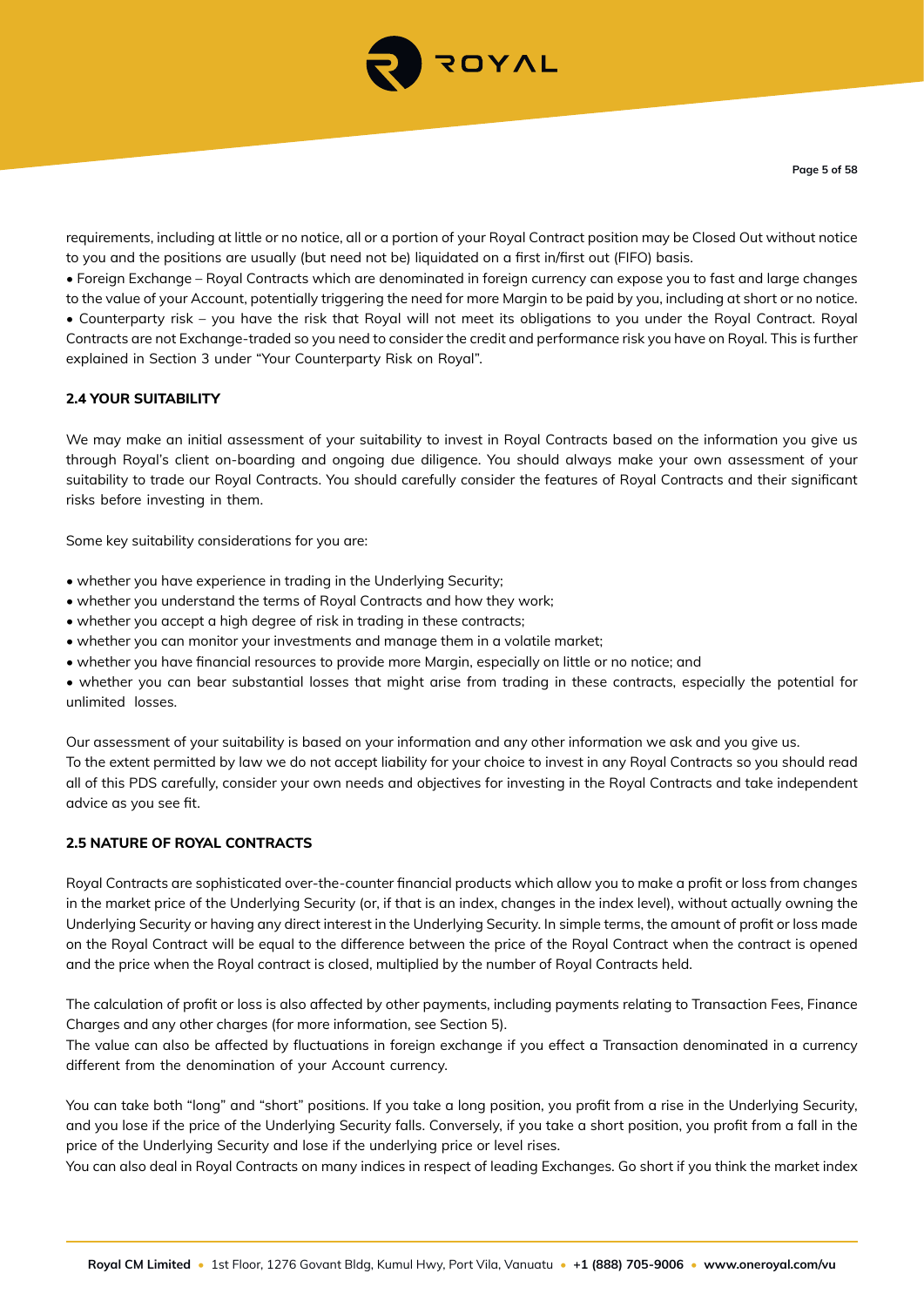

is going to fall, or go long if you think the index is going to rise. This can be useful if you want to follow a specific market trend rather than individual shares.

The value can also be affected by fluctuations in foreign exchange if you effect a Transaction denominated in a currency different from the denomination of your Account currency.

You can take both "long" and "short" positions. If you take a long position, you profit from a rise in the Underlying Security, and you lose if the price of the Underlying Security falls. Conversely, if you take a short position, you profit from a fall in the price of the Underlying Security and lose if the underlying price or level rises.

You can also deal in Royal Contracts on many indices in respect of leading Exchanges. Go short if you think the market index is going to fall, or go long if you think the index is going to rise. This can be useful if you want to follow a specific market trend rather than individual shares.

Unlike direct investments made by trading on an Exchange, Royal Contracts are not standardised. The terms of Royal Contracts are based on the Account Terms with Royal, which apply to your Account and your Transactions.

Royal Contracts do not give you any beneficial interest in the Underlying Security nor any right to acquire the Underlying Security. You have none of the rights of a holder of that financial product. This is different from direct trading in the Underlying Security where you acquire a beneficial interest in the actual financial product.

## **2.6 TYPES OF CONTRACTS**

## **2.6.1 SHARE CONTRACTS**

Share Contracts allow you to receive many of the economic benefits of owning the Underlying Security on which the Royal Contract is based without physically owning it (for more information on key benefits of trading in Royal Contracts see Section 2). For more information on which Share Contracts Royal provides quotes on, please download a demonstration trading platform located on our website or contact Royal.

Share Contracts are valued based on the price of the Underlying Security.

Share Contracts derive their price from the real time changes in of the price of the Underlying Security on the relevant exchange or market.

Prices are only quoted for Share Contracts and can only be traded during the open market hours of the relevant exchange on which the Underlying Security is traded.

Open hours of the relevant exchanges are available by viewing the relevant Exchange website. In addition, Royal will not quote for a Royal Contract on a particular Underlying Security if that Underlying Security is illiquid or is in suspension (for more information on potential external disruptions see Section 4). Royal will not quote Share Contracts if the contract is over shares in a company which becomes externally administered.

For example, if you bought 1000 Share Royal Contracts and the price of the Underlying Security was quoted as 15.70/15.71 then the Share Contract would have a value of \$15,710 (being 15.71 x 1000).

Refer to the Section 3 under "Rolling over or swapping" for more details and for the relating fees and charges refer to the Section 5 under "Finance Charge Adjustment/ Finance Credit Adjustment".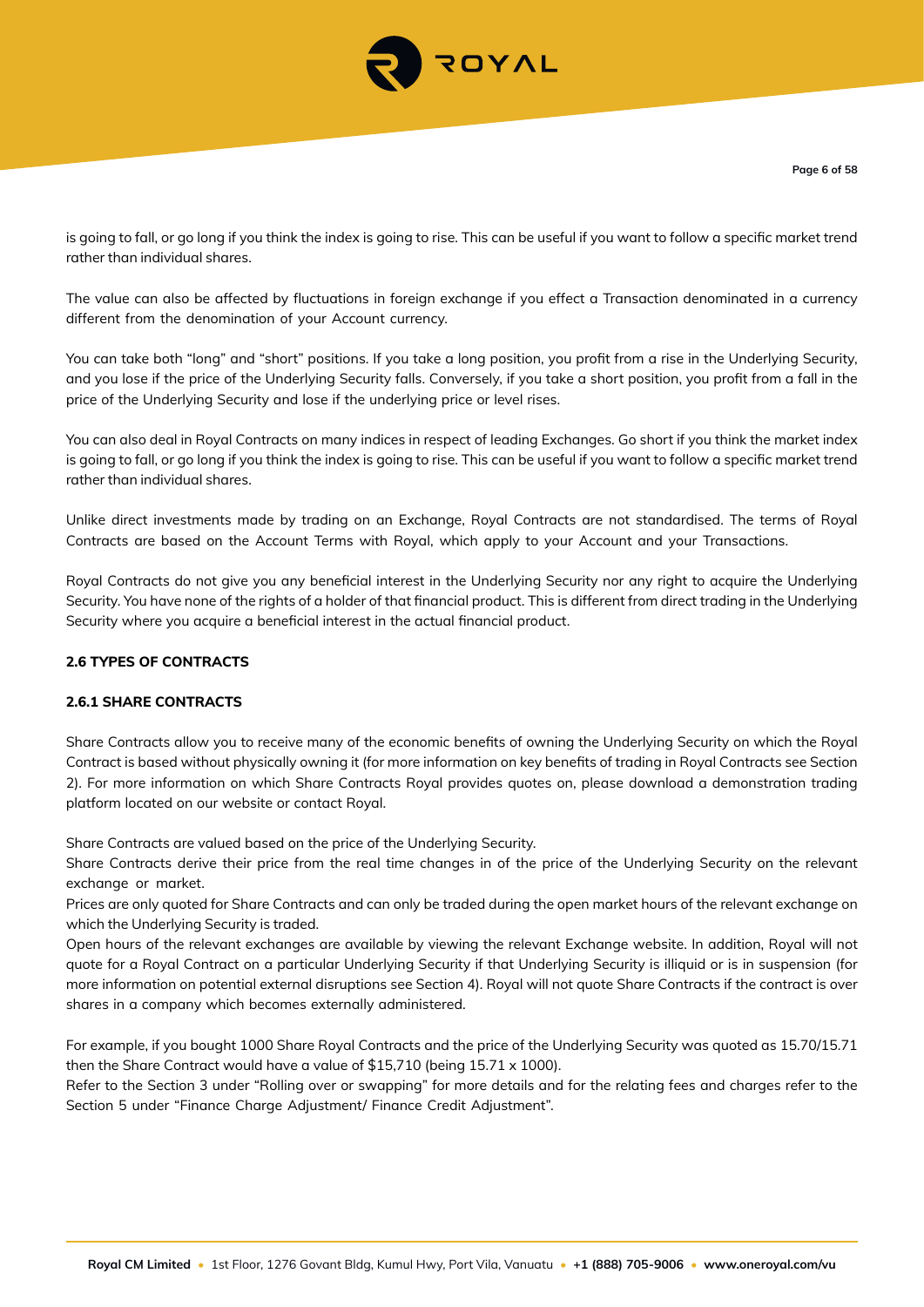

## **2.6.2 INDEX CONTRACTS**

Index Contracts allow you to trade anticipated market trends rather than individual shares. Margin requirements for Index Contracts may differ and may be lower than of other Royal Contracts.

Index Contracts are valued based on the number of units per index point of the underlying index. For example, if the S&P™/ ASX 200™ is valued at 4600 then trading 10 Index Royal Contracts would mean the face value of the trade was \$46,000. Index Contracts derive their price or value from the real time changes in the value of an underlying index as calculated by the relevant exchange or Royal's valuation. Similar to Share Contracts, Index Contracts prices are only quoted and can only be traded during the open market hours of the relevant exchange on which the underlying index is determined (or within any more limited hours set from time to time by Royal). Open hours of the relevant exchanges are available by viewing the relevant exchange website. Refer to the Section 3 under "Rolling over or swapping" for more details and for the relating fees and charges refer to the Section 5 under "Finance Charge Adjustment/ Finance Credit Adjustment".

## **2.6.3 COMMODITY CONTRACTS**

Commodity Contracts operate in the same way as Share Contracts and Index Contracts except their Underlying Security is the value or price of a Commodity Transaction.

Commodity Contracts are an easy way to gain access indirectly to commodity markets and underlying commodities such as oil and gas. Commodity Contracts give traders and investors indirect exposure to the underlying commodity without physical delivery.

Commodity Contracts may be based on Underlying Futures contracts which have set expiry dates or settlement terms. However Commodity Contracts cannot be settled by the physical or deliverable settlement of the underlying commodity. Rather these products can be rolled or swapped indefinitely until you decide to close out the transaction.

Refer to the Section 3 under "Rolling over or swapping" for more details and for the relating fees and charges refer to the Section 5 under "Finance Charge Adjustment/ Finance Credit Adjustment.

## **2.6.4 FX CONTRACTS**

FX Contracts are leveraged products which derive their prices from the real time changes in the price of the Underlying Security. Prices are only quoted for FX Contracts and can only be traded during the open market hours on which the Underlying Security is traded.

Open hours of the market are available by viewing the relevant FX market website. FX Contracts allow you to receive many of the economic benefits of owning the full value of the Underlying Security on which the FX Contract is based without physically owning it (for more information on key benefits of trading in FX Contracts see Section 2.2). For more information on what Royal provides quotes on, please download a demonstration trading platform located on Royal's website www.oneroyal.com/vu or contact Royal directly.

FX Contracts are valued based on the price of the Underlying Security. For example, if you bought 100,000 units of one currency against another and the price of the Underlying Security was quoted as 1.25505/1.25525 then the FX Contract would have a value of \$125,525 (being 1.25525 x 100,000).

## **2.6.5 FORWARD FX CONTRACTS**

Forward FX contracts are particular kinds of FX Contracts which derive their price or value from the real time changes in the value of a currency for settlement in the future as calculated by Royal.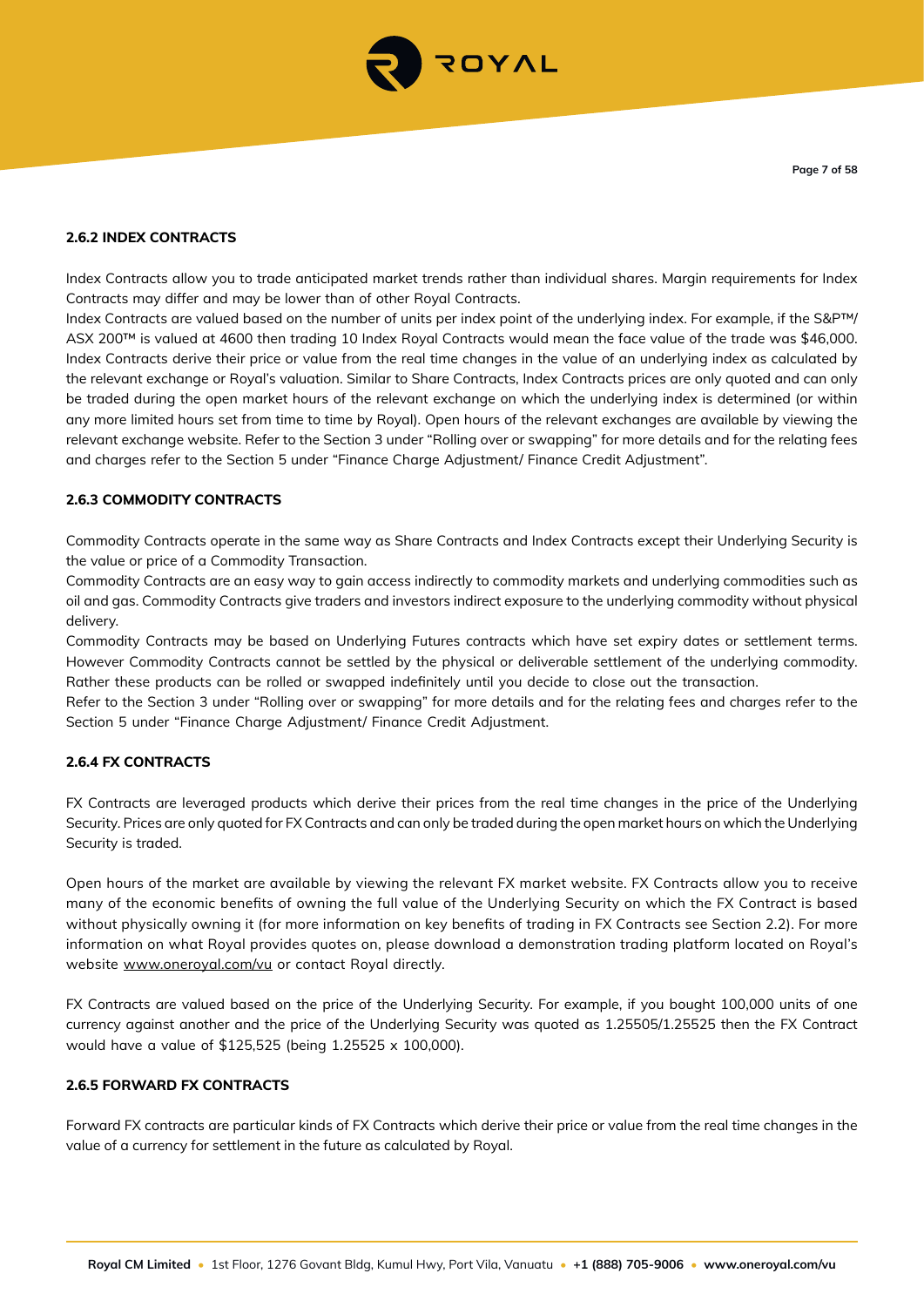

Similar to FX Contracts, prices are only quoted by Royal and can only be traded during the open market hours (or within any more limited hours set from time to time by Royal).

# **2.6.6 BULLION CONTRACTS**

Bullion Contracts are very similar to FX Contracts in that they are an over-the-counter financial product which allow you to make a profit or loss from changes in the market price of an Underlying Security, in this case gold or silver to the extent they are reflected in price movements in Bullion Contracts, without having to own the Underlying Security.

Bullion Contracts cannot be settled by physical delivery on their Value Date, rather these products can be rolled or swapped indefinitely until you decide to Close Out the Transaction i.e. Bullion Contracts do not have set expiry dates and will remain open until Closed Out. Refer to Section 3.14 under "Rolling over or swapping" for more details and for the relating fees and charges refer to the Section 5 under "Finance Charge Adjustment/ Finance Credit Adjustment".

## **2.7 COMPARISON**

This summary table compares the Royal Contracts offered by this PDS with direct investments in shares. As a summary, it cannot cover all features, risks and terms of all the financial products and services.

#### **2.8 BENCHMARK DISCLOSURE**

Royal has chosen to apply the benchmarks set out by VFSC to all of the Royal Contracts, which include OTC contracts for differences and margin foreign exchange financial products.

It is important to note that the benchmarks are not mandatory and are not law. Not meeting the benchmarks is not an indication of breaches or failures.

The following table summarises the benchmarks as Royal applies them to our Royal Contracts, whether Royal meets them and, if not, why not.

The table that follows below also refers you to other Sections of this PDS for more information on relevant topics (to avoid duplicating the information in this PDS).

| Feature                                    | Direct investments in shares                                                                                                                        | <b>Royal Contracts</b>                                                                                                                                                       |
|--------------------------------------------|-----------------------------------------------------------------------------------------------------------------------------------------------------|------------------------------------------------------------------------------------------------------------------------------------------------------------------------------|
| Beneficial interest in Underlying Security | Investor has beneficial interest.                                                                                                                   | Holder of Royal Contracts has no beneficial<br>interest in Underlying Security.                                                                                              |
| Dividends and distributions                | Investor has entitlement to available<br>dividends and distributions, typically<br>paid some days after the ex-date for the<br>Underlying Security. | Holder has no right to dividends or<br>distributions, though adjustments are made<br>to the Account in respect of the gross cash<br>value of the dividends. See Section 3.8. |
| Dividend imputation credits                | Investor has entitlement to available<br>dividend imputation credits.                                                                               | Holder has no right to dividend imputation<br>credits or value of them.                                                                                                      |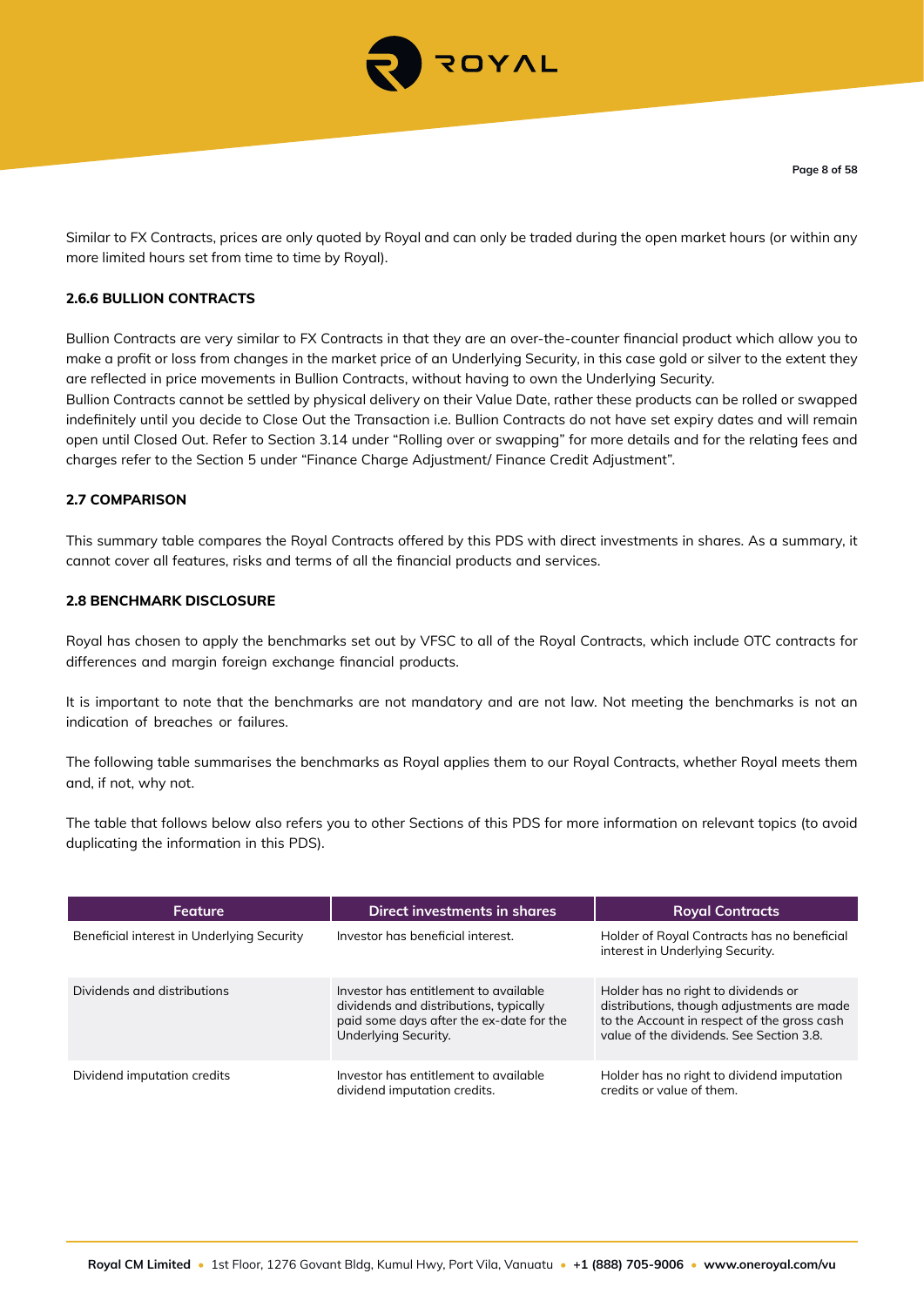

**Page 9 of 58**

| Feature                                                                                                                                                 | <b>Direct investments in shares</b>                                                                                                                                                                           | <b>Royal Contracts</b>                                                                                                                                                                                                |
|---------------------------------------------------------------------------------------------------------------------------------------------------------|---------------------------------------------------------------------------------------------------------------------------------------------------------------------------------------------------------------|-----------------------------------------------------------------------------------------------------------------------------------------------------------------------------------------------------------------------|
| Shareholder benefits (e.g., voting,<br>participation in corporate actions, receiving<br>company reports or purchase plans or<br>shareholder discounts). | Investor has entitlements (subject to<br>custodian's rules) and must manage<br>responses to them.                                                                                                             | Holder has no right to shareholder benefits<br>or purchase plans or to direct Royal to<br>act in respect of them. Royal may make<br>adjustments in its discretion to Royal<br>Contracts to reflect corporate actions. |
| Rights as a Client of an Exchange-regulated<br>broker.                                                                                                  | Investor has rights imposed by operating<br>rules of Exchange and any other regulatory<br>rules                                                                                                               | Investor has no rights under Exchange<br>rules; all rights come from Royal Contracts.<br>Royal Contracts are not subject to any<br>market rules.                                                                      |
| Pricing changes                                                                                                                                         | The price of an Exchange-traded share<br>changes according to market.                                                                                                                                         | The price of Royal's Royal Contracts change<br>according to a range of variables, including<br>the market price of Underlying Security<br>(except in cases of a market disruption).                                   |
| Leverage                                                                                                                                                | No leverage.                                                                                                                                                                                                  | Leveraged by way of the investor paying<br>Margin which is less than %100 of the<br>cost of directly buying and holding the<br>Underlying Security.                                                                   |
| <b>Further Margining</b>                                                                                                                                | No Margining.                                                                                                                                                                                                 | Further margining occurs.                                                                                                                                                                                             |
| Short positions                                                                                                                                         | Direct investments are long positions. Short<br>positions may be possible with separate<br>orders where the long position has been<br>closed.                                                                 | Short Royal Contracts are possible,<br>depending on availability and regulations.                                                                                                                                     |
| Custody                                                                                                                                                 | Shares are held in custody according to<br>investor's wishes (could be directly held or<br>indirectly held through a nominee).                                                                                | Holder has direct ownership of the Royal<br>Contracts; but no interest in Underlying<br>Securities or in any moneys paid to Royal.<br>Margin remains in Royal client moneys trust<br>account.                         |
| Recourse                                                                                                                                                | No need for recourse except to cover the<br>risk of a custodian default or broker fraud.<br>Investor has the benefit of any exchange<br>quarantee fund, depending on rules for that (see Section 3).<br>fund. | Holder has benefit of Margin retained in<br>Royal client moneys trust account but<br>otherwise is an unsecured creditor of Royal                                                                                      |
| Trading                                                                                                                                                 | As permitted by broker.                                                                                                                                                                                       | According to Royal's Electronic Trading<br>Platform.                                                                                                                                                                  |
| <b>Finance Charges</b>                                                                                                                                  | None                                                                                                                                                                                                          | Finance Charge imposed on value of Royal<br>Contracts position (see Section 5).                                                                                                                                       |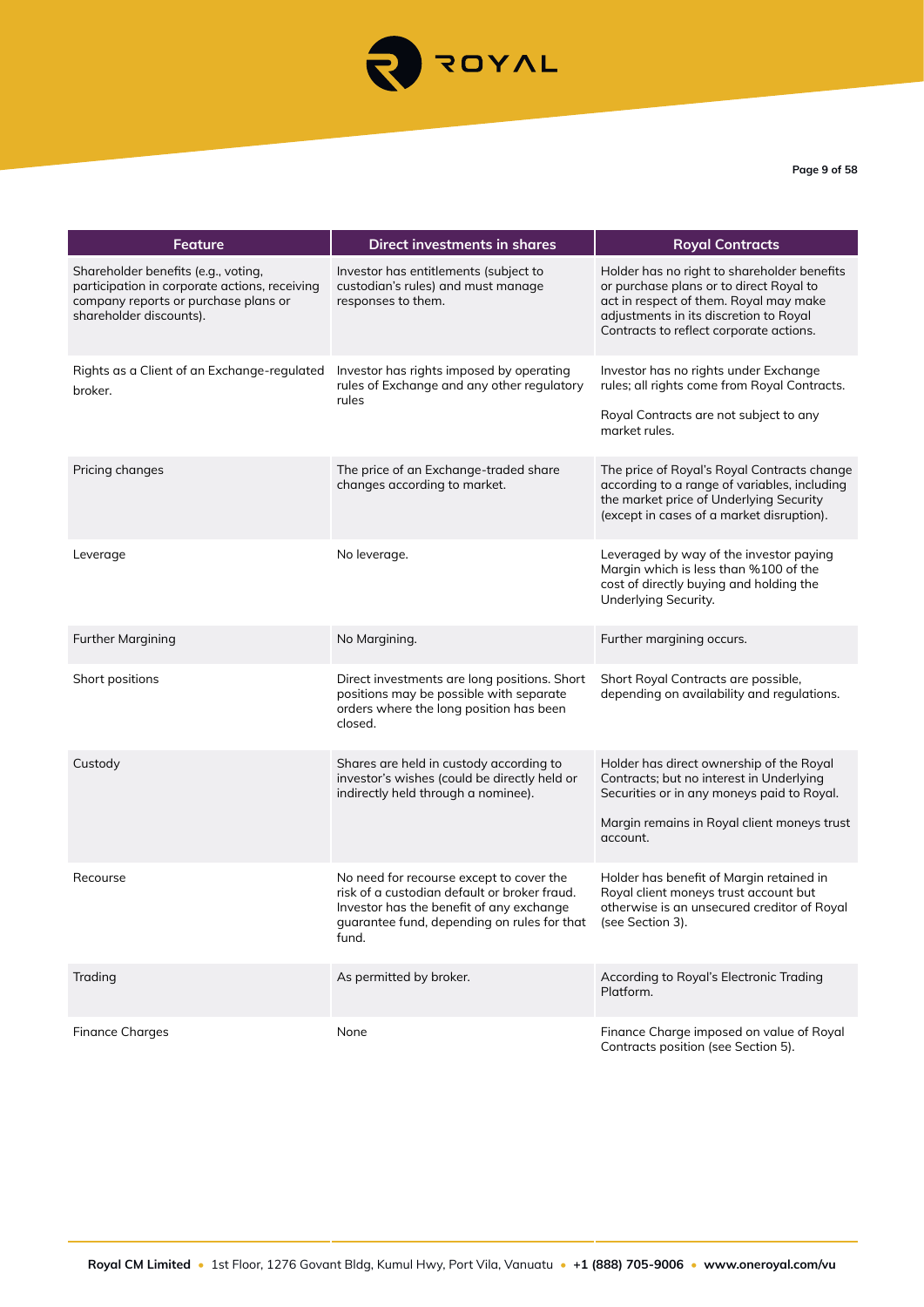

| <b>Regulatory Benchmark</b>                                                                                                                                                                                                                                                                                                                                                                                                                                                                                                                                                                                                                                                                                                                                                                                                                                                                                                                                                                                                                                                                                                                                                           | Royal                                                                                                                                                                                                                                                                                                                                                                                                                                                                                                                                                                                                                                                                                                                                                                      |
|---------------------------------------------------------------------------------------------------------------------------------------------------------------------------------------------------------------------------------------------------------------------------------------------------------------------------------------------------------------------------------------------------------------------------------------------------------------------------------------------------------------------------------------------------------------------------------------------------------------------------------------------------------------------------------------------------------------------------------------------------------------------------------------------------------------------------------------------------------------------------------------------------------------------------------------------------------------------------------------------------------------------------------------------------------------------------------------------------------------------------------------------------------------------------------------|----------------------------------------------------------------------------------------------------------------------------------------------------------------------------------------------------------------------------------------------------------------------------------------------------------------------------------------------------------------------------------------------------------------------------------------------------------------------------------------------------------------------------------------------------------------------------------------------------------------------------------------------------------------------------------------------------------------------------------------------------------------------------|
| 1. Client qualification<br>If an issuer meets this benchmark, the PDS should clearly explain:<br>- that trading in CFDs [or other applicable products] is not suitable<br>for all investors because of the significant risks involved; and<br>- how the issuer's client qualification policy operates in practice.<br>If an issuer does not have such a policy in place, or one that does<br>not incorporate all of the elements described in RG 227.40, it should                                                                                                                                                                                                                                                                                                                                                                                                                                                                                                                                                                                                                                                                                                                    | Royal believes that it meets this benchmark. Please see Section 2<br>under "Your Suitability".                                                                                                                                                                                                                                                                                                                                                                                                                                                                                                                                                                                                                                                                             |
| disclose this in the PDS and explain why this is so.<br>2. Opening collateral<br>If an issuer meets this benchmark, the PDS should explain the<br>types of assets the issuer will accept as opening collateral.<br>If an issuer accepts non-cash assets as opening collateral (other<br>than credit cards to a limit of 1000\$), the PDS should explain why<br>the issuer does so and the additional risks that using other types of<br>assets (e.g. securities and real property) as opening collateral may<br>pose for the investor. This includes, for example, the risks of 'double<br>leverage' if leveraged assets are accepted as opening collateral.                                                                                                                                                                                                                                                                                                                                                                                                                                                                                                                          | Royal does not meet this benchmark because it accepts as<br>collateral for opening the account payments by credit card for<br>more than 1,000\$.<br>The additional risks of paying by credit card are described in<br>Section 6 under "Applications".<br>Royal otherwise meets this benchmark.                                                                                                                                                                                                                                                                                                                                                                                                                                                                             |
| 3. Counterparty risk-Hedging<br>If an issuer meets this benchmark, the PDS should provide the<br>following explanations:<br>- a broad overview of the nature of hedging activity the issuer<br>undertakes to mitigate its market risk, and the factors the issuer<br>takes into account when selecting hedging counterparties; and<br>- details about where investors can find the issuer's more detailed<br>policy on the activities it undertakes to mitigate its counterparty<br>and market risk, and the names of any hedging counterparties.<br>If an issuer does not meet this benchmark, it should disclose this in<br>the PDS and explain why this is so.<br>The PDS must include information about the significant risks<br>associated with the product: s1013D(1)(c). The PDS should also<br>provide a clear explanation of the counterparty risk associated with<br>OTC CFDs [or other applicable products]. The PDS should explain<br>that, if the issuer defaults on its obligations, investors may become<br>unsecured creditors in an administration or liquidation and will not<br>have recourse to any underlying assets in the event of the issuer's<br>insolvency. | Royal meets this benchmark due to:<br>- Royal disclosing in its PDS that it operates a modified market<br>making model and broadly describing its hedging activity (see<br>Section 3.19).<br>- This PDS complies with the requirements to include information<br>about the significant risks associated with the contracts (see<br>Section 3.19) and also provides an explanation of the counterparty<br>risk associated with Royal Contracts (see Section 3 under "Your<br>Counterparty Risk on Royal").<br>This PDS explains that, if Royal defaults on its obligations,<br>investors may become unsecured creditors in an administration or<br>liquidation.<br>However, this PDS does not name Royal's hedge counterparties<br>for the reasons set out in section 3.19. |
| 4. Counterparty risk- Financial resources<br>If an issuer meets this benchmark, the PDS should explain how the<br>issuer's policy operates in practice.<br>If an issuer does not meet the requirement on stress testing, it<br>should explain why and what alternative strategies it has in<br>place to ensure that, in the event of significant adverse market<br>movements, the issuer would have sufficient liquid resources to<br>meet its obligations to investors without needing to have recourse<br>to client money to do so.<br>An issuer should also make available to prospective investors a<br>copy of its latest audited annual financial statement, either online<br>or as an attachment to the PDS.                                                                                                                                                                                                                                                                                                                                                                                                                                                                   | Royal would meet this benchmark except that:<br>- Royal makes available copies of its latest audited annual<br>financial statement only by inspection at the office of Royal.<br>- Royal have sufficient financial resources including meeting<br>minimum Net Tangible Asset requirements to conduct its financial<br>services business.<br>This PDS includes information about Royal's policy on maintaining<br>adequate financial resources see Section 3.19 under "Your<br>Counterparty Risk on Royal".                                                                                                                                                                                                                                                                 |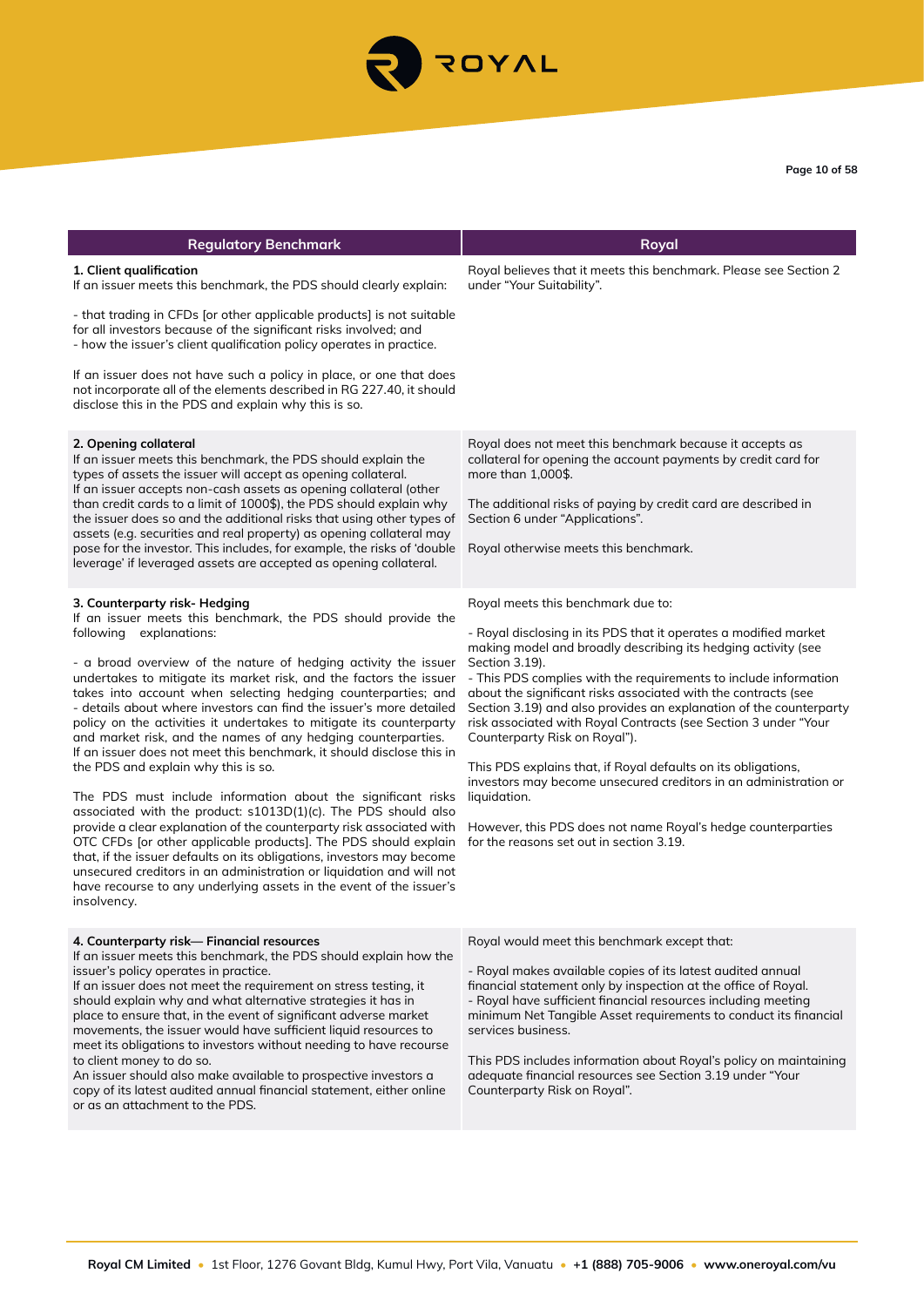

| <b>Regulatory Benchmark</b>                                                                                                                                                                                                                                                                                                                                                                                                                                                                                                                                                                                                                                                                                                                                                                                                                                                                                                                                                                                      | Royal                                                                                                                                                                                                                                                                                                                                                                                                                                                                                                                                                                                                                                                                                                                                                                                                                                                                                                                                                                                                                                                                                                                                   |
|------------------------------------------------------------------------------------------------------------------------------------------------------------------------------------------------------------------------------------------------------------------------------------------------------------------------------------------------------------------------------------------------------------------------------------------------------------------------------------------------------------------------------------------------------------------------------------------------------------------------------------------------------------------------------------------------------------------------------------------------------------------------------------------------------------------------------------------------------------------------------------------------------------------------------------------------------------------------------------------------------------------|-----------------------------------------------------------------------------------------------------------------------------------------------------------------------------------------------------------------------------------------------------------------------------------------------------------------------------------------------------------------------------------------------------------------------------------------------------------------------------------------------------------------------------------------------------------------------------------------------------------------------------------------------------------------------------------------------------------------------------------------------------------------------------------------------------------------------------------------------------------------------------------------------------------------------------------------------------------------------------------------------------------------------------------------------------------------------------------------------------------------------------------------|
| 5. Client money<br>If an issuer meets this benchmark, the PDS should clearly:<br>- describe the issuer's client money policy, including how the issuer<br>deals with client money and when, and on what basis, it makes<br>withdrawals from client money; and<br>- explain the counterparty risk associated with the use of client<br>money for derivatives.<br>If an issuer does not have such a policy in place, or one that does not<br>incorporate all of the elements described above, it should disclose<br>this in the PDS.<br>If an issuer's policy allows it to use money deposited by one client<br>to meet the margin or settlement requirements of another client, it<br>should very clearly and prominently explain this and the additional<br>risks to client money entailed by this practice.<br>An issuer's client money policy should be explained in the PDS<br>in a way that allows potential investors to properly evaluate and<br>quantify the nature of the risk, if any, to client money. | Royal believes it meets this benchmark in all respects.<br>See sections 3.19, 3.13 and the risks described in section 4.                                                                                                                                                                                                                                                                                                                                                                                                                                                                                                                                                                                                                                                                                                                                                                                                                                                                                                                                                                                                                |
| 6. Suspended or halted underlying assets<br>If an issuer meets the benchmark, the PDS should explain the<br>issuer's approach to trading when underlying assets are<br>suspended or halted.<br>If an issuer does not meet this benchmark, it should disclose this in<br>the PDS and explain why this is so, as well as the additional risks<br>that trading when underlying assets are suspended may pose for<br>investors.<br>To provide a full explanation of this aspect of the product, an issuer<br>should explain any discretions it retains as to how it manages<br>positions over halted or suspended assets, and how it determines<br>when and how it uses these discretions. This should include<br>disclosure of any discretions the issuer retains to:<br>- change the margin requirement on a position;<br>- re-price a position; or close out a position.                                                                                                                                          | Royal believes it meets this benchmark in all respects.<br>Royal's approach to trading when underlying assets are<br>suspended or halted is described in Section 3 under "Dealing".<br>Royal's discretions and how it manages its positions are described<br>in Section 6 under "Discretions".                                                                                                                                                                                                                                                                                                                                                                                                                                                                                                                                                                                                                                                                                                                                                                                                                                          |
| 7. Margin calls<br>If an issuer meets this benchmark, the PDS should explain the<br>issuer's policy and margin call practices.<br>If an issuer does not have such a policy in place, or one that does<br>not incorporate all of the elements prescribed by regulatory guide, it<br>should disclose this in the PDS and explain why this is so.<br>To provide full and accurate information about this aspect of trading<br>in CFDs [or other applicable products], the PDS should clearly state<br>that trading in CFDs [or other applicable products] involves the<br>risk of losing substantially more than the initial investment. This<br>will ensure the issuer meets its obligation to include in the PDS<br>information about the significant risks associated with the product:<br>$s1013D(1)(c)$ .                                                                                                                                                                                                      | Royal does not meet this benchmark in certain respects.<br>Royal describes its margin policy at Section 3 under "Payments<br>and Client Moneys" subheading "Margin Policy" and the risks<br>associated at Section 4.<br>Royal does not commit to taking any reasonable steps to notify<br>investors before making a Margin call because that is contrary<br>to the Account Terms and, if it applied, would tend to have a<br>worse financial effect for all Clients generally, since they could all<br>suffer adverse price movements while waiting for an undefined<br>reasonable notice period, that may only later be decided after<br>lengthy and costly legal proceedings.<br>Royal might attempt to contact Clients, but the Account Terms<br>clearly require the Client (i) to maintain the required minimum<br>Margin Cover as well as (ii) to meet any Margin call. A Client must<br>meet the Margin Cover requirements whether or not the Client is<br>aware of the current Margin Cover. A Client must meet a Margin<br>call even if they have not actually received the Margin call made to<br>the address they gave Royal. |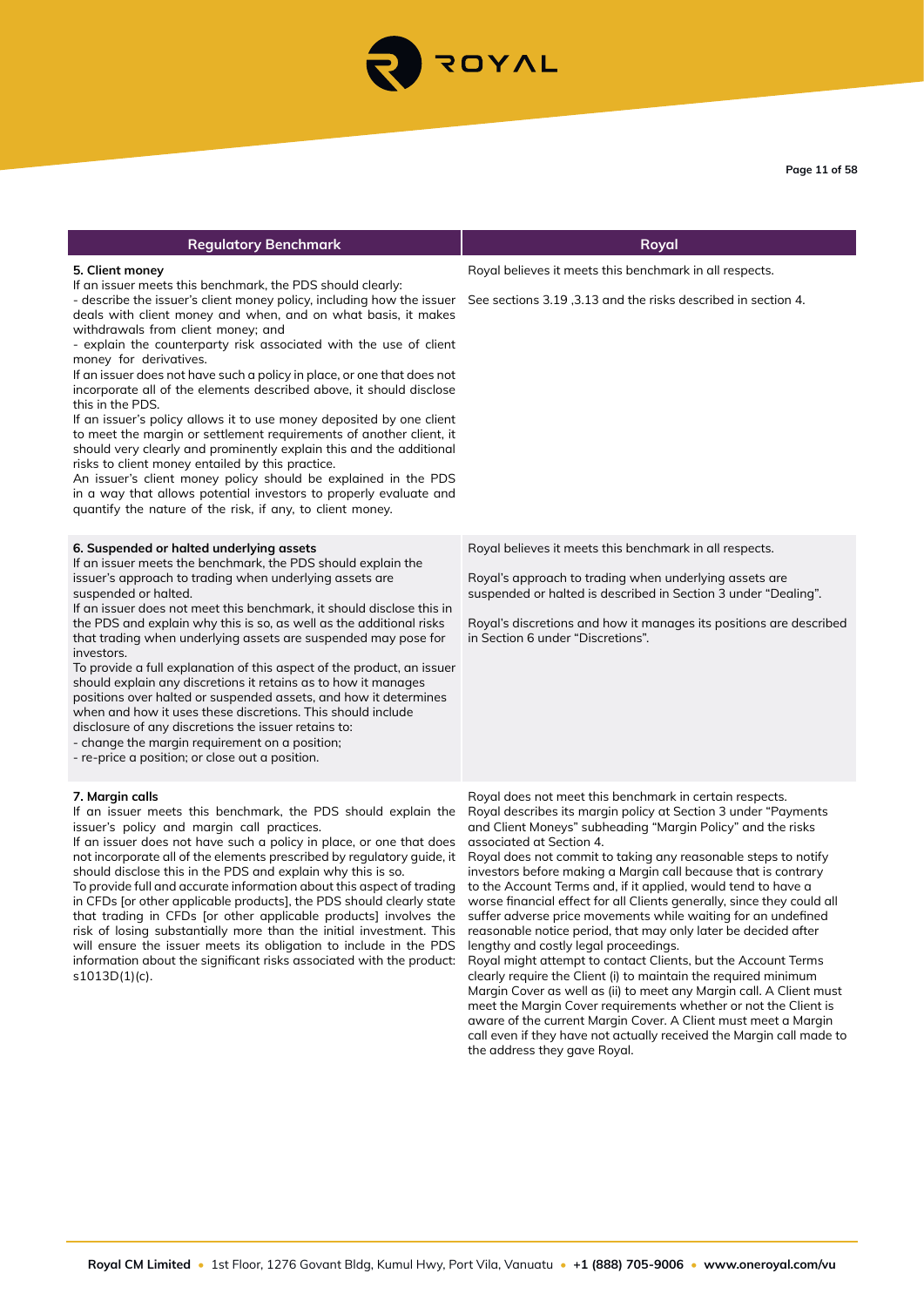

## **SECTION 3 – HOW TO TRADE**

## **3.1 YOUR ACCOUNT**

You need to establish your Account by completing Royal's Account application form, which will be made available for you online or by contacting Royal directly. After Royal accepts your application, your Account will be established. Your Account covers all of the services and products which you apply for in your application form and which is accepted by Royal. Your trading in Royal Contracts is within your Account which is for your trading on the trading platform known as Royal Electronic Trading Platform. By opening an Account, you agree to the Account Terms. The legal terms governing your Account and your dealing in Royal Contracts are set out in the Account Terms. The Account Terms also have the legal terms for your dealings with us for other financial products which are not covered by this PDS.

## **3.2 OPENING A ROYAL CONTRACT**

The particular terms of each contract are agreed between you and Royal before entering into the Transaction.

Before you enter into a contract, Royal will require you to have sufficient Account Value (see the Glossary in Section 7) to satisfy the Initial Margin requirements for the relevant number of contracts. The payments you make to Royal are either held as Margin or withdrawn to pay the fees and charges which you owe. The fees and charges of transacting with Royal are described in Section 5 of this PDS. A position is opened by buying a Royal Contract, corresponding with either buying (going long) or selling (going short) the Underlying Security. You go "long" when you buy a contract corresponding with buying the Underlying Security in the expectation that the price of the Underlying Security to which the contract is referable will increase, which would have the effect that the price of the contract to Close Out would increase.

You go "short" when you sell a contract corresponding with selling the Underlying Security in the expectation that the price of the Underlying Security to which the contract is referable will decrease, which would have the effect that the price of the contract will decline.

When you Close Out a position, you are entering into a new position opposite to your Open Position. You are liable for the costs, fees and charges as described in this PDS (see Section 5). You should be aware that your investment might suffer a loss, depending on the value of your contract at termination compared with the total cost of your investment up to the time of termination.

#### **3.3 CLOSING A ROYAL CONTRACT**

Most Royal Contracts do not have an expiry date. They remain open until they are Closed Out. With most Royal Contracts you can hold the position for as long as you like. This may be for less than a day, or for months. Commodity Contracts and Index Contracts whose Underlying Security is a Futures Contract will have an expiry date.

All Contracts whose Underlying Security is a Futures Contract will expire at a specified date in the expiry month for them. These Royal Contract positions need to be closed or rolled into the next available contract month by the Client since Royal does not support the automatic rolling of these Royal Contract Open Positions.

Please take note of and monitor the expiry and first notice dates of any Futures Contracts which are the underlying Futures Contract of the Commodity Royal Contracts which you invest in and ensure that you have Closed Out your Royal Contract position before the Royal Contract's expiry date, otherwise it will be Closed Out.

If you do not close a Royal Contract position before the Royal Contract's expiry date which generally is always two days prior to the underlying Futures Contract expiry date or notice date (whichever is first), Royal will normally automatically Close Out your Commodity Contract position for you at the first opportunity available to Royal at the prevailing market price. Any resulting costs, gains or losses will be passed on to you. If you wish to close a Royal Contracts position before it expires, you enter into a Royal Contract which is equal and opposite of the open Royal Contract. To close a 'bought' or 'long' Royal Contracts you sell, and to close a 'short' or 'sold' Royal Contracts you buy. To implement this, you contact Royal, either directly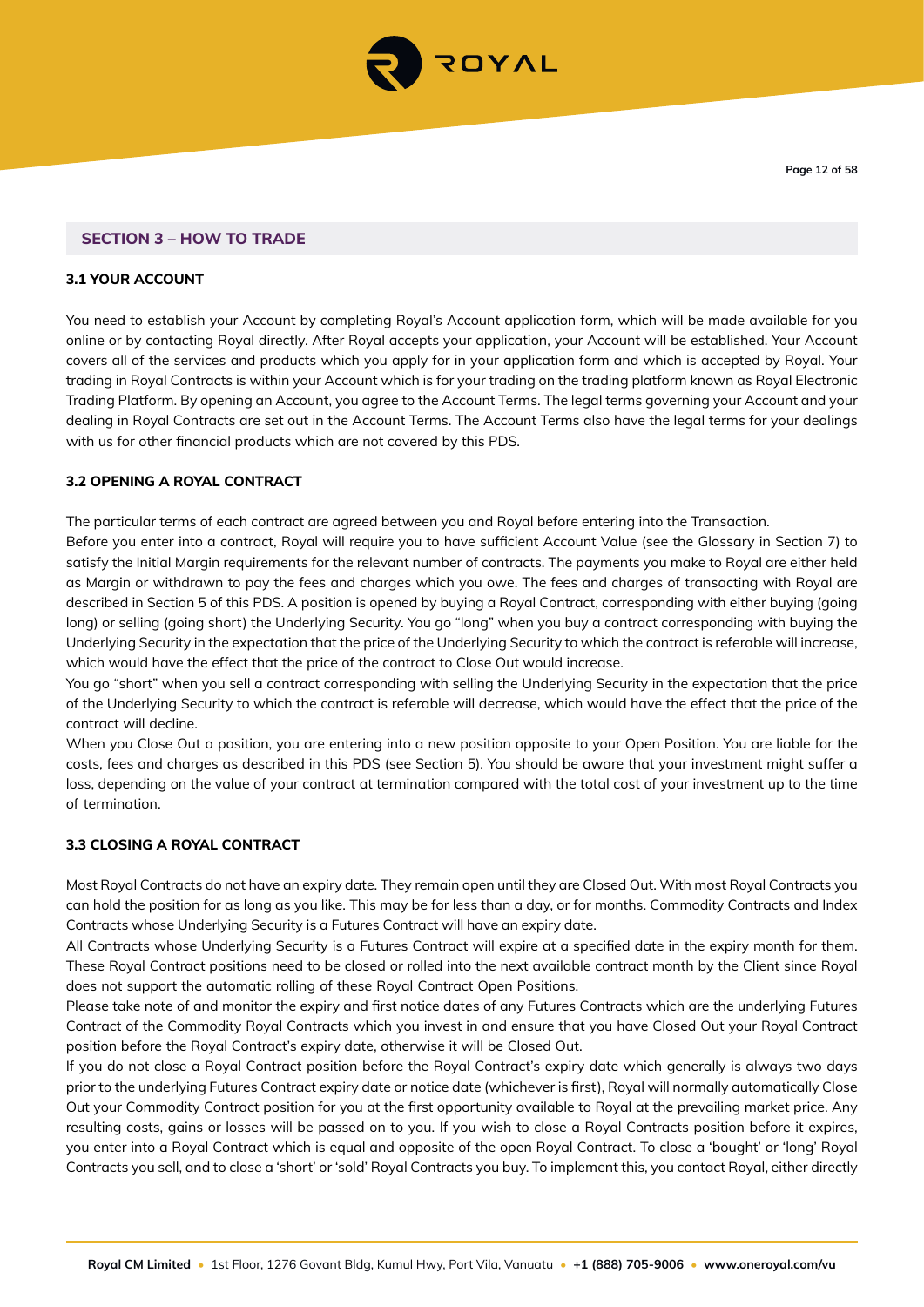

or via the online trading platform, to determine the current market value of the Underlying Security for the Royal Contracts, with the view to closing the Royal Contracts position (or part of it). Royal will confirm the current market value and you will then decide whether to accept the value, and if so, you would instruct Royal to Close Out your Open Position in accordance with your instructions.

At the time that the Royal Contracts are closed, Royal will calculate the remaining payment rights and obligations to reflect movements in the Contract Value since the previous business close (including other credits/debits). Because you enter into a Royal Contracts to Close Out the existing Royal Contracts, there may be a Transaction Fee on the Royal Contracts, used to close the position – see Section 5 on "Costs, Fees and Charges".

Royal has discretion in determining closing prices. In general, without limiting Royal's discretion, it should be expected that Royal will act reasonably and have regard to a range of relevant factors at the time, such as the value of the hedge contract taken by Royal to hedge its Royal Contracts issued to you, the closing price of the Underlying Security for the Royal Contracts, any foreign currency exchange rates which are relevant due to the denomination of the Royal Contracts or Accounts and any suspension or halt in trading of the Underlying Security. In the worst case, it is possible that the closing price determined by Royal maybe zero. Royal also has the right to decide to make an adjustment in any circumstance if Royal considers an adjustment is appropriate. Royal has a discretion to determine the extent of the adjustment so as to place the parties substantially in the same economic position they would have been in had the adjustment event not occurred.

Royal may elect to close a position (without prior notice to you) if an adjustment event occurs and it determines that it is not reasonably practicable to make an adjustment. Although there are no specific limits on Royal's discretions, Royal must comply with its obligations as a financial services licensee to act efficiently, honestly and fairly. The amount of any profit or loss you make on a Royal Contracts will be based on the difference between the amount paid for the Royal Contracts when it is issued (including fees and charges) and the amount credited to your Account when the Royal Contracts is Closed Out (including allowance for any fees and charges).

## **3.4 DEALING**

Quotes for prices for dealing in our products are indicative only and so are subject to the actual price at the time of execution of your Transaction. There is no assurance that the position will actually be dealt with at the indicative quote. Quotes can only be given and Transactions made during the open market hours of the relevant Market/Exchange on which the Underlying Securities are traded. The open hours of the relevant Markets/Exchanges are available by viewing the relevant Exchange website or by contacting Royal. Royal may at any time in its discretion without prior notice impose limits on our products in respect of particular Underlying Securities. Ordinarily, Royal would only do this if the market for the particular Underlying Security has become illiquid or its trading status has been suspended or there is some significant disruption to the markets, including trading facilities. You should be aware that the market prices and other market data which you view through Royal's online trading platforms or other facilities which you arrange yourself may not be current or may not exactly correspond with the prices for our products offered or dealt by Royal.

If you access your Accounts and any online trading platform outside of the hours when Orders may be accepted, you should be aware that the Orders may be processed at a later time when the relevant Market/Exchange is open to trading, by which time the market prices (and currency exchange values) might have changed significantly.

#### **3.5 PRICING - BID/ASK SPREAD**

Royal quotes a lower price and a higher price at which you can place your Order. This may be referred to as the Bid/Ask spread. The higher quoted price is the indication of the price you can buy the Royal Contracts at. The lower quoted price is the indication of the price at which you can sell the Royal Contracts at. Royal's Bid/Ask prices are set by Royal and so these prices may not be the same as those quoted in the relevant underlying market. Royal aims to give competitive pricing but please be aware that the quotes offered may not be the best price. When your Order is executed, for you to break even or realise a profit, putting aside for the sake of simple illustration any fees or charges, the price at which you exit your position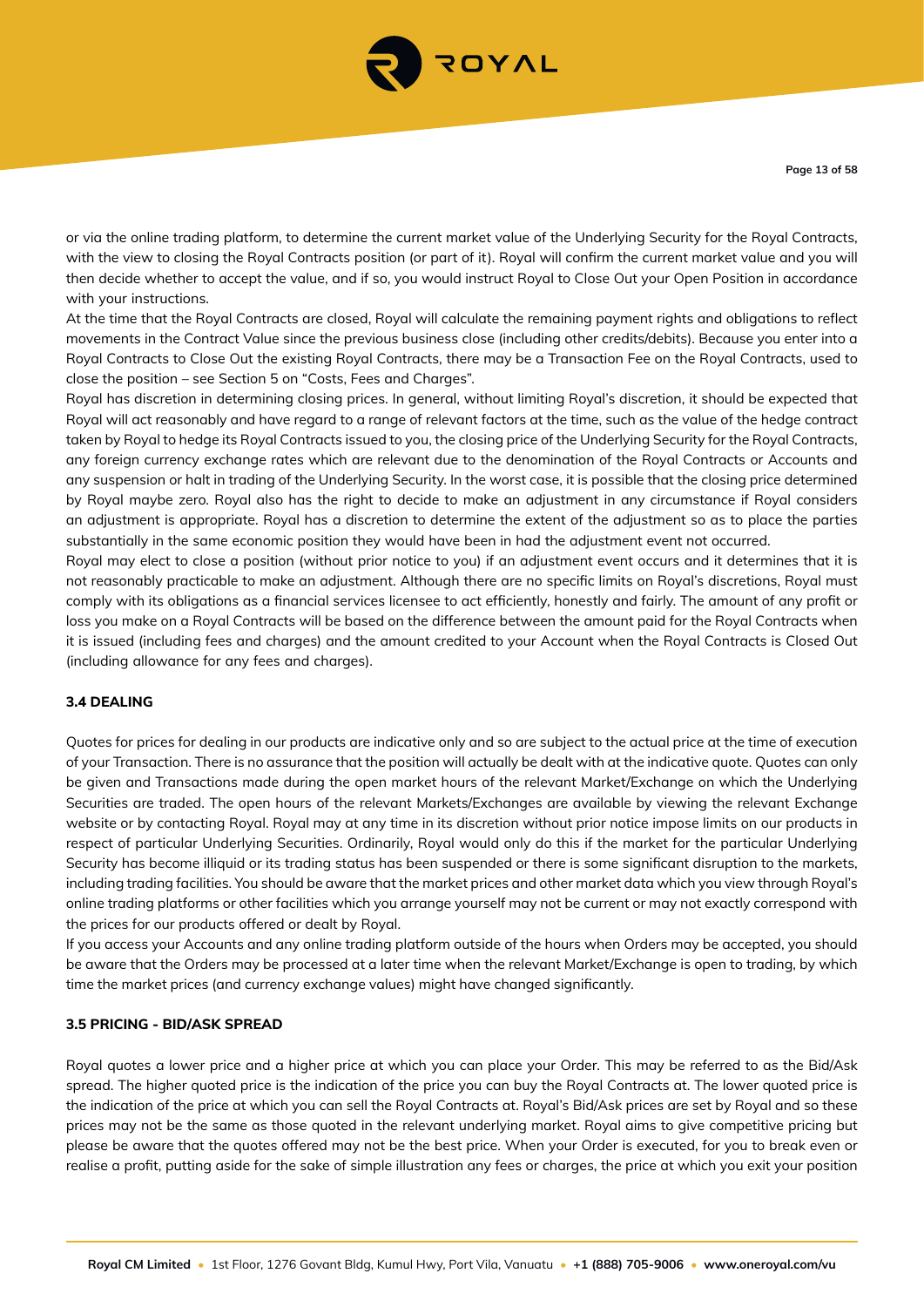

needs to be at least equal to the original Bid or Ask price that you started the position (depending on whether you went long or short); if you trade at the Ask, the price needs to reach the Bid and vice versa. Also, the available pricing may be limited by minimum steps, depending on the Exchange rules for trading the Underlying Security or its hedge, so, depending on the product you choose, your Order to exit your position might have to be in minimum increments of pricing before it can be accepted and executed.

## **3.6 PRICING MODEL**

You may only trade in and out of the Royal Contracts by using Royal's prices. Royal offers prices based on a modified market making pricing model where the price available to Royal is derived from its Hedge Counterparty. Royal might make hedge contracts at or around the same time as it issues the Royal Contracts to you by making a corresponding hedge contract with its Hedge Counterparty (not by placing orders directly into the market.

Royal understands that Royal's Hedge Counterparty usually takes the other side of the transaction and so Royal's Hedge Counterparty may choose not to place its hedge contacts directly in the market or it might hedge directly into the market, without Royal being aware of the Hedge Counterparty's choice.

Royal's Bid and Ask prices to you are based on the corresponding prices offered by the Hedge Counterparty to Royal, which generally are derived from the underlying markets (but are not limited to that). Generally the prices of Royal Contracts are set on the Royal Electronic Trading Platform to give competitive pricing but you should be aware that Royal is responsible for setting the prices of opening and closing the Royal Contracts and Royal does not guarantee to find you the best prices.

## **3.7 ROYAL ELECTRONIC TRADING PLATFORM**

Your Account gives you access to Royal Electronic Trading Platform, which is a multi-product multi-currency on- line trading platform.

Most of the Royal Contracts will use the Royal Electronic Trading Platform. Even if you telephone Royal to place an Order, your Order will be placed using the Royal Electronic Trading Platform.

You must carefully read and follow the operational rules for the online trading platform. The online trading platform may impose special operating rules regarding:

• posting Margin (such as when payment is effective);

• how Margins are calculated (such as automatic adjustments outside of trading hours, including at the weekend); or

• how Orders are managed.

We recommend that prior to engaging in live trading you open a "demo" account and conduct simulated trading. This enables you to become familiar with the Royal Electronic Trading Platform attributes.

There is also online help available Royal Electronic Trading Platform which has a wealth of information relating to the operation of the Royal Electronic Trading Platform.

#### **3.8 CONFRMATIONS OF TRANSACTIONS**

If you transact in our Royal Contracts, the confirmation of that Transaction, as required by the Corporations Act, may be obtained by accessing the daily statement online, which you can print. Once you have entered an Order into an online trading platform, the system may report the main features of your Transaction in a "pop-up" window. This is a preliminary notification for your convenience and is not designed to be a confirmation as required by the Corporations Act. If you have provided Royal with an e-mail or other electronic address, you consent to confirmations being sent electronically, including by way of the information posted to your Account in the online trading platform. It is your obligation to review the confirmation immediately to ensure its accuracy and to report any discrepancies within 48 hours.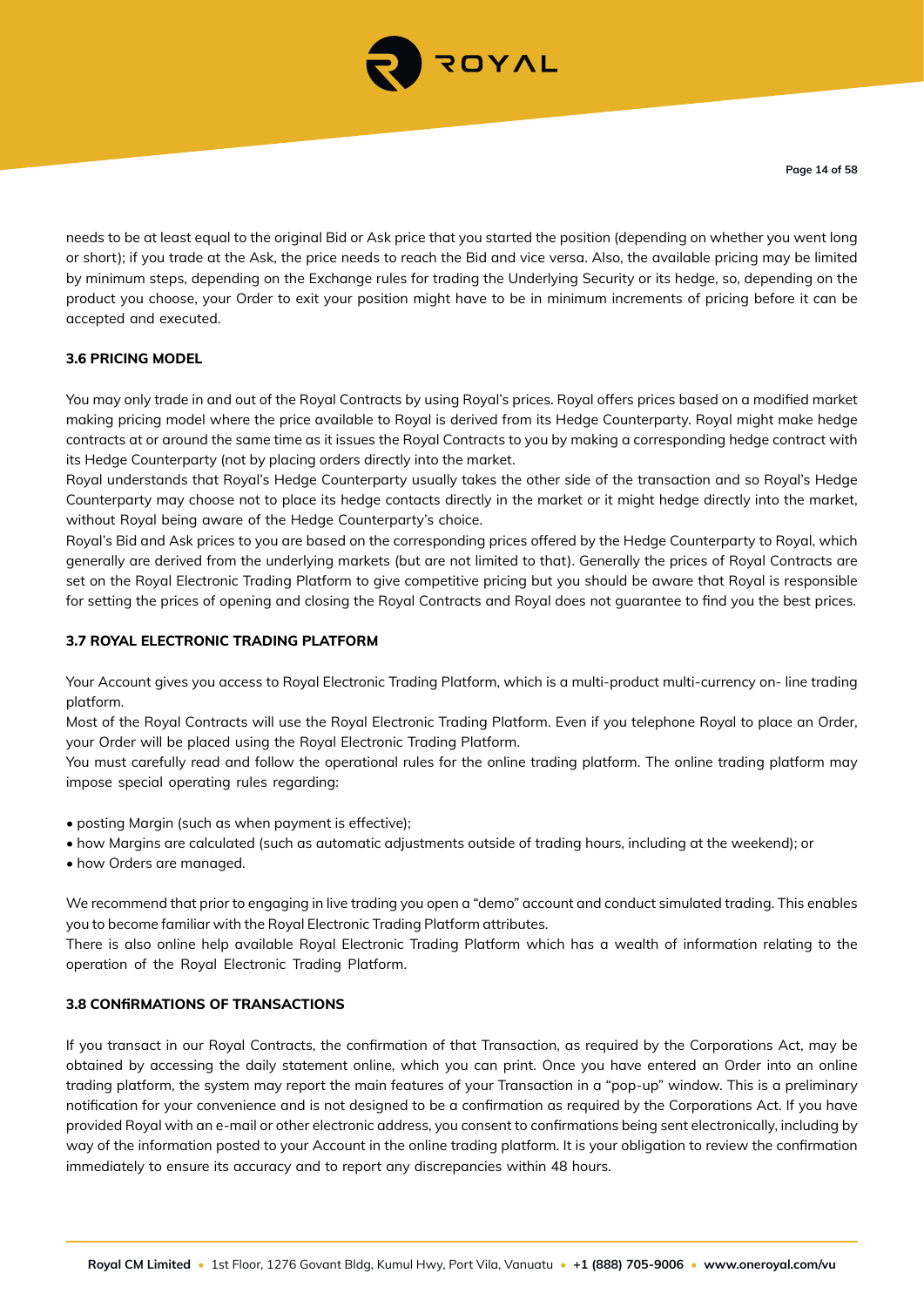

## **3.9 SHARE CONTRACTS – DIVIDENDS**

If you hold a long Royal Contract, you will be credited with an amount equal to the cash dividend on the relevant number of the Royal Contracts' Underlying Securities as soon as practical, typically on the business day after the ex- dividend date (Royal Contracts do not confer rights to any dividend imputation credits). Please be aware that delays might occur for reasons outside of Royal's control, including delays by the issuer which is paying the dividend, time zones or banking payment systems.

Conversely, if you hold a short Royal Contract, your Account will be debited an amount equal to the cash dividend on the Underlying Securities on the ex-dividend date and may be debited any imputation credits of the Underlying Security.

The dividend and cash adjustments reports given by Royal record the adjustments made to your Royal Contracts for dividends or other corporate actions affecting the Underlying Securities (they do not refer to actual dividends paid by the issuer of the Underlying Security).

If the Royal Contracts relate to an index and then a share that is a constituent of the index goes ex-dividend, then an adjustment may be made to the index level to reflect this dividend. An amount for the weighted proportion of the dividend will be credited to your Account in respect of your long positions and debited from short positions.

## **3.10 SHARE CONTRACTS – CORPORATE ACTIONS**

If there is a corporate action by the company which issues the Royal Contracts' Underlying Security to which the Royal Contracts relates, Royal may in its discretion make an adjustment to the terms of the Royal Contracts in accordance with the terms of the Account. For example, an adjustment will ordinarily be made for: subdivisions; consolidations; reclassifications of shares; bonus issues; other issues of shares for no consideration; rights issues; buy backs; in specie distributions; takeovers, schemes of arrangement or similar corporate actions; a corporate action event that has a dilutive or concentrative effect on the market value of the shares. You may not direct Royal how to act on a corporate action or other shareholder benefit. Royal has a discretion to determine the extent of the adjustment and aims to place the parties substantially in the same economic position they would have been in had the adjustment event not occurred.

Royal may elect to close a position (without prior notice to you) if an adjustment event occurs and it determines that it is not reasonably practicable to make an adjustment. Royal may also elect to close a Royal Contract if the Royal Contract's Underlying Securities are the subject of a take-over offer, scheme of arrangement or other mechanism for change in control, prior to the closing date of the offer.

Royal Contracts do not entitle you to direct Royal on how to exercise any voting rights in connection with the Royal Contract's Underlying Security such as shares.

Clients should be aware that some Exchanges purge orders in securities that undergo corporate actions. You should seek confirmation from Royal of any action for specific corporate actions that might affect your Royal Contracts.

## **3.11 SHARE CONTRACTS – NO SHAREHOLDER BENEFTS**

If the Royal Contracts relates to an Underlying Security which is an Exchange-traded security, you do not have rights to vote, attend meetings or receive the issuer's reports, nor can you direct Royal to act on those rights. Other benefits such as participation in shareholder purchase plans or discounts are unavailable.

## **3.12 SHARE CONTRACTS AND INDEX CONTRACTS- ROLLING OVER OR SWAPPING**

Some Index Contracts and Commodity Contracts are not automatically 'rolled over'' to a new value date and are closed out by Royal according to the standard terms of the Underlying Security which may be an Exchange Traded Futures Contract. Alternatively some open Royal Contracts are never allowed to reach their Value Date but instead are 'rolled over' to a new Value Date. Open Positions held at the end of a trading day at 17:00 New York local time will be rolled over to a new Value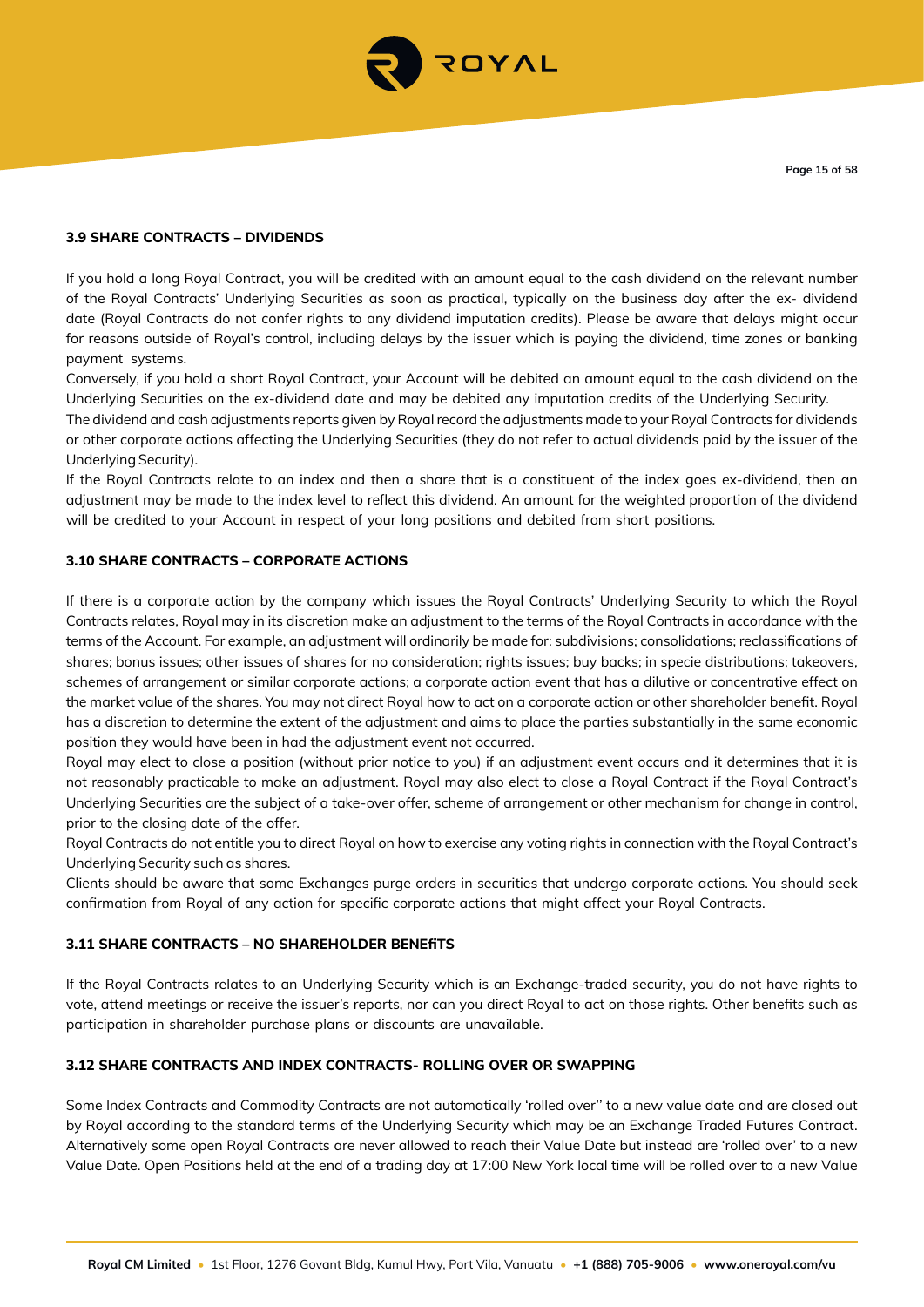

Date on a spot basis being TOM/NEXT rollover basis (i.e. rolled from tomorrow to the next day) immediately after the change of the trading day. For example, a position opened on Monday which is still open on Tuesday will be automatically Closed Out then reopened again immediately with the new Value Date of Thursday.

This will ensure that if a Closed Out Spot Commodity Contract is entered into, the Value Date of the Close Out Spot Commodity Contract has the same Value Date as the rolled Spot Commodity Contract so the position can be matched and Closed Out on the Value Date.

The rollover (or swap) points is reflected in the price at which the Open Position is rolled forward i.e. it is added to or deducted from the original traded rate and debited or credited to your Account balance on Value Date (and so is not an additional fee or charge).

When a position is rolled over to a new Value Date, any unrealised profit or loss on the position being rolled is also subject to a Finance Charge credit or debit on the profit or loss. This finance charge or finance credit is included in the rollover/swap points.

Details of the rollover (or swap) pricing are included in your rollover history statement. This is an online report that you can access and print upon demand and can be accessed via the Electronic Trading Platform.

You should see the Trading Conditions for roll-over or swap depending on the Electronic Trading Platform you have chosen and the Underlying Security.

## **3.13 PAYMENTS AND CLIENT MONEYS**

Here is an explanation of payments when you invest in our Royal Contracts.

## **A. Establishing a Position**

Before you transfer any money to Royal, you should carefully consider how your money will be held and used and the risks to you of paying money to Royal. This is a simplified diagram and outline of steps of flows of payment for establishing a position in a contract. Please see the entire description which follows.

**Steps:**



**Step 1** You (as our Client) pay money into the Royal client moneys trust account for Margin and for fees, charges and costs. You need to do this to fund your Account before trading.

**Step 2** Royal's general policy is that it will immediately withdraw from the client moneys trust account all of your money which you had deposited there, on your direction

and in accordance with the Account Terms, from the client moneys trust account to pay as Margin to Royal for your Royal Contracts (including for any other fees or charges or other payments which you owe, according to your Account Terms or for other amounts for your Account). This will allow for your Account to be credited in order for you to trade in the Royal Contracts.

**Step 3** Royal Contracts are issued to you.

**Step 4** shows that the money is used to pay Hedge Counterparty.

**Steps 3 and 4** are virtually simultaneous: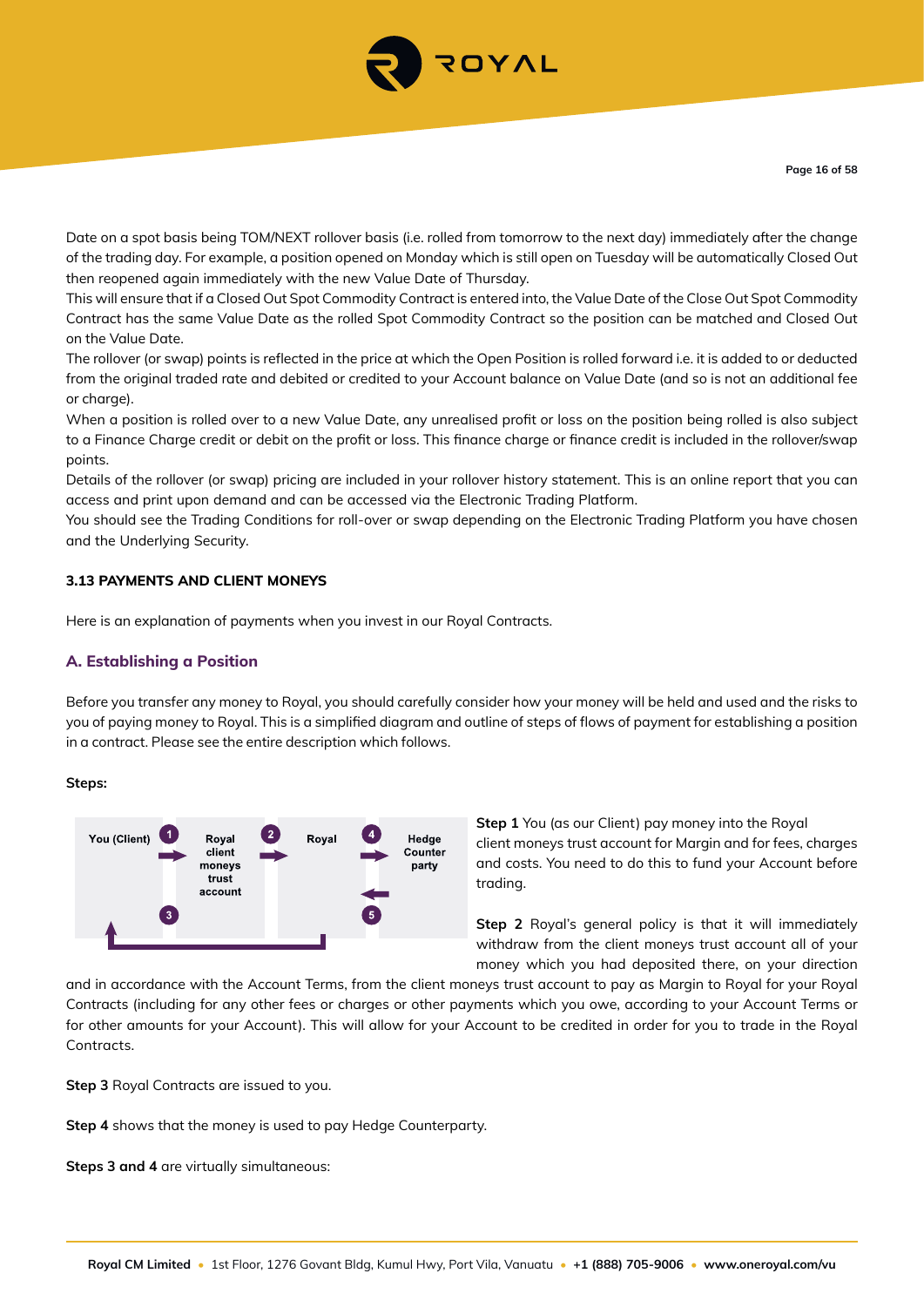

If Royal hedges some or all of Client's Royal Contracts with Hedge Counterparty, then step 5 shows the hedge contracts held by Royal for its own account. In certain instances Royal may not hedge, this may include where another Royal customer enters into a trade which is opposite to the trade you enter. Royal may not hedge where in the reasonable opinion of Royal having regard to various factors, is satisfied that hedging is not required. (See more detail later in this PDS):

1. Royal withdraws moneys from the client moneys trust account only for:

- paying Clients;
- amounts, fees and charges due to Royal on the Royal Contracts or other products you choose to trade in); or
- to pay the Hedge Counterparty for managing Royal's Margin obligations on the hedge contracts for those Clients.

2. You do not satisfy your payment obligations to Royal merely by having your moneys in the Royal client moneys trust account.

For so long as your money's remain in the Royal client moneys trust account, they are held in trust for you and, pursuant to the Account Terms, cannot be counted as payment for or credit for your Account (unless Royal chooses to waive this) until Royal acts on the direction given by the Client (each time the Client deposits funds into the Royal client moneys trust account) to withdraw the funds from the Royal client moneys trust account. However, Royal's general policy is to make the withdrawals from the Royal client moneys trust account in the ordinary course of business to allow you to trade.

3. Royal may choose to credit your Account with payment to Royal before it withdraws the funds you have paid into the Royal client moneys trust account. This may be done as an advantage to Clients to facilitate dealing in Royal Contracts having regard to available banking payment procedures, but if that is done by Royal it should not be expected or be relied upon as always going to be done by Royal. **However, as explained earlier in this PDS, the general policy of Royal is to credit your Account once Royal has withdrawn the funds which you have paid into the Royal client moneys trust account.** 

## **Detailed explanation of Client moneys when establishing a position**

Before you transfer any money to Royal, you should carefully consider how your money will be held and used and the risks to you of paying money to Royal.

**Royal client moneys trust account Moneys paid by you to Royal for Royal Contracts are initially deposited into a trust account maintained by Royal, which is referred to in this PDS as the "Royal client moneys trust account".**

The moneys paid by you into the Royal client moneys trust account are held for you and are segregated from Royal's own funds. This means those funds are not available to pay general creditors in the event of receivership or liquidation of Royal (unless a court orders differently).

**You should be aware that, generally, for trust accounts such as the Royal client moneys trust account:**

- **Individual Clients do not have separate or segregated accounts.**
- **All Clients' moneys are combined into one account.**

**• Moneys and other assets in the trust account (e.g., the Royal client moneys trust account) which belong to nondefaulting Clients are potentially at risk of being withdrawn and not being re-paid to the Client even though they did not cause the default. This is because the licensee (e.g., Royal) is permitted by law to use the moneys to pay itself for its hedge of the Client's position (i.e., the contract) (see "Your Counterparty Risk on Royal" in Section 3). Also, a licensee (e.g., Royal) is permitted by law to use Client moneys in these trust accounts (e.g., the Royal client moneys trust account) to meet obligations incurred by the licensee (i.e., Royal) in connection with margining, guaranteeing, securing, transferring, adjusting or settling dealings in derivatives.**

**• Royal is entitled to retain all interest earned on the money held in the Royal client moneys trust account.**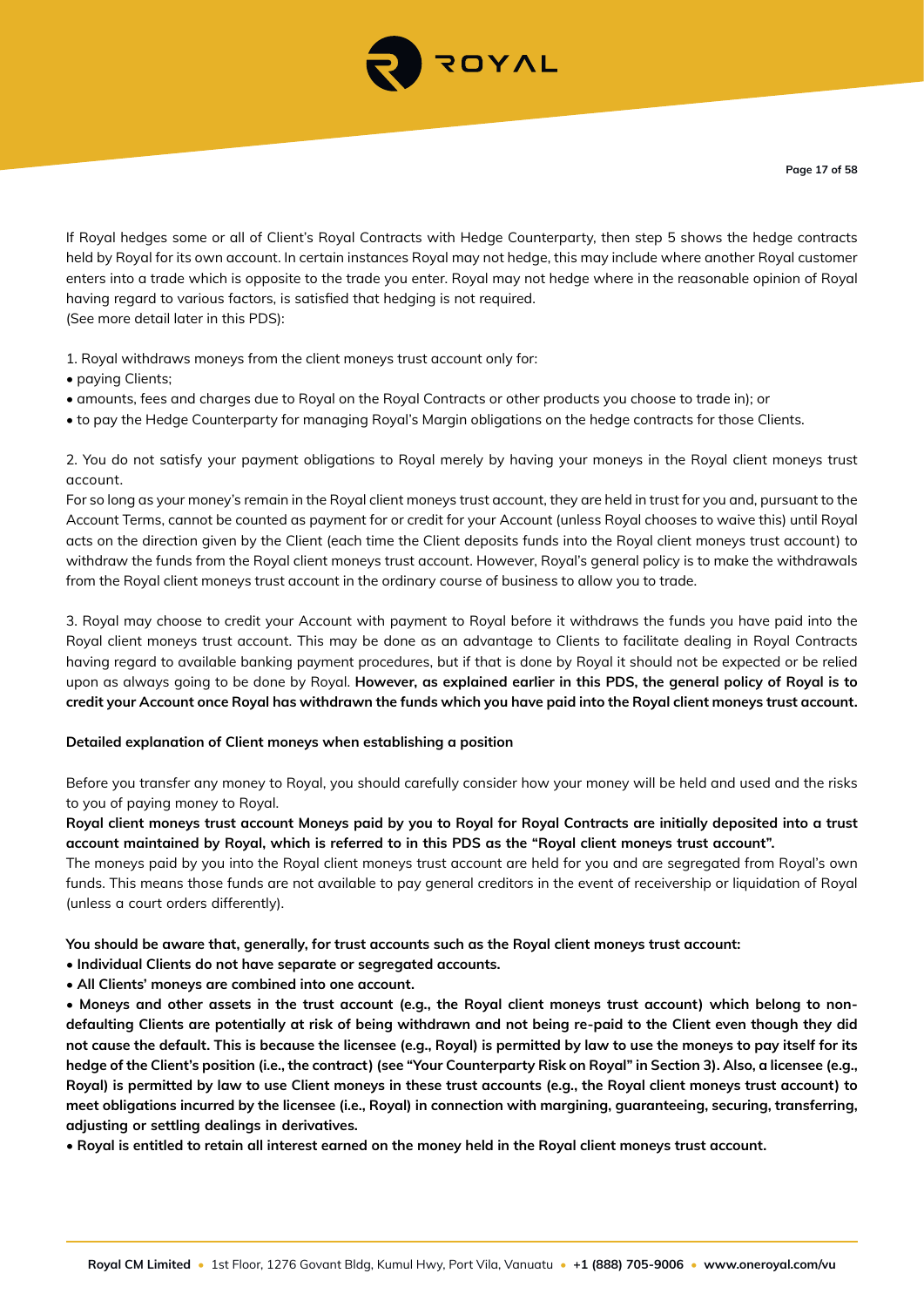

You make your deposit by using the unique client reference number we give to you for your Account.

**This deposit also serves as confirmation of your direction to Royal to tell us that these moneys should be withdrawn as payment for which we are entitled for any contract you wish to enter into using the Royal Electronic Trading Platform (not just Royal Contracts). If you do not use the client reference number when making your deposit, Royal may ask you to confirm your direction before we can credit your Account to enable you to enter into a Transaction.**

In practical terms, when you make a payment which is deposited into the Royal client moneys trust account, you are making payments which will be withdrawn to be used only for the fees and charges in respect of your Royal Contracts (or other OTC Transaction) and the balance that is withdrawn will be used as Margin, being part payment for your Royal Contracts (or other OTC Transaction) (because you take the benefit of the leverage from Royal only requiring an amount of Margin which is less than the full risk-free value of the Royal Contracts or other OTC Transaction).

## **Use of Client moneys**

Pursuant to your Account Terms, you cannot make a payment into the Royal client moneys trust account without also directing that all of those funds may be withdrawn to pay Royal amounts to which it is entitled. Therefore you should only pay into the Royal client moneys trust account the amount which you are prepared to have withdrawn to pay Royal. Client moneys are held in the Royal client moneys trust account until Royal carries out the Client's direction to withdraw the funds. The timing of the funds being held in the Royal client moneys trust account might be for a short time, as little as the same day as your deposit or as much as a few days depending on whether the payment has been correctly referenced with the unique client reference number we give to you when you make your deposit or subsequently allocated manually.

Your moneys are withdrawn from the Royal client moneys trust account because you direct those payments in order for your Royal Contracts (or other OTC Transaction) to be issued and to pay for your Royal Contracts trading (or other trading on your Account). You make those directions by your Account Terms and each time you make a deposit into the Royal client moneys trust account by using the unique client reference number we give to you when you make your deposit in an amount of at least the minimum required Margin amount. Your moneys have to be withdrawn from the Royal client moneys trust account to pay Royal for the Royal Contracts.

Royal's general policy is that it will immediately withdraw from the Royal client moneys trust account all of the funds you deposit for your Account, even if it is more than the required minimum Margin. If it is not withdrawn from the Royal client moneys trust account, then, pursuant to the Account Terms, the credit is not posted to your Account for that amount remaining in the Royal client moneys trust account and so you cannot trade with the benefit of credit for that amount (unless Royal exercises its discretion, as explained below).

Royal may, in its discretion, choose to credit your Account before it withdraws your money from the Royal client moneys trust account. This may be done as an advantage to Clients to facilitate dealing in Royal Contracts (or other trading on your Account) having regard to available banking payment procedures, but if that is done by Royal it should not be expected or relied upon as always going to be done by Royal.

You are free to decide that it is more prudent for you to pay more than the required minimum Margin in respect of Royal Contracts to reduce your risks from leveraging or to avoid any future time limits for meeting later Margin requirements that you cannot meet. Also, you need to pay Royal before you trade (holding moneys in a Royal client moneys trust account is not payment to Royal). Your Account Terms and your directions give Royal its entitlement to withdraw your funds from the Royal client moneys trust account to pay itself all of the funds you deposit.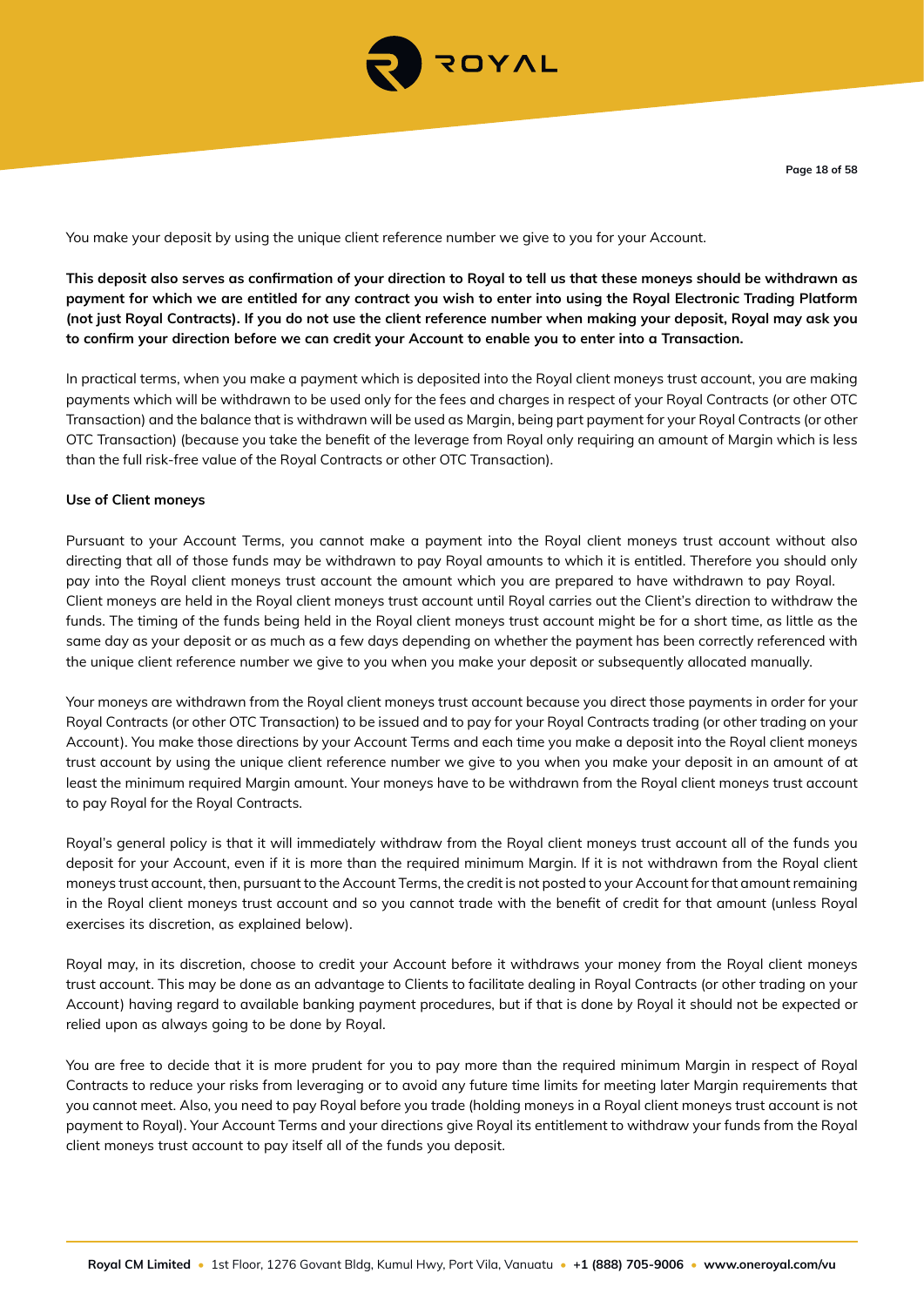

# **So, all of the funds withdrawn by Royal from the Royal client moneys trust account are payments for your Royal Contracts and the amount paid to Royal is credited to your Account (not held on deposit for you).**

This general policy of immediately withdrawing all of your funds will not apply if:

- you have given other written instructions, such as to credit other specific Accounts you have with Royal; or
- the moneys are held in the Royal client moneys trust account while waiting instructions from you.

## **Withdrawal Authority**

Margin is part payment by you to Royal for the Royal Contracts and is not held on deposit for you. You must pay Margin to Royal for the Royal Contracts. You must pay Margin in an amount of at least the minimum required Margin amount, though you can choose to pay more than the required minimum amount (and it may be prudent for you to do so).

Since you must pay Margin for the Royal Contracts and you control when you place Orders, Royal requires that all of your moneys for payment for your Royal Contracts must first be deposited into the Royal client moneys trust account and then all of it be withdrawn to pay Royal to credit your Account. Royal only accepts your payment into the Royal client moneys trust account on the basis that it is authorised and directed by you to withdraw all of those funds to pay Royal to your Account, even if it is before you have traded any Royal Contracts or, after you have traded, you have paid more Margin than the minimum required Margin. Your acceptance of the Account Terms and your payment to the Royal client moneys trust account serves as confirmation of your direction to Royal to withdraw all of your funds.

Royal uses the Account Terms, policies and procedures to ensure each Client's payments for Royal Contracts are promptly and fully allocated to that Client's Account.

#### **Consequences of withdrawals from the Royal client moneys trust account**

Moneys are withdrawn from the client moneys trust account either to pay Royal (being moneys to which it is entitled) or to pay you.

When moneys are withdrawn to pay Royal they are from the time of withdrawal from the Royal client moneys trust account Royal's own moneys (and are not held for you).

The law allows Royal (as for any other licensee with a similar trust account) to use any Client's moneys in the Royal client moneys trust account for meeting margin and settlement obligations of any other Client's derivatives and to pay Royal moneys to which it is entitled.

However, since Royal operates a modified market making model and chooses to give you the benefit of systematic, regular payments into the Royal client moneys trust account for your benefit, this legal right (and its risk to you) is diminished. You should be aware that as from the time of withdrawal from the Royal client moneys trust account:

#### **• You lose the protections given to a trust account of that kind.**

**• You are an unsecured creditor of Royal for its obligations on the Royal Contracts. This includes your exposure to Royal as an unsecured creditor for payment to you of the net account balance (if any) after closing all of your Royal Contracts positions. • You are not beneficially entitled to any moneys paid by Royal to hedge its obligations to all or any Clients nor do you have any beneficial interest in those hedge contracts.**

Royal reduces the risks to you arising from the withdrawals from the Royal client moneys trust account by managing all Clients' Margin requirements under a policy designed to reduce risk to Royal and therefore benefit all of its Clients.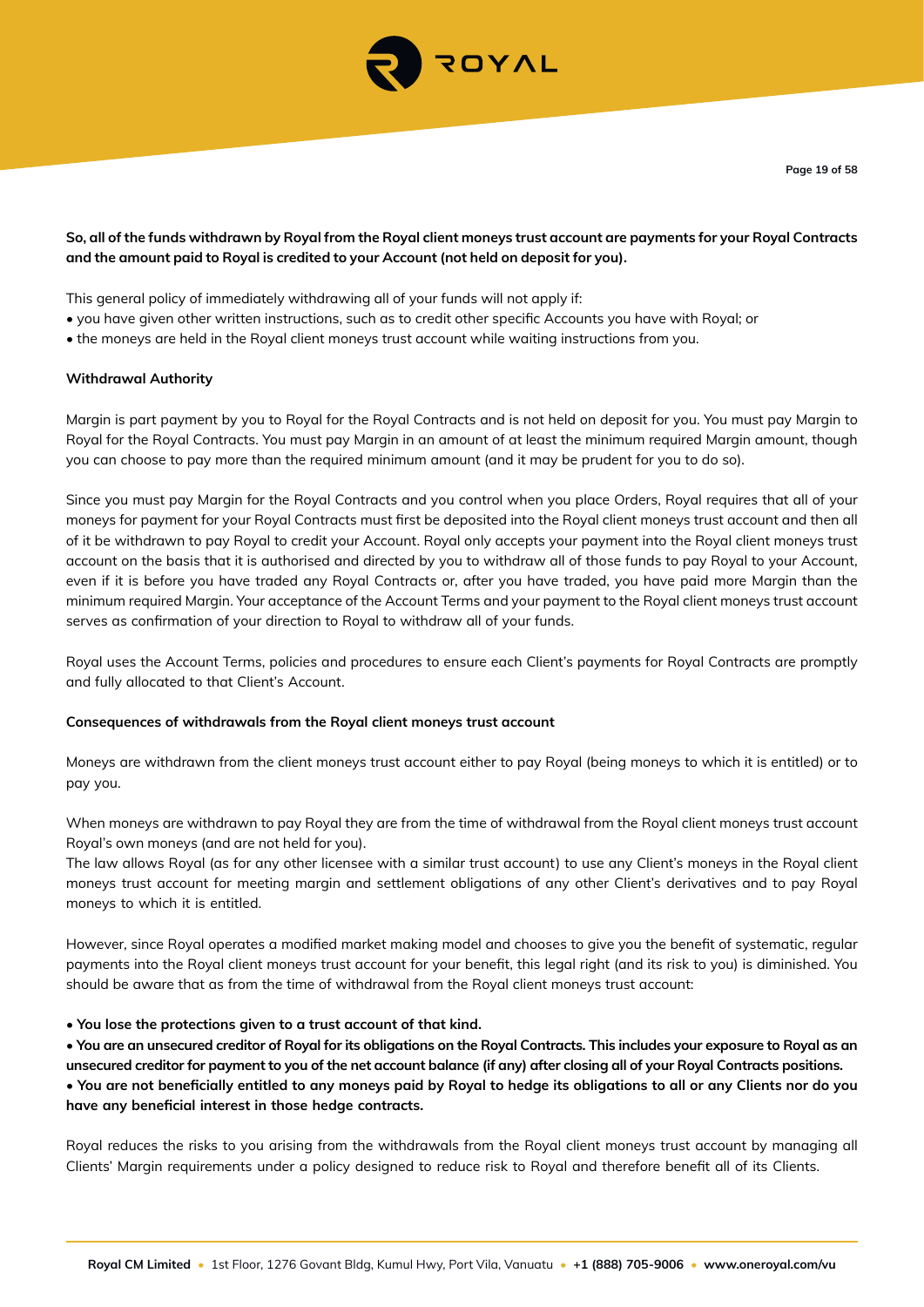

# **B. Margin Call payments**

This is a simplified diagram and outline of steps of flows of payment for Margin for a contract. Please see the entire description which follows.

**Steps:**



**Step 1** You (as our Client) pay moneys into the Royal client moneys trust account as payment for Margin.

You do this before trading, or in response to a Margin call or simply to maintain at least the required minimum Margin cover.

**Step 2** Royal's general policy is that it will promptly withdraw all of your money which was deposited, on your direction in accordance with the Account Terms, from the Royal client moneys trust account to pay as Margin to Royal.

**Step 3** shows that the money is used to pay Hedge Counterparty for any hedging. At or around the same time as step #2, Royal posts to your Account the Margin.

## **Detailed explanation of Margining on contracts**

Here are the key features of Margining which are explained further in this Section:

- Margin is your payment of moneys to be held in the Royal client moneys trust account before a Royal Contract is issued to you and, after that, to maintain the required minimum Margin cover or to meet a Margin call.
- The amount of Margin you hold in the Royal client moneys trust account is credited to your Account
- When you have Open Positions, you are also liable to meet all calls for Margin and to maintain the required minimum margin cover – they are two separate obligations.

• Required Margin amounts change with the value of your Account. It is based on all Open Positions (not just contracts described in this PDS). Just as the value of your Open Positions can be volatile, so too can the Margin requirements be volatile. • Once payments are withdrawn from the Royal client moneys trust account to pay Royal they are no longer Margin and so you do not own them nor are they beneficially held for you.

## **Margin Call obligation**

- You are also liable to meet all calls for Margin for your Account.
- There is no limit as to when you need to meet Margin calls, how often you may be called or the amount of the Margin calls.
- The timing and amount of each Margin call for your Account will depend on movements in the market price of the Open
- Positions, and the changes to the Account Value.
- You have an obligation to meet the Margin call even if Royal cannot successfully contact you.
- You have a risk of all of your contracts being Closed Out if you do not meet the requirement to meet a Margin call.
- This obligation (to meet Margin calls) is in addition to your obligation to maintain positive Free Margin for your account

#### **Maintaining minimum Margin obligation**

- Apart from your Margin call obligations, it is your obligation to monitor the minimum amount of Margin required for your Account.
- It is your obligation to maintain the minimum required Margin at all times for so long as you have an Open Position in a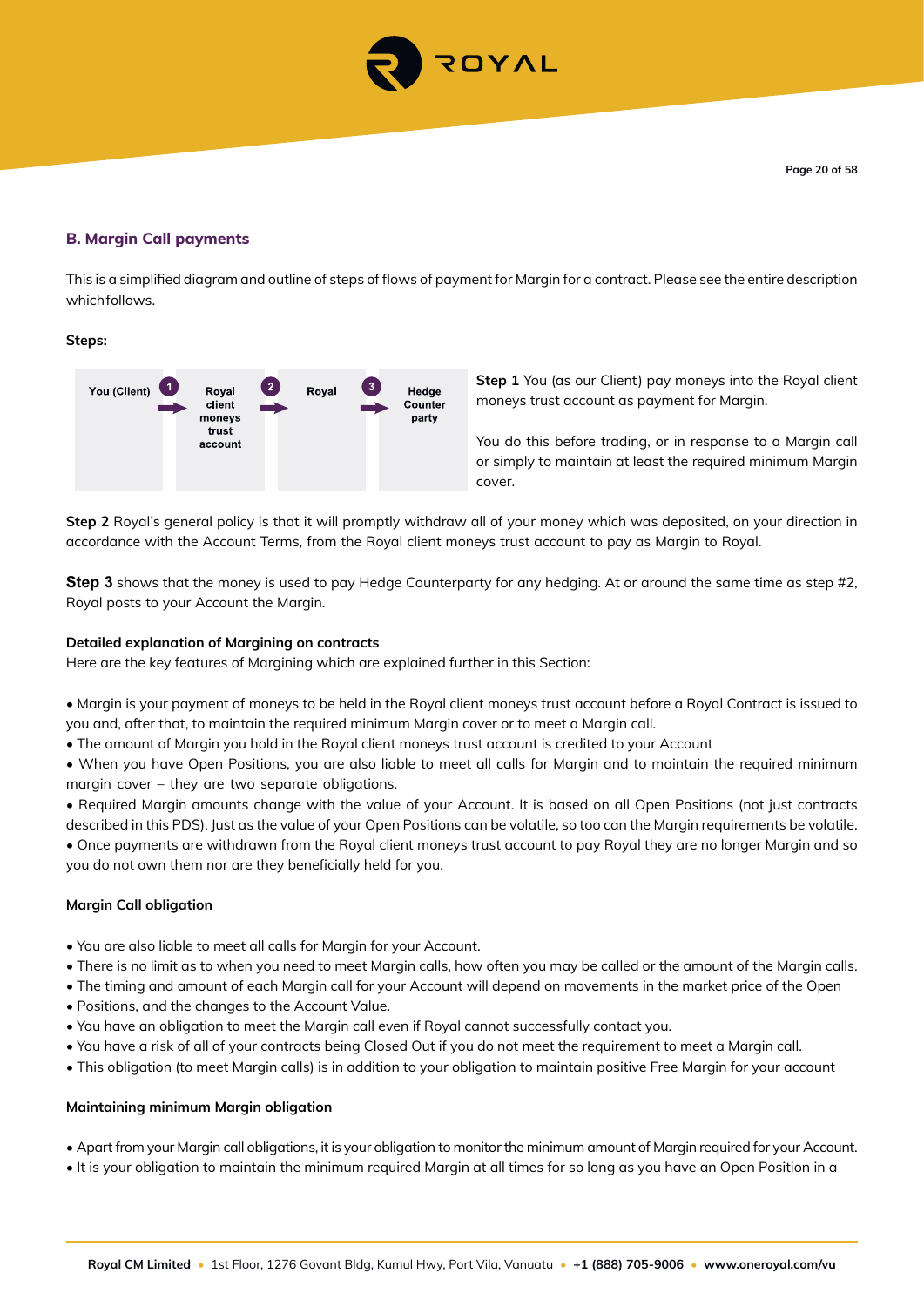

- Royal Contract, which means you must ensure that the Free Margin amount is positive at all times.
- Royal is not obliged to notify (outside of the Royal Electronic Trading Platform) you about the amount of your Free
- Margin, though we may do so by email, telephone call or otherwise, as a courtesy.
- You have a risk of your Royal Contracts (and all other products held in your Account) being Closed Out if you do not
- have in your Account sufficient Margin credited to it, regardless of whether you have checked your Account's requirement for minimum Margin or whether you have tried to make a payment but it has not been credited to your Account.

## **Margin policy**

Royal applies the following main Margin principles:

• Each Client is required to pay a minimum required amount of Margin before issuance of contracts (or any other product traded on the Royal Electronic Trading Platform).

The minimum amount is determined by Royal based on a number of factors, including the market price of the underlying market, the Margin required to hedge the underlying market, any margin which Royal is required to pay its Hedge Counterparty (if any) and Royal's risk assessment of the Client at any point in time.

• Each Client is required to pay Margin before issuance of the contracts (or any other product traded on the Royal Electronic Trading Platform) in order to minimise credit risk to Royal and that therefore benefits all Clients.

• Each Client is required to pay the minimum required Margin in order to minimise the risk of any one Client benefiting from other Clients.

• Each Client's Account is promptly adjusted for Margin requirements according to market movement so that no Client is intentionally benefited from other Clients' trading. This could occur if, for example, the Client's Margin requirements are not adjusted in line with market changes or the credit risk on the Client.

• Each Client is required to pay Margin calls promptly and that is managed within the requirements of the Margin policy, so that no Client receives any substantial benefit or waiver which imprudently jeopardises Royal and therefore increases the risks of other Clients to Royal.

## **Paying Margin**

As explained earlier in this PDS, you must pay the Initial Margin before the Royal Contract is issued to you. You must then maintain the minimum amount of Margin required by us. Separately, you must pay any further Margin when we call for it.

Your payment to Royal is effective only when cleared funds are withdrawn from the Royal client moneys trust account. Royal's general policy is that it does not accept as payment a copy of your payment instructions into the Royal client moneys trust account and will only credit your account once the funds are cleared. However, Royal may, in its discretion, choose to credit your Account before it withdraws your money from the client moneys trust account.

Royal is authorised to withdraw all of the funds including Margin payments which you deposit due to the Account Terms and due to your payment into the Royal client moneys trust account serving as confirmation of your direction for the withdrawal. Do not make any payment into the client moneys trust account unless you agree that all of those funds will be withdrawn in payment to Royal (for Margin and for fees and charges).

#### **How Margin is calculated**

Royal sets the amount of the Initial Margin and, at any later time, may require more Margin to maintain the required amount of Margin.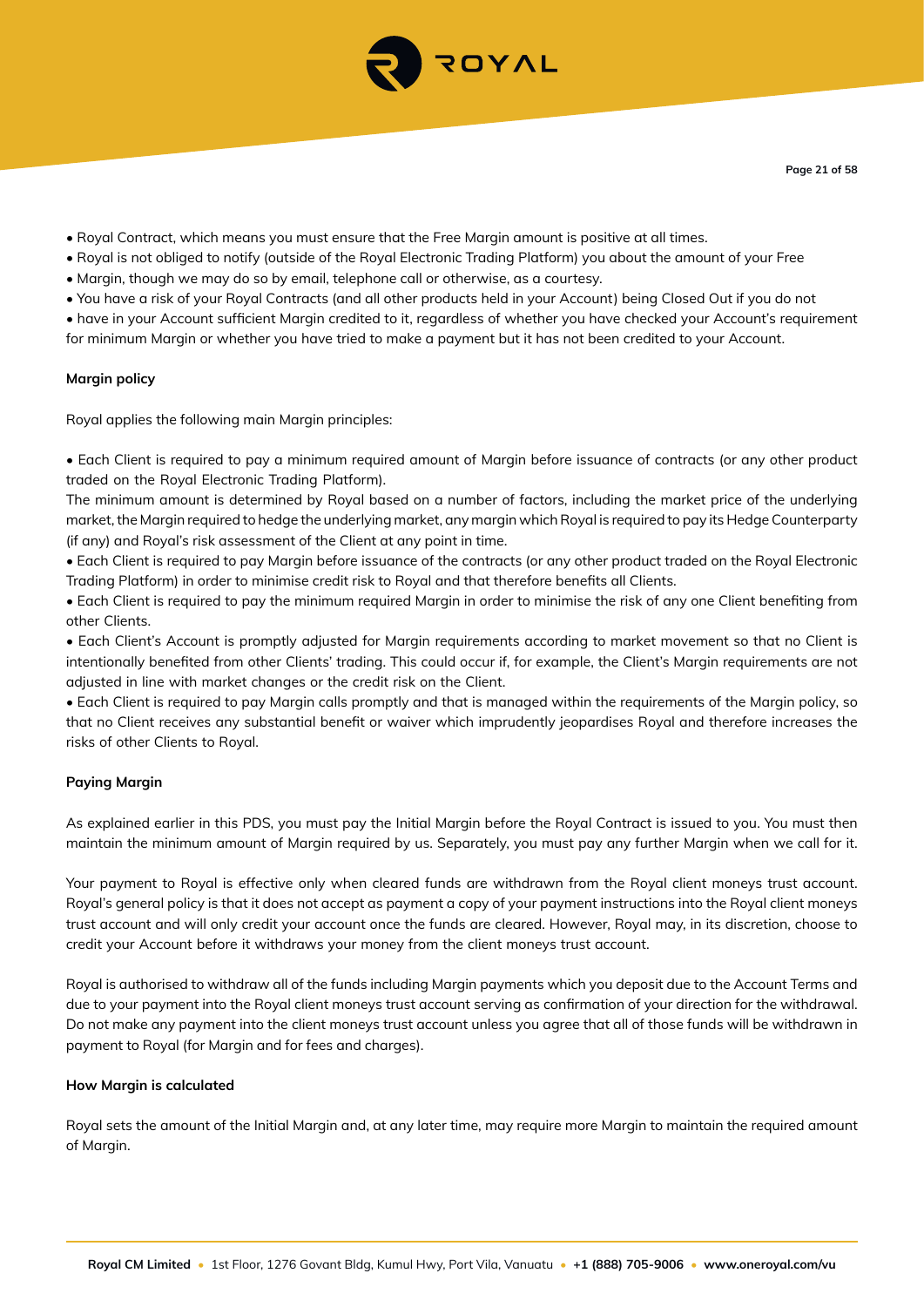

The minimum Initial Margin will be set by Royal and calculated as a percentage of the full face value at the Current Market Price (market exposure) of the Royal Contracts.

Owing to the volatility of the market, the amount of required Margin may change after a position has been opened, requiring a further payment as Margin because your initial payment has become insufficient. Margin amounts are calculated to cover the maximum expected movement in the market at any time but will change when the market changes, so those calculation might not cover all market movements and since those Margin requirements can change rapidly and continuously, you need to ensure your Margin Cover is positive at all times otherwise you risk some or all of your positions being automatically Closed Out.

Here is an example of calculating Margin Cover: You deposit \$10,000 and you pay Royal in order for your Account to be credited with \$10,000. You enter into a Royal Contract and Royal requires you to pay Initial Margin of \$8,000. A short time later, there are fluctuations in the market such that your unrealised loss on your Account is \$2,000. As a result, your Margin Cover is fully utilised and therefore you have no capacity to enter into further Transactions (except to close your Open Position) and you are at risk of being Closed Out if there are further adverse movements in the pricing.

Under the Account Terms, your obligation to pay Margin arises from the time you have an Open Position. If the market moves so as to increase the minimum Margin requirements, or Royal increases the minimum Margin requirement, you immediately owe the increased amount of the Margin Cover, regardless of if or when we contact you to pay more Margin. Your obligation to maintain the minimum required Margin remains at all times, whether or not we contact you and whether or not you log into your Account.

You might (but need not) receive notice about Margin requirements by email, SMS message or, when you access your Account online, by pop-up messages on your screen, but you need to provide the Margin whether or not you receive notice or even log into your Account.

The value of your Royal Contract positions is ordinarily marked to market on a continuous basis, which automatically leads to corresponding changes in Free Margin requirements for your Account. (Note of course that if the underlying market is not trading then the value might not change until the market re-opens and there might be a gap in prices/values at the time of re-opening.)

#### **Margin calls**

Apart from your obligation to maintain the required amount of Margin, you are also obliged to meet Margin calls by paying the required amount by the time stipulated in the Margin call.

If no time is stipulated, payment is required within 24 hours of the Margin call being made. Sometimes, however (such as in unusually volatile market conditions or rapidly falling market prices), little or no time may be stipulated for paying a Margin call (that is, immediate payment is required) or more than one Margin call may be made on the one day including at weekends or outside of local business hours.

If you do not answer the telephone on the number you give us, or you do not read the emailed Margin call which was sent to them email address you gave us, you remain liable to meet the Margin call. That is why you need to be contactable 24 hours a day, 7 days a week.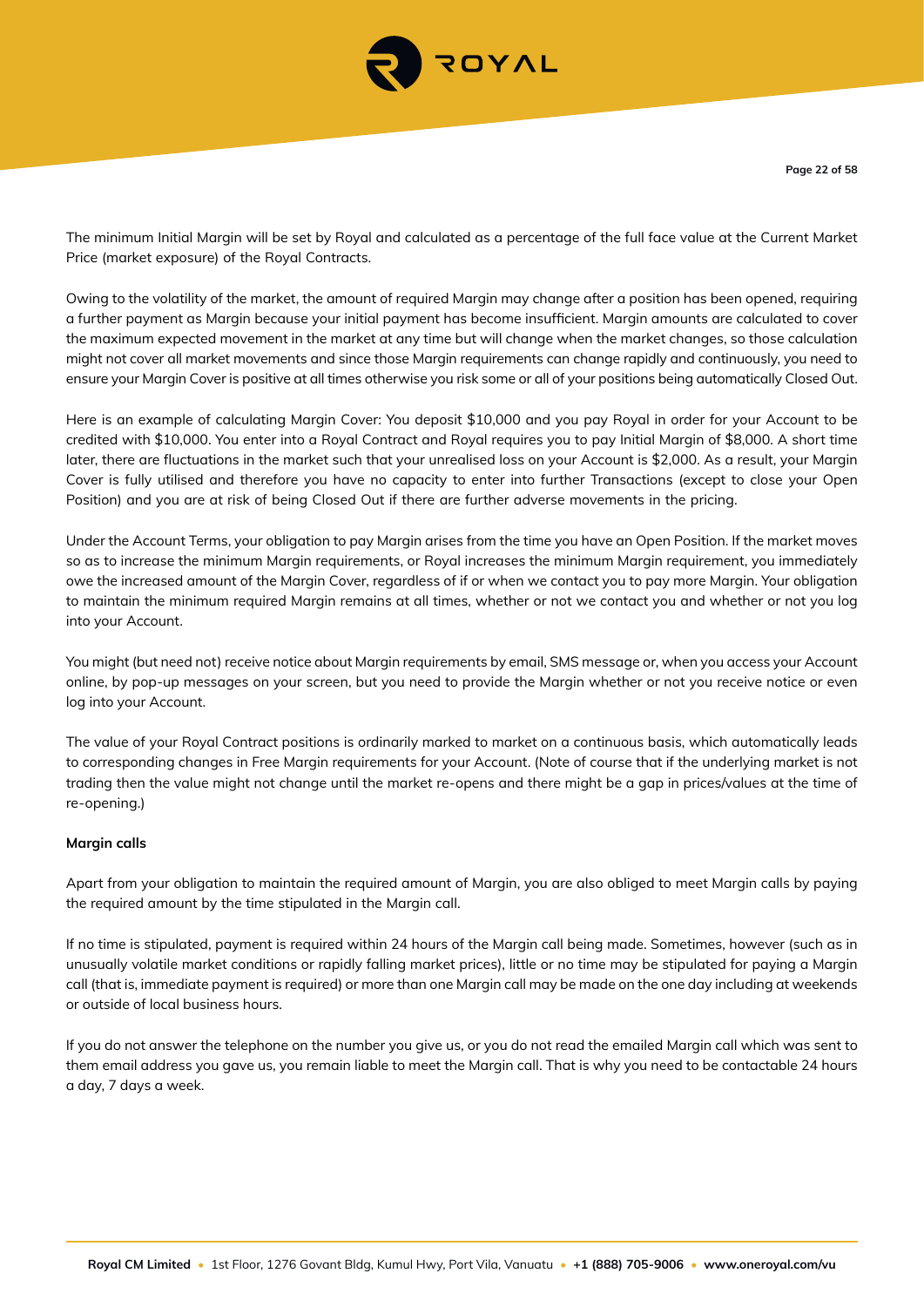

#### **Your Margin defaults**

If you do not ensure that you maintain the required level of Margin or meet your obligation to pay Margin calls (even those requiring immediate payment), all of your positions may be Closed Out. Any losses resulting from Closing Out your Open Positions will be debited to your Account and you may be required to provide additional funds to Royal to cover any shortfall. If you do not comply with your obligations, all of your Open Positions can be Closed Out automatically.

It is your responsibility to pay your Margin and also to meet Margin call payments on time and in cleared funds, so please keep in mind the possibility of delays in the banking and payments systems. If your payment is not credited by Royal by the time you are required to have the necessary Margin or to meet the Margin call, you could lose some or all of your positions. Royal may but need not give you any grace period but you should never rely on that being possible. You should maintain a prudent level of Margin and make payments in sufficient time to be credited to your Account. Please see "Margin risks" in Section 4.

Accounts can be funded by credit card, electronic funds transfer, and cheque.

## **C. Free Margin**

This is a simplified diagram and outline of steps of flows of payment to the Client when a position in a contract has excess Margin over the required Margin. Please see the entire description which follows.

Assume that you (as our Client) have excess Margin, i.e., the Free Margin amount is positive and you request payment of an amount not exceeding the Withdrawable Funds and the Balance on your Account.



**Step 1** Royal might (but need not) source some funds for payment to you from the Hedge Counterparty.

**Step 2** Royal pays funds into the Royal client moneys trust account.

**Step 3** Royal pays funds into your nominated bank account.

#### **D. Close Out and return of surplus funds**

This is a simplified diagram of flows of payment for Closing Out a position in a Royal Contract. Essentially there is no difference from "C. Free Margin" above – if there is any Free Margin after Closing Out your contract, then surplus moneys held as Margin in the Royal client moneys trust account will, on request, be withdrawn to pay you.

#### **3.14 VALUATION**

During the term of our Royal Contracts, Royal will determine the value of your entire Account, based on the value of the contracts and all other Open Positions in your Account (not just the contracts described in this PDS). The value of your contract positions is ordinarily adjusted on a continuous basis, reflecting the values being marked to market on a continuous basis when the market or Exchange for the relevant Underlying Security is open. (After the Exchange trading ends for the day, the Royal Contract pricing uses the last closing price or index level in the regular trading session not any closing price auction.)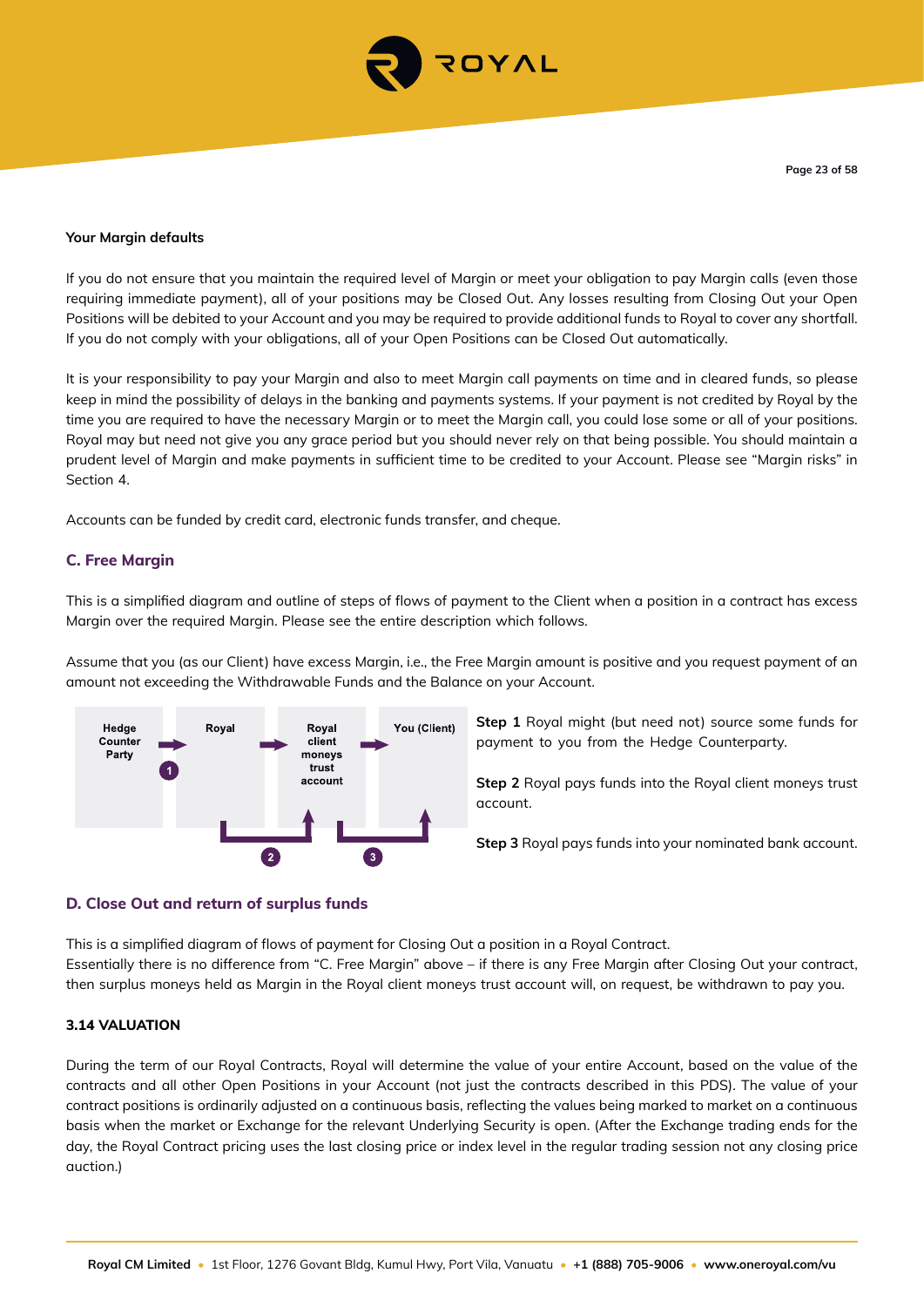

If trading in the Underlying Security is suspended or halted by the relevant Exchange, the Royal Contract position will be re-valued by Royal for your Account.

Please be aware that valuations may therefore suddenly change (or "gap") if underlying markets or Exchanges open with prices that differ from previous closing prices. This can lead to sudden changes in Margin requirements or your Orders not being met (see next section).

## **3.15 ORDER TYPES**

Different types of Orders are available on the Royal Electronic Trading Platform. You will be able to find out information about Orders that apply on the Royal Electronic Trading Platform when you log in. The following are examples of Order types that may be available to you. If you have any questions, please contact Royal.

#### **Important notice about this section**

When you request to place one of the types of Orders described in this section, we have discretion whether or not to accept and execute any such request. We will, at our discretion, accept or reject any Orders. The price at which we accept an Order to trade will generally be on the basis of filling the full volume of the Order in one Transaction if possible and partially filled Orders will be filled as soon as the opportunity arises. The type of Orders and how they may be filled, if at all, might depend on the rules of the Exchange where the Underlying Securities are being traded. For some contracts that you choose to trade, there may be a minimum trade value or other restrictions (e.g., pricing) that relate to a particular market.

#### **Limit Orders & Stop Limit Orders**

Limit orders are commonly used to enter a market and to take profit at predefined levels.

#### **Steps**

You (as our Client) Close Out the Royal Contracts, realising a gain. Your Account has a net credit balance above any remaining minimum required Margin (if any remains).

You request payment of the Balance on your Account.

**Step 1** Royal might source some funds for payment to you from the Hedge Counterparty.

**Step 2** Royal pays funds into the Royal client moneys trust account.

**Step 3** Royal pays funds into your nominated bank account.

## **Please note that this describes the flows of payment.**

Limit orders to buy are placed below the current market price and are executed when the Ask price hits or breaches the price level specified. If placed above the current market price, the order is filled at the best available price below or at the limit price.

• Limit orders to sell are placed above the current market price and are executed when the Bid price breaches the price level specified. If placed below the current market price, the order is filled at the best available price below or at the limit price.

When a limit order is triggered, it is filled as soon as possible at the price obtainable on the market. Note that the price at which your order is filled may differ from the price you set for the order if the opening price of the market is better than your limit price. In the case of Derivatives Contracts, the order will be filled if possible, and any remaining volume will remain in the market as a limit order; however, see the Trading Conditions for any particular variations depending on the pricing model you have chosen and the Underlying Security.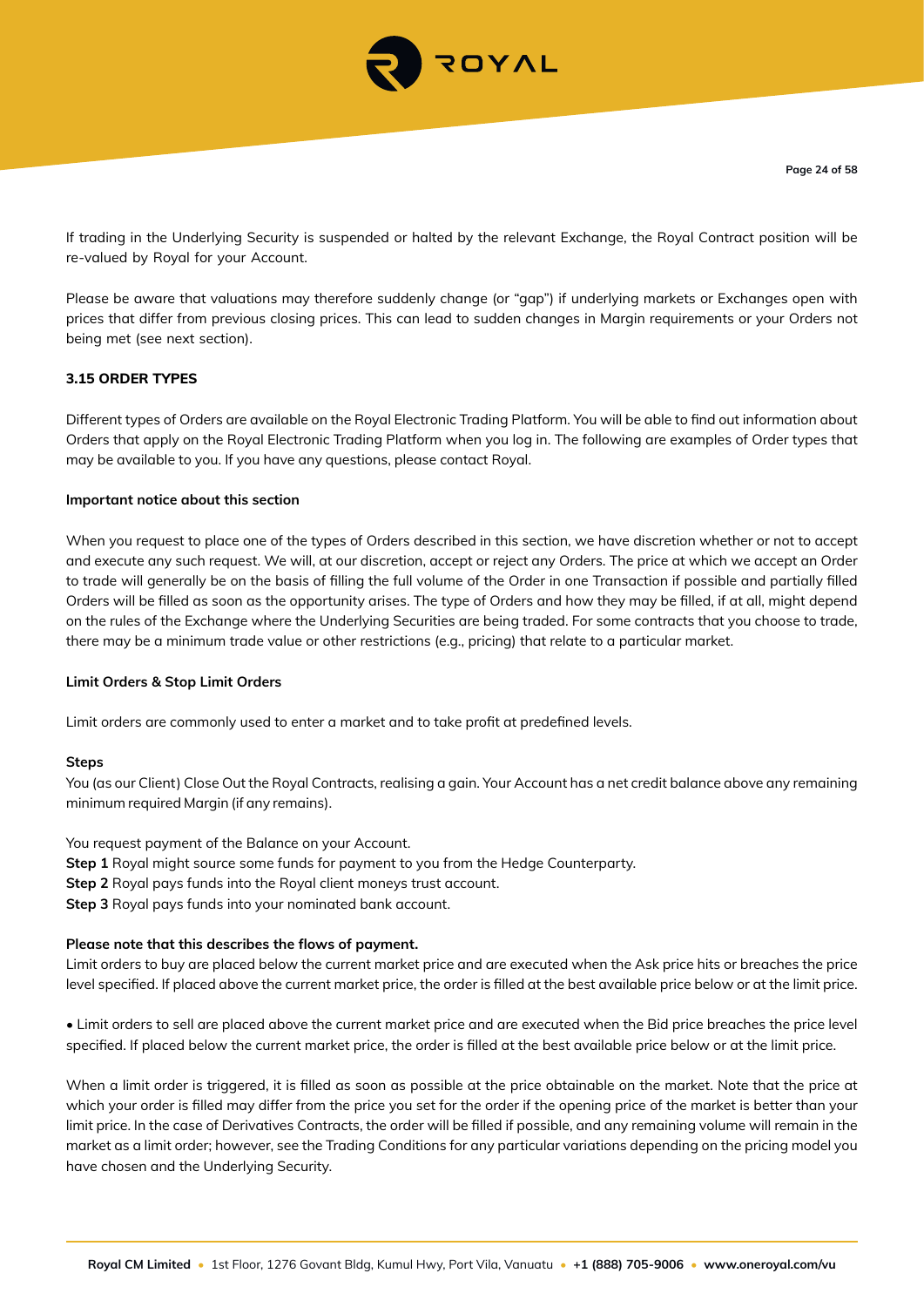

A Stop Limit order is a variation of a Stop-Loss order, with a lower/higher limit price to suspend trading if the price falls/rises too far before the order is filled. This effectively restricts trading to a defined price range.

A Stop Limit order means that the Order will not get filled at all beyond the limit of the Order. This means that if the new or opening price gaps beyond your Stop Limit order, your Order will not be filled at all.

#### **Market Order**

A market order is an order to buy or sell at the current market price as soon as possible, i.e., if the market is closed, the order may not be accepted or may be executed when the market opens if accepted by the Royal Electronic Trading Platform. The end of the Trading day is 17:00 EST/EDT depending on whether Daylight Savings time needs to be considered.

For daylight saving, 17:00 EST is considered the beginning and end of the trading day. Any positions that are open at 17:00 EST sharp are considered to be held overnight, and are subject to a Finance Charge. A position opened at 17:01 EST is not subject to a Finance Charge until the next day, while a position opened at 16:59 EST is subject to a Finance Charge at 17:00 EST.

For off daylight saving, 17:00 EDT is considered the beginning and end of the trading day. Any positions that are open at 17:00 EDT sharp are considered to be held overnight, and are subject to a Finance Charge. A position opened at 17:01 EDT is not subject to a Finance Charge until the next day, while a position opened at 16:59 EDT is subject to sway at 17:00 EST.

#### **Stop-Loss or Take-Profit Orders**

Royal may, in its discretion, accept an Order from you to close a position if the price moves to or beyond a level specified by you. This is known as a "stop-loss order" or a "take-profit order". You would generally choose to place a stop-loss order to provide some risk protection. Stop-loss orders are commonly used to exit positions and to protect investments in the event that the market moves against an Open Position. For example, if your Open Position moves towards making a loss based on a level chosen by you, the stop-loss order would be triggered in order to try to close your Open Position or to open a position, depending on the Transaction you have.

Stop-loss orders to sell are placed below the Current Market Price and your stop-loss order would be executed i.e. triggered if our Bid price (for a stop-loss order that requires an Order to sell a contract) moves against you to a point that is beyond the level specified by you (and accepted by us). Conversely, Stop orders to buy are placed above the Current Market Price and your stop-loss order would be executed i.e. triggered if our offer price (for a stop-loss order that requires an Order to buy a contract) moves against you to a point that is beyond the level specified by you (and accepted by us).

You would generally choose to place a take-profit order to close an open position. Take-profit orders are commonly used to exit positions and to close a profitable trade at a predetermined price level.

For example, if your Open Position moves towards making a profit based on a level chosen by you, the take-profit order would be triggered in order to try to close your Open Position or to open a position, depending on the Transaction you have. Takeprofit orders to sell are placed above the Current Market Price and your take-profit order would be executed i.e. triggered if our Bid price (for a take-profit order that requires an Order to sell a contract) moves in your favour to a point that is beyond the level specified by you (and accepted by us). Conversely, Stop orders to buy are placed below the current market level and your take-profit order would be executed i.e. triggered if our offer price (for a take-profit order that requires an Order to buy a contract) moves in your favour to a point that is beyond the level specified by you (and accepted by us).

All orders are subject to agreement by us, so you cannot be assured that you will always be able to have a stop-loss or take profit order. While Royal has absolute discretion whether to accept an order, it will generally try to do so, subject to market conditions and the reasonableness of your stop-loss or take-profit order. Your Order may be unreasonable if, for example, the level you have specified is beyond the level allowed for Orders for the Underlying Security or trading in the Underlying Security is too far away from the market, has been halted or suspended on the market. Even if we accept your order, market conditions may move against you in a way that prevents execution of your stop- loss or take-profit order. For example, in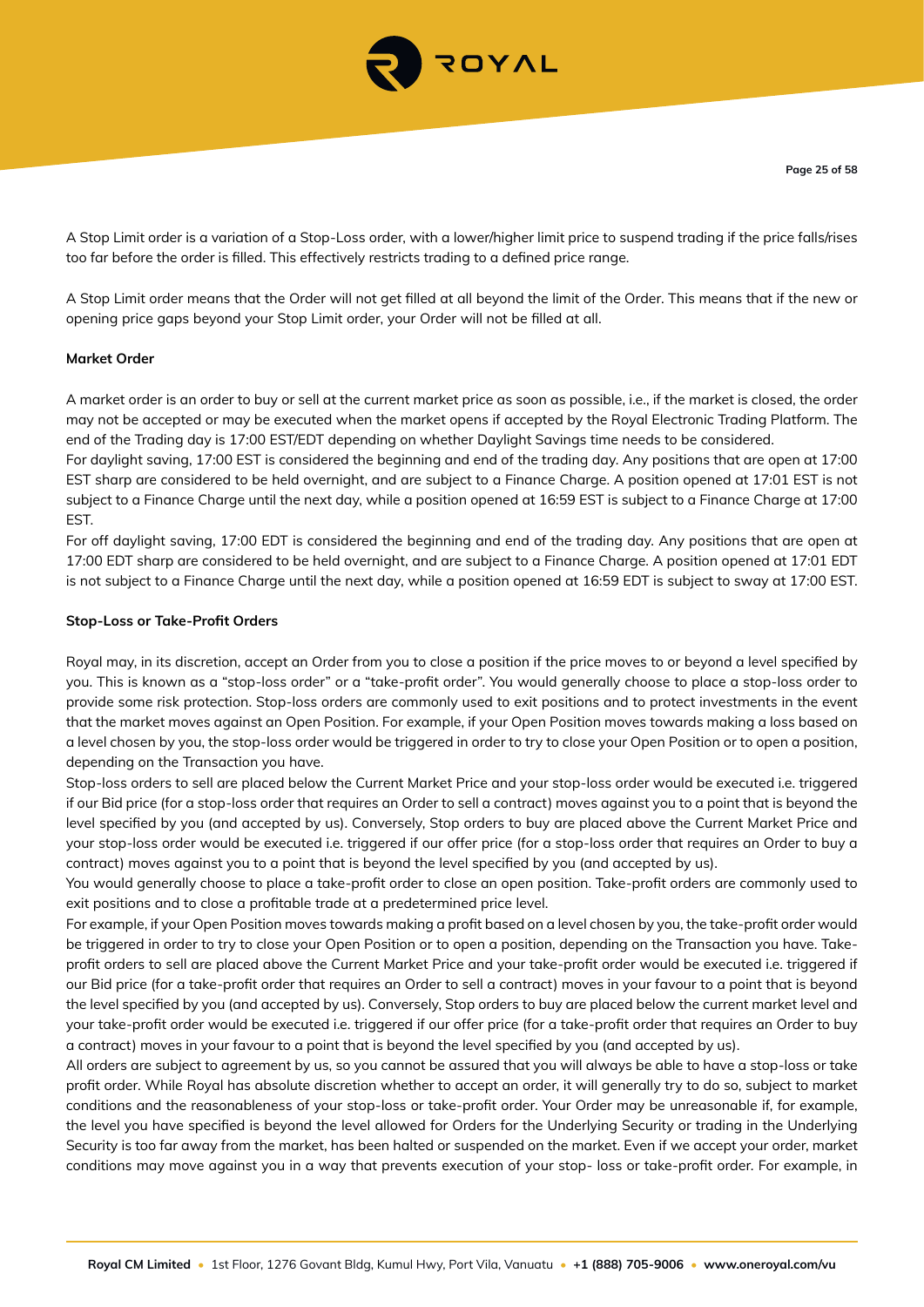

volatile markets, our quoted prices might gap though your stop-loss order level, so that the closing level of quotes may be beyond the exact level specified by you. A gap in market prices reflects the market for the contracts, so can occur for any reason, without any apparent reason or at any time. Additionally, it may be that not all of the order can be fulfilled because the underlying market does not have enough buyers and sellers in the volume of the Underlying Security to allow Royal to hedge its transactions which it makes in order to completely fulfil your stop-loss or take-profit order. If the opening price of the Underlying Security is beyond the level of your stop-loss order, your Order will be filled at the opening level, not at your stop-loss order level.

## **Trailing Stop Order**

A sell trailing stop Order sets the stop price below the Current Market Price with an attached trailing amount. As the market price rises, the stop price rises by the trail amount, but if the price falls, the stop-loss price does not change, and a market order is submitted when the stop price is hit. This technique is designed to allow an investor to specify a limit on the maximum possible loss, without setting a limit on the maximum possible gain.

"Buy" trailing stop Orders are the mirror image of sell trailing stop Orders, and are most appropriate for use in falling markets. When setting the stop price you should be careful not to set it too close to the current market price being the price available to Royal from its Hedge Counterparties, especially in a volatile market, since the stop price might be hit before the price starts to go up/down as you expect. On the other hand you should carefully consider how much you can afford to lose, if your prediction does not hold.

In any case, the Stop-loss Order of any kind is not a guarantee that it will actually be made. This is the case with any Order you place (and which is accepted by Royal) as long as it is made in accordance with the Account Terms.

## **3.16 LIQUIDATION**

We may manually or automatically Close Out some or all of your Open Position(s) when your Account Value falls below the Liquidation Level (by placing Orders to Close Out your Open Positions, also referred to as liquidating your positions). This will change unrealized losses into realized losses and any Transaction Fees may be incurred on the Orders to Close Out those positions.

We do not represent, warrant, undertake or guarantee that we will actually place such liquidation Orders, that they will be executed, or that Open Positions will be Closed Out at any particular level or at any particular time. You are responsible for losses that you may incur, despite us having the rights to Close Out your position before the losses were incurred. It is your responsibility to pay Margin and meet Margin call payments on time and in cleared funds, so please keep in mind the possibility of delays in the banking and payments systems. Please contact Royal for further information on the current Liquidation Level that applies to you. Royal may change the Liquidation Level at any time without notice to you.

## **3.17 MARKET CONDUCT**

All market participants have a legal obligation to ensure that the markets are fair, orderly and transparent. Royal Clients should be aware that some practices in placing Orders can constitute market manipulation or creating a false market. It is the Client's responsibility to be aware of unacceptable market practices and the legal implications. The Client may be liable for penalties to regulators or be liable to Royal for costs to Royal arising out of those trading practices of the Client which lead to the Client, Royal or any other person suffering loss or penalty.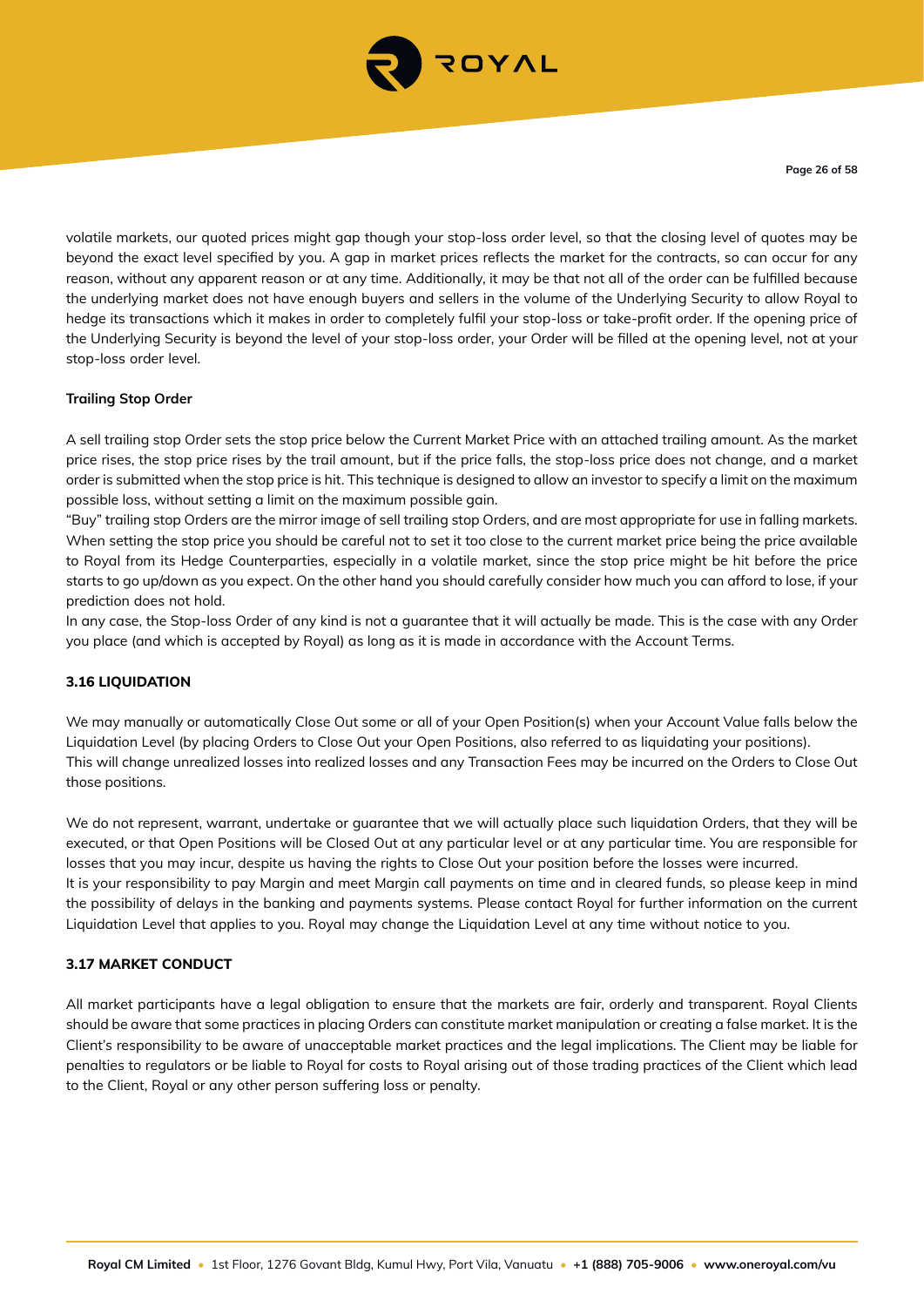

## **3.18 SHORT ROYAL CONTRACTS (SHARES)**

When dealing in short Royal Contract share positions, you are highly likely to be affected by the laws and Exchange rules in the country as they apply to short selling of the Underlying Security.

## For example:

• Royal Contracts with Underlying Securities traded on the ASX: you may experience limitations on the amount of Royal Contracts you can short trade in a single day, due to limited borrowing availability for the Underlying Security in the underlying market (see also "Auto-Liquidation" in Section 3.14).

When dealing in short Royal Contracts, you can experience forced closure of a position if your Royal Contracts get recalled (which is a common way of referring to early Close Out of your Royal Contract due to the hedge contract for your Royal Contract being Closed Out early due to a Hedge Counterparty being required to deliver the Underlying Security to its own counterparty). The risk is particularly high if the stock becomes hard to borrow due to take-overs, dividend announcements, rights offerings, other merger and acquisition activities, or increased hedge fund selling of the Underlying Security. Since the rules of each Exchange are considerable and may change, you should obtain a copy of the rules of the Exchange relevant to you by accessing the Exchange's website or you can contact Royal for assistance in identifying the relevant rules.

## **3.19 YOUR COUNTERPARTY RISK ON ROYAL**

When you deal in Royal Contracts, you have a counterparty risk on Royal. An element of counterparty risk is "credit risk", so you should consider your credit risk on Royal having the financial resources at the time to pay you the amounts it owes you. Your potential risk on Royal is affected by Royal not always or not fully hedging its contracts as part of its modified market making model.

## **Your Counterparty Risk on Royal**

You have credit risk on Royal when your Account has a net credit balance made up from; the amounts credited as Margin, the unrealised value of the Royal Contracts, other amounts credited to your Account (from closed positions or Finance Charges credited to your Account), other positions posted to your Account (from your other trading using the Royal Electronic Trading Platform), less fees and charges and the minimum required Margin.

Your credit risk on Royal depends on the overall solvency of Royal, which is affected by Royal's risk management.

Your credit risk on the overall solvency of Royal, which is affected by Royal's risk management.

Your credit risk on Royal is managed and reduced by Royal making the payments into the Royal client moneys trust account for your Account and by Royal applying its risk management policy and margin policy designed to reduce risk to Royal and therefore benefit all of its Clients.

**The amounts you pay** Once an Order for a Royal Contract is received, the trading platform will, in the ordinary course, accept and process the Order. The amounts you have previously paid as Margin will be required for the Royal Contract issued to you.

Since the Royal Electronic Trading Platform is a multi- product, multi-currency trading platform, you and other Clients of Royal using the Royal Electronic Trading Platform may choose to pay money to Royal to trade in Royal's Royal Contracts or in other products issued or dealt by Royal through the Royal Electronic Trading Platform. This is an essential feature of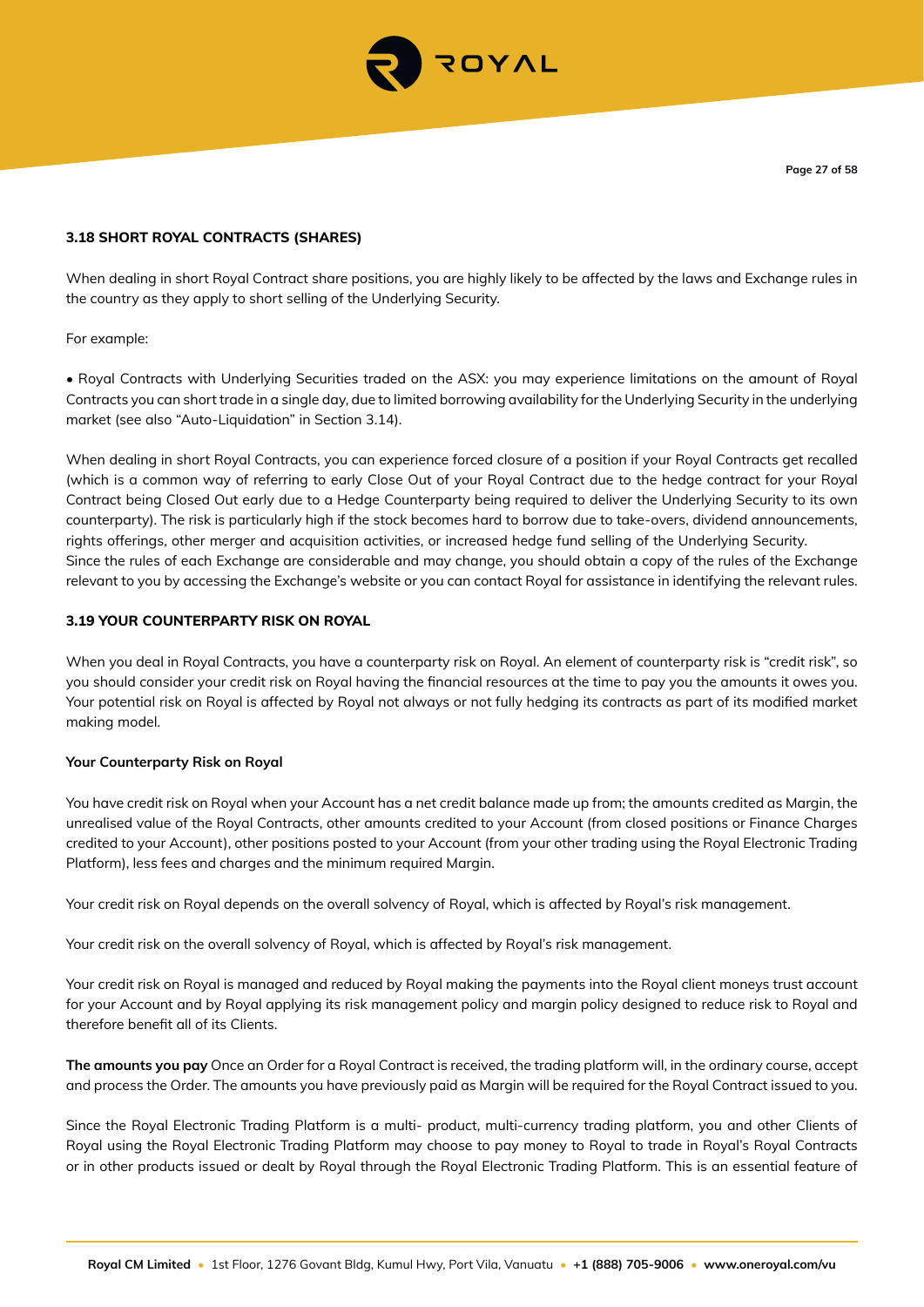

the Royal Electronic Trading Platform which gives you significant benefits as well as potential risks from trading different financial products on the same trading platform.

## **Risks from Royal's Hedge Counterparties**

Royal operates a modified market making model, which means it may at any time choose to hedge or not to hedge any of its positions and change that at any time. Any of those hedge positions will have Hedge Counterparties who potentially owe a net amount to Royal.

Since Royal operates a modified market making model, it might not use any Hedge Counterparty or it might use several at any time and not for specifically hedging any particular contract. Royal is therefore not able to specify in this PDS any particular Hedge Counterparty and does not intend to be limited to using only Hedge Counterparties named in a PDS or on its websites since that would limit the capacity of Royal to hedge on a timely basis and to react to its assessment of Hedge counterparties and the relevant markets and might also be misleading because whether or not any hedging occurs will constantly change throughout any day.

## You should note that:

• No Hedge Counterparty has been involved in the preparation of this PDS or authorised any statement made in this PDS relating to it.

• A Hedge Counterparty has no contractual or other legal relationship with you as holder of Royal Contracts. A Hedge Counterparty is not liable to you and you have no legal recourse against any Hedge Counterparty (because Royal acts as principal to you and not as agent) nor can you require Royal to take action against a Hedge Counterparty.

• Royal gives no assurance as to the solvency or performance of any Hedge Counterparty. Royal does not make any express or implied statement about the solvency or credit rating of any Hedge Counterparty.

• The regulation of a Hedge Counterparty is no assurance of the credit quality of the Hedge Counterparty or of any regulated or voluntary scheme for meeting the claims of creditors of the Hedge Counterparty.

• The credit quality of a Hedge Counterparty can change quickly. Royal is not able to make assessments of the credit quality of its Hedge Counterparties which it can disclose and reports by independent credit rating agencies may not be available because of their lack of consent or because they are not licensed to allow such reports to be cited in PDS given to retail clients.

Royal is not authorised to set out in this PDS any further information published by any Hedge Counterparties and Royal takes no responsibility for third-party information about those Hedge Counterparties which may be available to you. Royal is not able to tell you whether any particular Hedge Counterparty is used to hedge partly or fully your Royal Contracts because Royal operates a modified market making model.

## **Solvency of Royal**

It is possible that any of Royal's Hedge Counterparties, or the custodian used by a Hedge Counterparty, may become insolvent or it is possible that other clients of that Hedge Counterparty may cause a default which reduces the financial resources or capacity for that Hedge Counterparty to perform its obligations owed to Royal under the hedge contracts. Since Royal is liable to you as principal on the contract, Royal could be exposed to the insolvency of its Hedge Counterparties or other defaults which affect the Hedge Counterparties.

The risks you have by dealing with Royal (due to it being paid all of your moneys deposited into the Royal client moneys trust account and Royal then managing if and to the extent it makes a corresponding hedge transaction with counterparties funded by those payments) cannot be simplistically assessed by reference to historical financial information about Royal or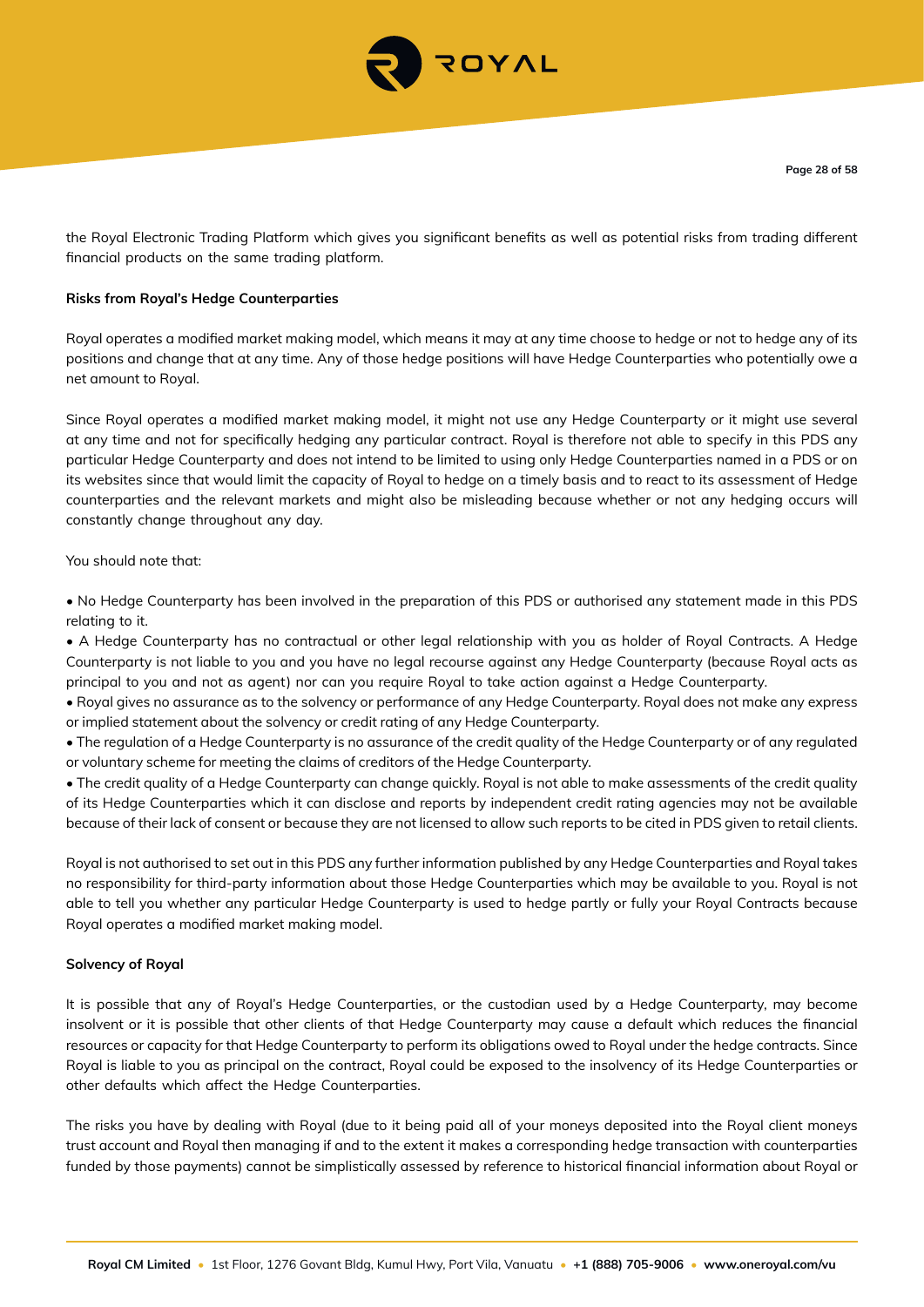

its Hedge Counterparties or general statements of principle.

The credit risk you have on Royal depends on whether it systematically manages all Client's Accounts on the same basis, its solvency generally, as well as on the amount (and kind) of its capitalisation, its cash flow, all of its business risks, its Client and investment concentration risks, its counterparty risks for all of its business and transactions (not just the contracts), its risk management systems and actual implementation of that risk management.

Your credit risk on Royal will fluctuate throughout the day and from day to day, including due to the implied credit risk on Hedge Counterparties, whose credit risk to Royal (and so indirectly to you) cannot be assessed or verified on a continuous basis or perhaps at all.

You should take into account all of those factors and not rely only on past financial statements since that could be materially incomplete information for your purposes, not current and therefore potentially misleading as a guide to the current solvency and creditworthiness of Royal.

The Royal annual directors' report and an annual financial report will be available free of charge only by inspection at the office of Royal from the time they are first produced.

#### **Payments to you in Royal Insolvency**

If Royal becomes insolvent, here is how you can be paid for any net credit balance in your Account:

- Your moneys in the Royal client moneys trust account should be paid to you, after deduction for any amounts properly payable to Royal for the Royal Contracts or other the Royal Electronic Trading Platform financial products or which you have otherwise agreed are payable to Royal (and subject to any court orders and legislative mandated priorities to the contrary).
- Royal will owe you any remaining net amount after paying to you your moneys from the Royal client moneys trust account (in accordance with the statutory requirements, such as the priority of payments and the criteria for making payments).
- Royal will need to assess the amounts prudently available to pay Royal Electronic Trading Platform Clients and may choose to pay out interim amounts from any available funds.
- The precise amounts and timing of any further required payments will not be known until the net position with all Hedge Counterparties are known.
- Royal will need to assess whether it can feasibly sue to recover anything owed by a Hedge Counterparty.

• Royal will need to assess fair and reasonable allocation to Royal Electronic Trading Platform Clients having regard to, for example, any amounts paid from the Royal client moneys trust account, Account balances and amounts recovered from Hedge Counterparties.

## **SECTION 4 – SIGNIFICANT RISKS**

Using our products involves a number of significant risks. You should seek independent advice and consider carefully whether our products are appropriate for you given your experience, financial objectives, needs and circumstances.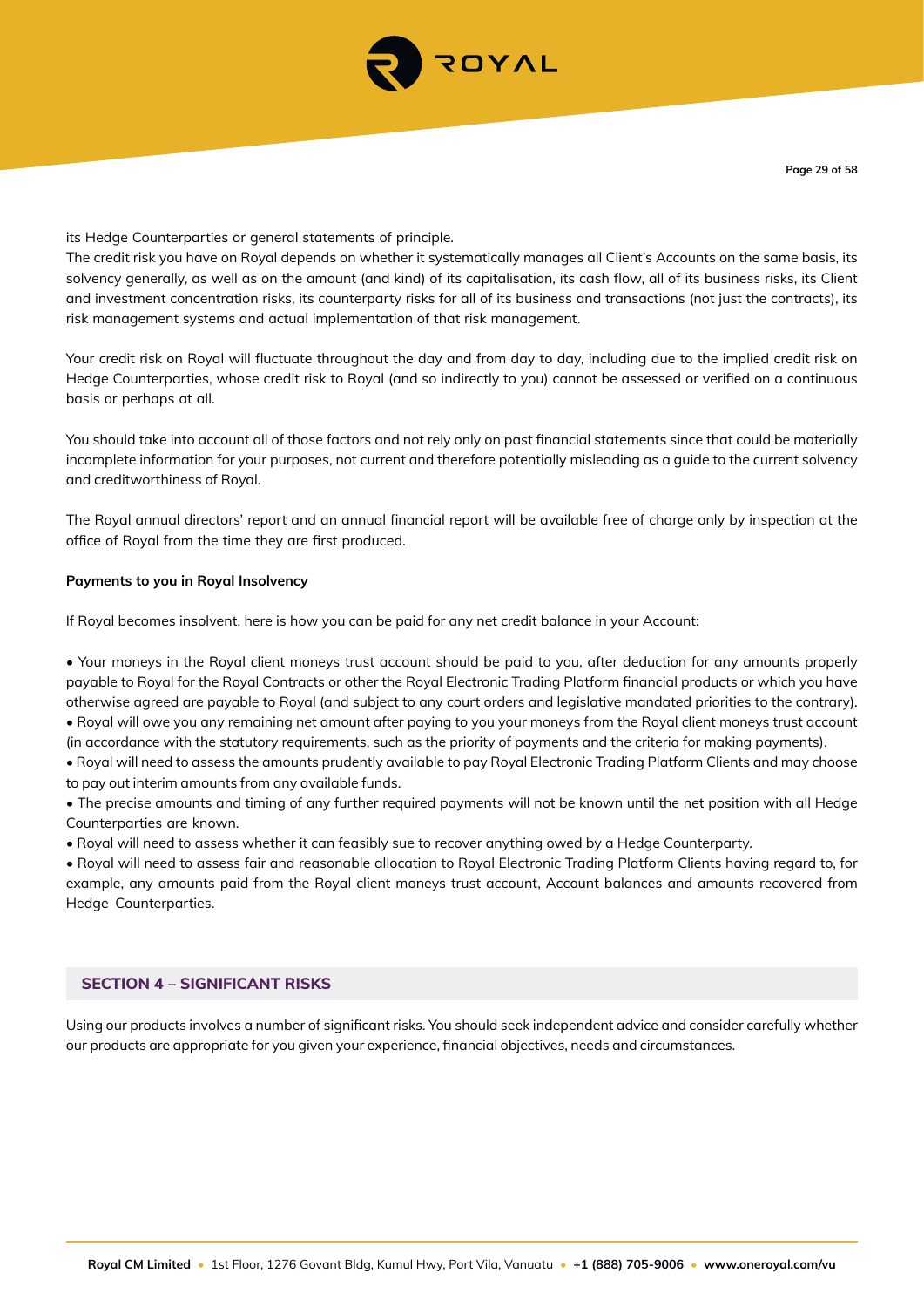

# **4.1 KEY RISKS**

You should consider these key risks involved in our offering:

| <b>Significant Risks</b>                      | <b>Important Risks</b>                                                                                                                                                                                                                                                                                                                                                                                                                                                                                                                                                                                                                                                                                                                                                                                                                                                                                                                                                                                                                                                             |
|-----------------------------------------------|------------------------------------------------------------------------------------------------------------------------------------------------------------------------------------------------------------------------------------------------------------------------------------------------------------------------------------------------------------------------------------------------------------------------------------------------------------------------------------------------------------------------------------------------------------------------------------------------------------------------------------------------------------------------------------------------------------------------------------------------------------------------------------------------------------------------------------------------------------------------------------------------------------------------------------------------------------------------------------------------------------------------------------------------------------------------------------|
| Loss from Leverage:                           | Royal Contracts have leverage which can lead to large losses as well as large gains. The high<br>degree of leverage in our products can work against you as well as for you. The leveraging in a<br>position gives a moderate to high risk of a loss larger than the amounts you pay Royal as Margin. It<br>can also cause volatile fluctuations in the Margin requirements.<br>You can minimise the risk of losses on positions by monitoring your Open Positions and Closing Out<br>the positions before losses arise.                                                                                                                                                                                                                                                                                                                                                                                                                                                                                                                                                           |
| Unlimited loss on long or short<br>positions: | There is a moderate to high risk of your potential loss on short positions being unlimited - more than<br>the amount you pay Royal for the positions.<br>You can minimise the risk of losses on positions by monitoring your Open Positions and Closing Out<br>the positions before losses arise.                                                                                                                                                                                                                                                                                                                                                                                                                                                                                                                                                                                                                                                                                                                                                                                  |
| Client moneys are withdrawn to<br>pay Royal:  | The money which you pay into the Royal client moneys trust account is withdrawn to pay Royal<br>moneys to which it is entitled. This includes amounts for any fees, charges and costs and Magin.<br>Those moneys withdrawn to pay Royal are Royal's moneys (and are not held for you), reducing the<br>amount of moneys held in the Royal client money trust account held beneficially for you. There is<br>also the risk that money is not properly deposited into the Royal client moneys trust account. This<br>risk is minimised by policies and procedures set by Royal to ensure that this does not occur.                                                                                                                                                                                                                                                                                                                                                                                                                                                                   |
| Margin risk:                                  | You must be able to pay to Royal the amount of required Margin as and when required, otherwise<br>all of your Transactions may be Closed Out without notice to you.<br>Margin requirements are highly likely to change continuously, in line with market movements in the<br>Underlying Security.<br>You should consider there is a high risk of Margin requirements changing and at times very rapidly.<br>There is a moderate to high risk that if the market value of the Underlying Security moves rapidly<br>against you, you will be required to pay more Margin on little or no notice.<br>You can minimise your risk of losing your positions after failing to meet Margin requirements by<br>carefully selecting the type and amount of Royal Contracts to suit your needs, monitoring the<br>positions, maintaining a prudent level of Margin Cover in your Account and providing sufficient<br>Margin within the time required by Royal. Please see Section 3 for further information about Margin.                                                                     |
| Foreign exchange risk:                        | Foreign currency conversions required for your Account (see section 6.1 for a further description)<br>can expose you to foreign exchange risks between the time the Transaction is entered into and the<br>time the relevant conversion of currencies occurs. Foreign exchange markets can change rapidly.<br>This exposes you to adverse changes in the value of your Account which can be large (depending<br>on foreign exchange rates) and volatile. This will directly affect the value of a position.                                                                                                                                                                                                                                                                                                                                                                                                                                                                                                                                                                        |
| <b>Counterparty risk on Royal:</b>            | You have the risk that Royal will not meet its obligations to you under the Royal Contracts. Royal<br>Contracts are not Exchange traded so you need to consider the credit and related risks you have on<br>Royal.<br>Royal believes that your counterparty risk on Royal is low to moderate, especially due to its Margin<br>policy and risk management which it implements for the benefit of Clients; however, the potential<br>adverse outcome of this risk is very significant to you since, if it occurs, you could lose all or some of<br>your investment (after you are paid any moneys in the Royal client moneys trust account to which<br>you are entitled).<br>You can minimise your counterparty risk on Royal by limiting the amount you pay Royal, trading<br>prudently and requesting payment to you of any surplus in your Account which is not required for<br>prudent Margin management, however, this may increase your Margin risk resulting in all of your<br>positions being Closed Out. Please see heading "Your Counterparty Risk on Royal" in Section 3. |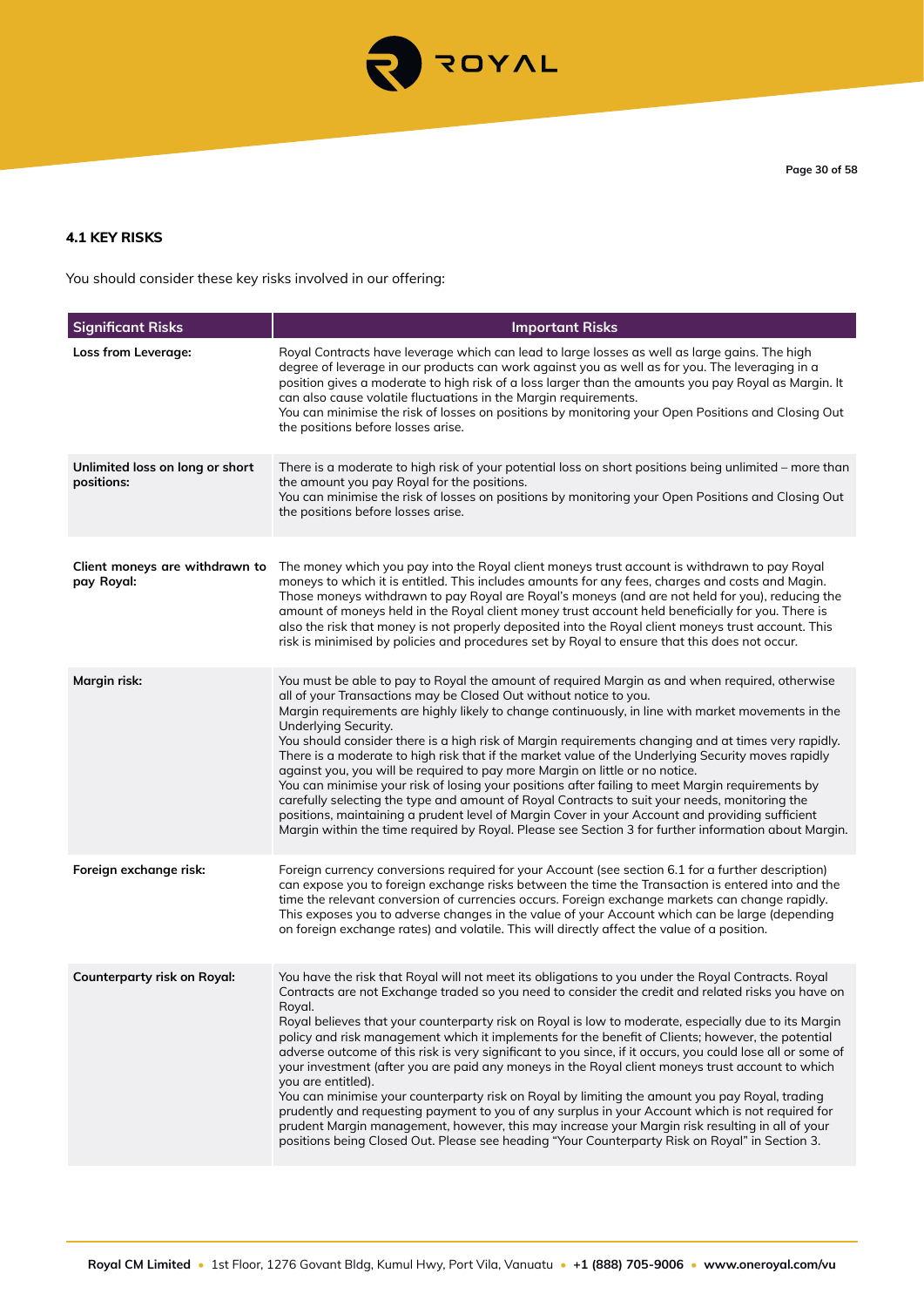

# **4.2 OTHER SIGNIFCANT RISKS**

You should consider these significant risks involved in our products:

| <b>Significant Risks</b>   | <b>Important Risks</b>                                                                                                                                                                                                                                                                                                                                                                                                                                                                                                                                                                                                                                                                                                                                                                                                                                                                                                                                                                                                                                                                                                                                                                                                                                                                                              |
|----------------------------|---------------------------------------------------------------------------------------------------------------------------------------------------------------------------------------------------------------------------------------------------------------------------------------------------------------------------------------------------------------------------------------------------------------------------------------------------------------------------------------------------------------------------------------------------------------------------------------------------------------------------------------------------------------------------------------------------------------------------------------------------------------------------------------------------------------------------------------------------------------------------------------------------------------------------------------------------------------------------------------------------------------------------------------------------------------------------------------------------------------------------------------------------------------------------------------------------------------------------------------------------------------------------------------------------------------------|
| Market risk:               | Financial markets can change rapidly; they are speculative and volatile. Prices even of securities<br>depend on a number of factors including, for example, commodity prices, index levels or central<br>bank decisions, interest rates, demand and supply and actions of governments.<br>Our products are highly speculative and volatile. There is a high risk that market prices will move<br>such that the Contract Value of the position on closing can be significantly less than the amount you<br>invested in them.<br>There is no guarantee or assurance that you will make profits, or not make losses, or that unrealised<br>profits or losses will remain unchanged.<br>You can reduce your risk by understanding the market relevant to the Royal Contracts, monitoring<br>your positions carefully and closing your Open Positions before unacceptable losses arise.                                                                                                                                                                                                                                                                                                                                                                                                                                  |
| OTC market:                | The products offered by Royal are derivatives and are not covered by the rules for Exchange-traded<br>contracts.<br>Over-the-counter contracts, such as the Royal Contracts, by their nature may not at times be<br>liquid investments in themselves. If you want to exit the position, you rely on Royal's discretion and<br>ability to Close Out at the time you wish, which might not match the liquidity or market price of the<br>Underlying Security. You can reduce your risk by carefully reading this PDS, the Account Terms and<br>taking independent advice on the legal and financial aspects relevant to you.                                                                                                                                                                                                                                                                                                                                                                                                                                                                                                                                                                                                                                                                                          |
| <b>Market disruptions:</b> | A market disruption may mean that you may be unable to deal in our products when desired and<br>you may suffer a loss as a result of that. This is because the market disruption events which affect<br>the Underlying Security will also affect the positions on the same or very similar basis. Common<br>examples of disruptions include the "crash" of a computer-based trading system, a fire or other<br>Exchange emergency, or an Exchange regulatory body declaring an undesirable situation has<br>developed in relation to particular series of contracts or a particular trade, and suspends trading in<br>those contracts or cancels that trade. You can attempt to minimise the effect of market disruptions<br>by obtaining information released by the Exchange relevant to the position and taking action after<br>the event as appropriate (if any) to the position held, such as Closing Out because the values have<br>significantly changed since before the event.                                                                                                                                                                                                                                                                                                                             |
| Orders and gapping:        | It may become difficult or impossible for you to Close Out a position. This can happen for example,<br>when there is a significant change in the Contract Value over a short period. There is a moderate to<br>high risk of this occurring.<br>Royal's ability to Close Out a position depends on the market for the Underlying Security. Stop- loss<br>orders may not always be filled and, even if placed, may not limit your losses to the amount specified<br>in the Order, since they are not guarantees that there will be no loss. You should consider placing<br>stop-loss or other Orders that limit your losses but also closely monitor your Account and the relevant<br>market in case the stop-loss order is not fully filled or filled at all and you need to take further action to<br>limit your losses. For further information, see section on "Stop-Loss Orders".                                                                                                                                                                                                                                                                                                                                                                                                                                |
| <b>Liquidation:</b>        | Royal may without prior notice to you liquidate all or some of your Open Positions if the Account<br>Value balance falls below the Liquidation Level applicable to your Account. This can generate<br>realised losses in your Account. Royal does not assure you that Royal will actually act on this right,<br>at any time or in respect of all or any of your Open Positions. It is not something that you should rely<br>upon to manage your risk and your obligation to maintain Margin cover.<br>The more basic risks to you are that you fail to manage your own Account by maintaining adequate<br>Margin cover, you fail to meet any Margin call, you fail to monitor your Open Positions, you (wrongly)<br>rely on Royal liquidating your Open Positions or you fail to manage your Open Positions before the<br>Account Value balance falls below the Liquidation Level applicable to your Account.<br>You can manage the risk of Royal liquidating some or all of your Open Positions, or the risk of<br>you wrongly relying on Royal to do this, by carefully monitoring your Open Positions, placing and<br>maintaining prudent Orders (including stop loss orders) and managing your Open Positions before<br>the Account Value balance falls below the Liquidation Level applicable to your Account. |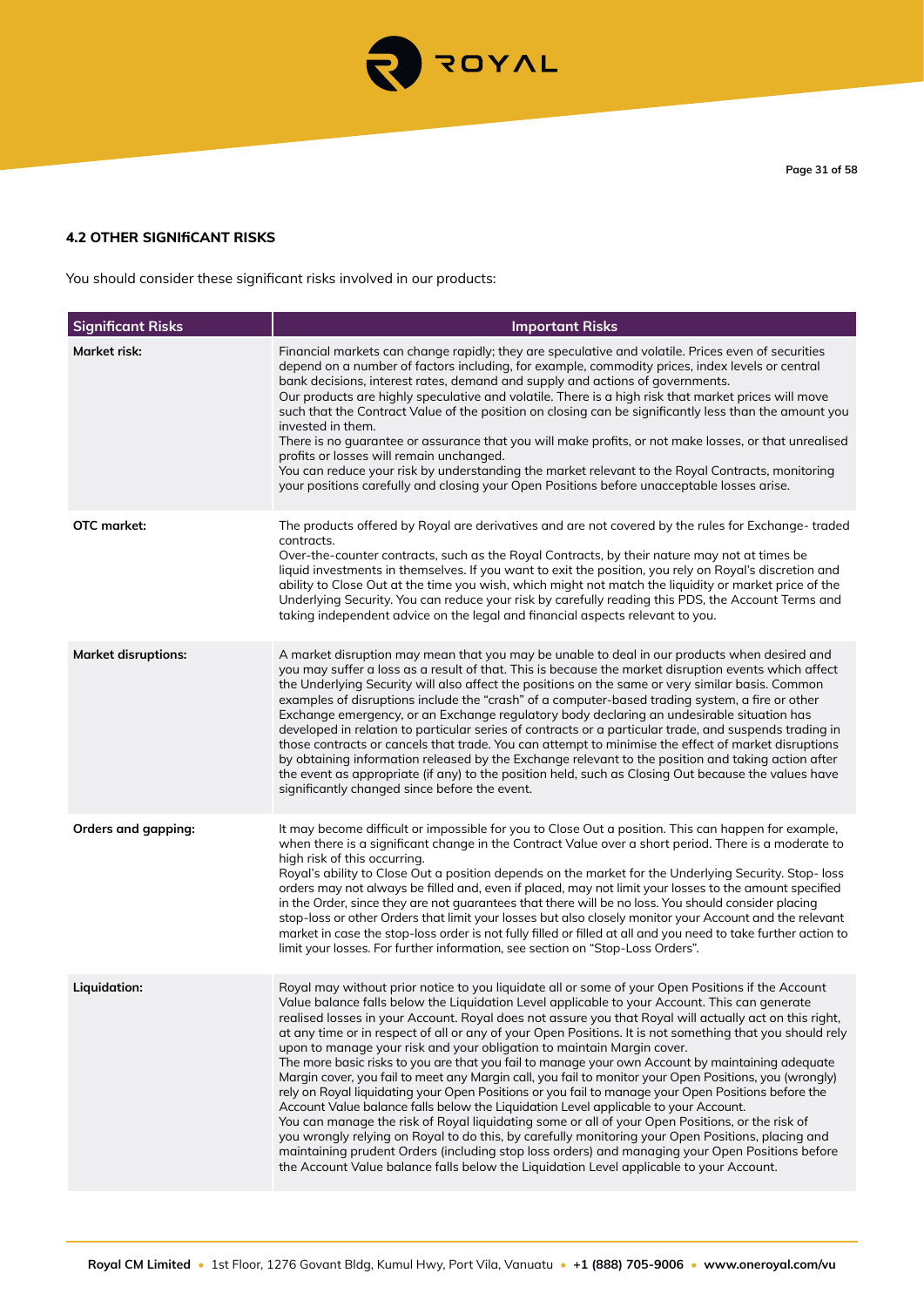

| <b>Significant Risks</b>        | <b>Important Risks</b>                                                                                                                                                                                                                                                                                                                                                                                                                                                                                                                                                                                                                                                                                                                                                                                                                                                                                                                                                                                                                                                                                                                                                                                                                                                                                                                                                                                                                                                                                                                                                                                                                                                |
|---------------------------------|-----------------------------------------------------------------------------------------------------------------------------------------------------------------------------------------------------------------------------------------------------------------------------------------------------------------------------------------------------------------------------------------------------------------------------------------------------------------------------------------------------------------------------------------------------------------------------------------------------------------------------------------------------------------------------------------------------------------------------------------------------------------------------------------------------------------------------------------------------------------------------------------------------------------------------------------------------------------------------------------------------------------------------------------------------------------------------------------------------------------------------------------------------------------------------------------------------------------------------------------------------------------------------------------------------------------------------------------------------------------------------------------------------------------------------------------------------------------------------------------------------------------------------------------------------------------------------------------------------------------------------------------------------------------------|
| <b>Online trading platform:</b> | You are responsible for the means by which you access the online trading platform or your other<br>contact with Royal. If you are unable to access the online trading platform, it may mean that you are<br>unable to trade in our products (including Closing Out those positions) or you might not be aware of<br>the current Margin requirements and so you may suffer loss as a result.<br>There is the risk that there is an IT systems failure and you are not able to either Close Out or Open<br>a Position. This may lead to loss. Royal ensures that it has update software and maintains its IT<br>systems including backup to reduce the likelihood of this occurring.<br>Royal may also suspend the operation of the online trading platform or any part of it, without prior<br>notice to you. Although this is considered to be a low risk since it would usually only happen in<br>unforeseen and extreme market situations, Royal has discretion in determining when to do this. If<br>the online trading platform is suspended, you may have difficulty contacting Royal, you may not be<br>able to contact Royal at all, or your Orders may not be able to be executed at prices quoted to you.<br>There is a moderate to high risk that Royal will impose volume limits on Client Accounts or filters<br>on trading, which could prevent or delay execution of your Orders, at your risk. You have no recourse<br>against Royal in relation to the availability or otherwise of the online trading platforms, nor for their errors and<br>software. Please review the terms and any guidance material for any particular online trading platform. |
| Market:                         | The rules of the relevant market (if any) or Exchange govern the trading in the Underlying Security and<br>so will (if they exist) indirectly affect the dealing in the products. All of the rules (if any) of each relevant<br>Exchange may be relevant to Royal Contracts, so you should consider those rules. The details of those<br>rules are outside the control of Royal and they may change at any time and without notice to you.                                                                                                                                                                                                                                                                                                                                                                                                                                                                                                                                                                                                                                                                                                                                                                                                                                                                                                                                                                                                                                                                                                                                                                                                                            |
| <b>Operational risk:</b>        | There is always operational risk in the Royal Contracts. For example, disruptions in operational<br>processes such as communications, computers and computer networks, or external events may lead<br>to delays in the execution and settlement of a transaction. We are not liable to you if losses arise<br>owing to delays, errors or failures in operational processes outside our control, in particular, due to<br>faults in the online trading platform or in the provision of data by third parties.                                                                                                                                                                                                                                                                                                                                                                                                                                                                                                                                                                                                                                                                                                                                                                                                                                                                                                                                                                                                                                                                                                                                                          |
| <b>Conflicts:</b>               | Trading with Royal for its products carries an automatic risk of actual conflicts of interests because<br>Royal is acting as principal in its positions with you and Royal sets the price of the Royal Contracts<br>and also because it might be transacting with other persons, at different prices or rates, or Royal<br>might be trading with market participants.<br>The policy used by Royal is that as principal it issues the Royal Contract to you based on the price it<br>gives you, not by acting as broker to you. Royal obtains its price from its own Hedge Counterparties.<br>You can reduce the risks to you of unfavourable pricing or opaque pricing (meaning it is unclear how<br>it relates to the underlying market) by monitoring Royal's Royal Contracts pricing and by monitoring<br>the underlying market.<br>The other trading activities of Royal, such as acting as broker to its Clients, are conducted without<br>reference to Royal's dealing in our products with you. Royal will make those transactions as<br>principal or as agent, and will do so to hedge its position and with the intention of making a profit.                                                                                                                                                                                                                                                                                                                                                                                                                                                                                                                |
| <b>Valuations:</b>              | The Royal Contracts are valued by Royal. Typically this is by direct reference to (but not automatically solely<br>derived from) the market value (or, if relevant, index level) of the relevant Underlying Security on the relevant<br>market which in turn affects the price quoted by any relevant Hedge Counterparty to Royal. Royal does not<br>commit to providing prices directly from a market.<br>If the Exchange fails to provide that information (for example, due to a failure in trading systems or data<br>information service) or trading in the Underlying Security is halted or suspended, Royal directly decides its value.<br>Due to the nature of our Royal Contracts, in common with industry practice for such financial<br>products, Royal's discretion is unfettered and so has no condition or qualification. While there are no<br>specific limits on Royal's discretions, Royal must comply with its obligations as a financial services<br>licensee to act efficiently, honestly and fairly. You therefore have the risk of relying on whatever<br>value is determined by Royal in the circumstances permitted by the Account Terms.                                                                                                                                                                                                                                                                                                                                                                                                                                                                                                     |
| <b>Regulatory bodies:</b>       | A Client may incur losses that are caused by matters outside the control of Royal. For example,<br>actions taken by a regulatory authority exercising its powers during a market emergency may<br>ultimately result in losses to the Client by reason of the effect of those actions on the Underlying<br>Security and so the terms of the Client's Royal Contract. A regulatory authority can, in extreme<br>situations, suspend trading or alter the price at which a position is settled, which might affect the<br>Underlying Security for the Client's position.<br>Royal's powers on default, indemnities and limitations on liability: If you fail to pay, or provide<br>security for, amounts payable to Royal or fail to perform any obligation under your Transactions,<br>Royal has extensive powers under the Account Terms to take steps to protect its position. For<br>example, Royal has the power to Close Out positions and to determine the rates of interest it<br>charges. Additionally, under the Account Terms you agree to indemnify Royal for certain losses and<br>liabilities, including, for example, in default scenarios.<br>You should read the Account Terms carefully to understand these matters.                                                                                                                                                                                                                                                                                                                                                                                                                                   |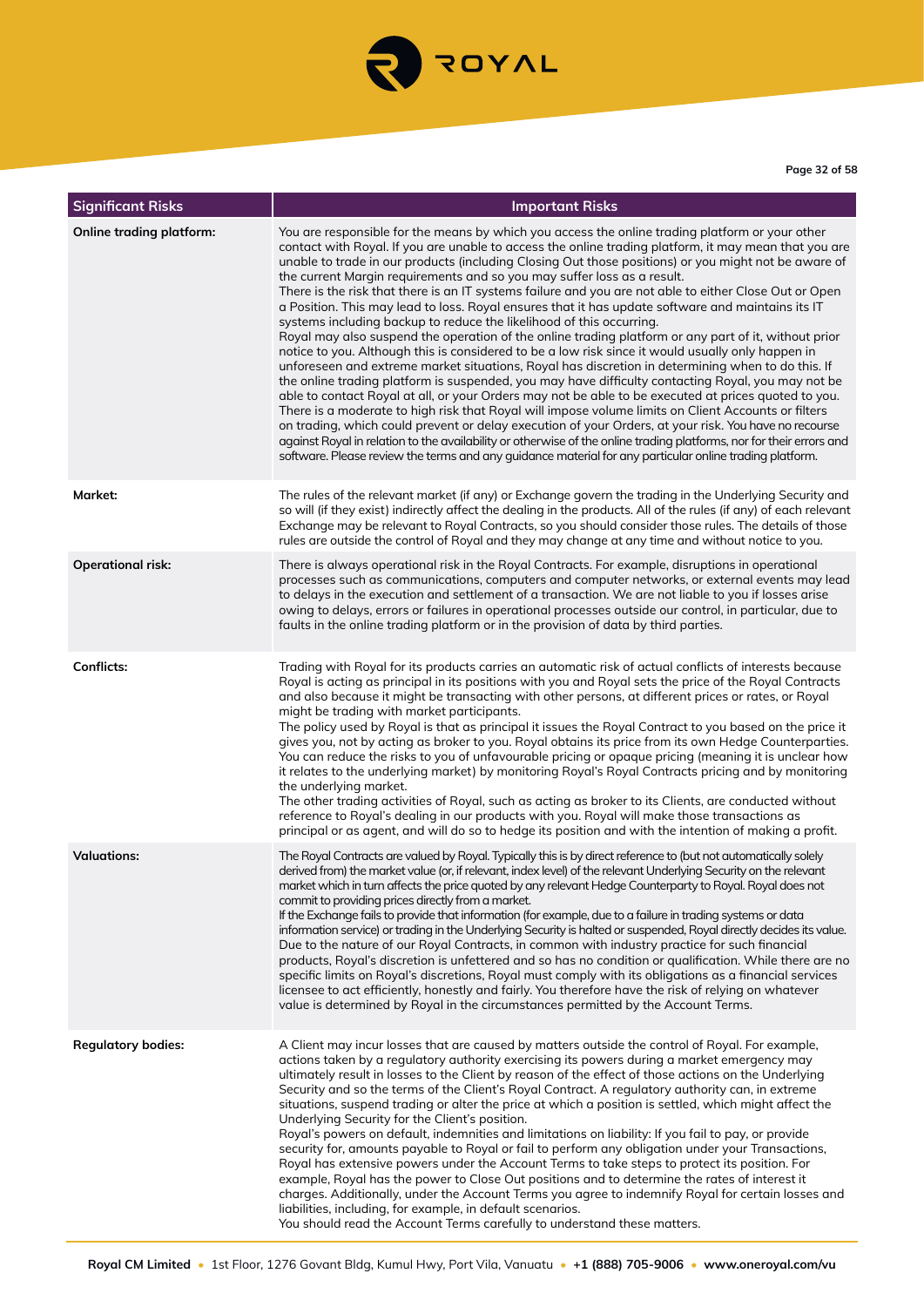

## **SECTION 5 – COSTS, FEES & CHARGES**

## **5.1 COSTS, FEES & CHARGES**

Royal derives a financial benefit by entering into transactions with clients and counterparties; at different rates from those charged to the Client. Transactions may not always be for hedging purposes.

## **5.2 ROYAL CONTRACTS - TRANSACTION FEES**

Royal charges a Transaction Fee which may be described as commission on each Royal Contract that is executed. Our Transaction Fees may vary depending on the type and level of service required, the frequency and size of Transactions.

There are different types of Transaction Fee charging models that can be applied depending on the individual Royal Contract.

## **1. Fixed or Percentage**

The greater of:

• the amount that is calculated by multiplying the Transaction Fee rate by the Contract Value of the Royal Contract; and

• a minimum ticket fee depending on the ticket size for the Royal Contract under our pricing model.

The standard fee for our Royal Contracts you will be charged per Transaction is typically between 0.01% and 0.1% of th value of the Transaction. This is up to a maximum of 1%. We may charge a transaction fee per share or per contract.

Where Royal charges a percentage; the rate is typically 0.1% of the Contract Value with a minimum of \$10 calculated in the currency of the transaction and converted to the base currency of your Account. Below is an example of how we calculate our commission.

You decide to go long a Share (XYZ) and ask for a quote for 1,000 XYZ Share Contracts, the equivalent of 1,000 shares of the underlying security. (Lot sizes are set out in the trading details and on the Royal Electronic Trading Platform). We quote you 1.32/1.35 and you buy 1,000 Contracts at 1.35. The currency of your account is Australian Dollars.

An example of how our fixed or percentage fee is calculated as per the example below:

#### **XYZ Share Contract**

1.32/1.35 USD Contract Value = [quantity of Share Contracts x price]  $[1,000 \times 1.35] = $1,350$ Commission = [Contact Value x commission rate]  $[1,350 \times 0.1\%] = $1.35$ Transaction Fee charged = [0.1% or a minimum \$10] (\$10)

#### **2. Dealing Spread**

Royal may charge a fee in terms of a spread added to the spread received per contract over and above price received from Royal's Hedging Counterparty price. This is added by way of widening the price you receive.

The spread is the difference between the Buy/Sell or Bid/Ask process and should be factored into when entering into transaction with Royal. Although not a direct cost this is a feature of the product that should be considered prior to trading.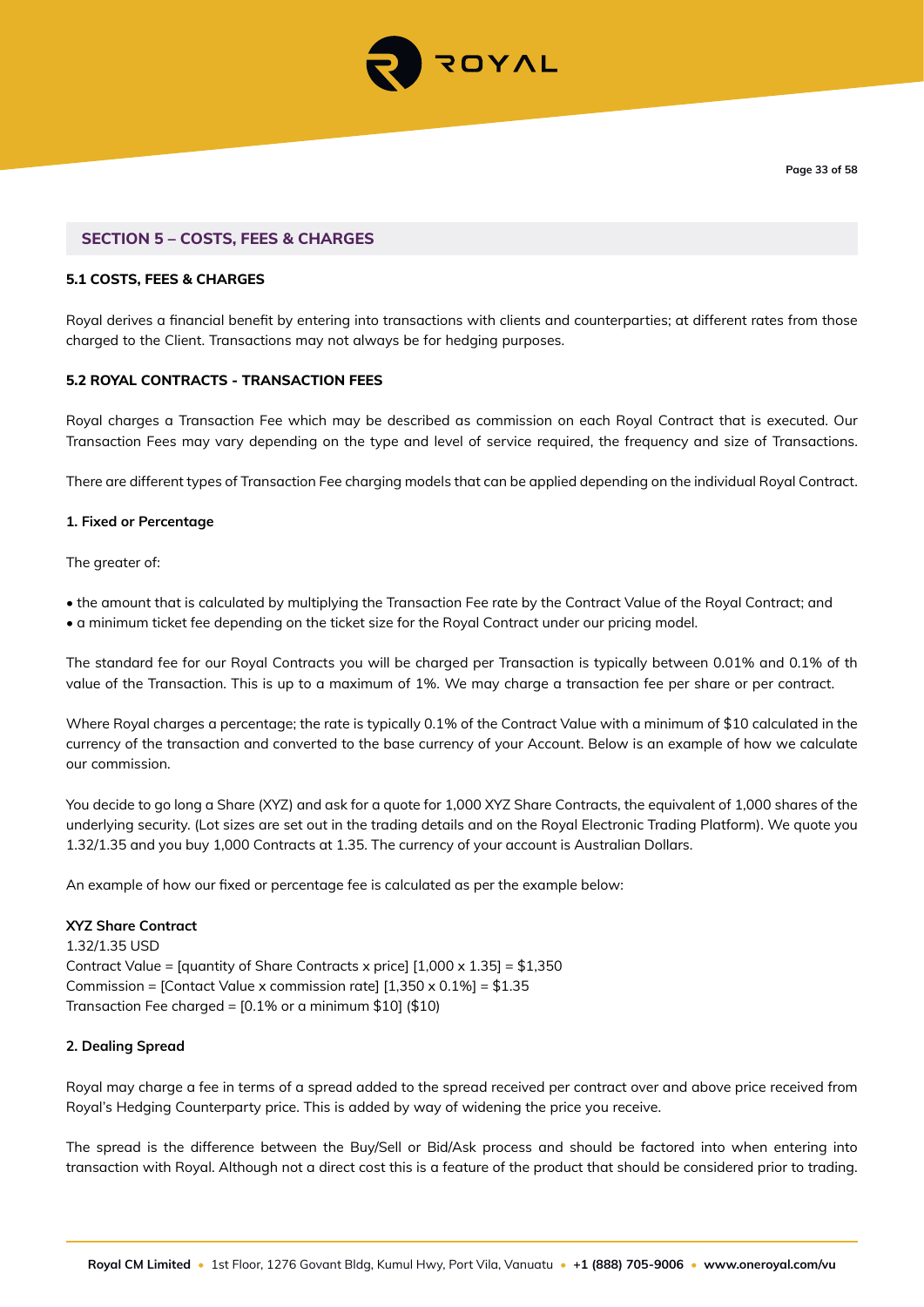

Royal will typically charge you a commission amount. However Royal may apply a dealing spread to the prices quoted. The spread is applied to the price shown to you by adding an amount to the natural market spread in the Underlying Security over which the Contract is based. Spreads can vary according to the volatility of the Underlying Security. We may charge our spreads at any time. Certain instruments may have wider spreads outside of conventional market hours. Information regarding the spreads that we quote is available from us directly or through the online service (if applicable).

An example of how our dealing spread fee is calculated as per the example below:

## **WTI Crude Commodity Contract**

45.60/45.62 Spread = (Bid price-Ask price) (45.60/45.62) = \$2 Cost = (quantity in barrels x spread)  $(1000 \times $0.02) = $20$ 

The Transaction Fee that you will be actually charged is disclosed on the Royal Electronic Trading Platform under the Trading Conditions.

The fee accrues immediately upon execution of the Transaction, i.e. when you open or Close the Royal Contract. The Transaction Fee will either be reflected in the execution price as an additional spread fee and/or separately i.e. not included in the spread, in accordance with the Account Terms. Refer to the Section 3 relating to Bid/Ask spread pricing and pricing models.

All Transaction Fees are charged in the currency in which the Royal Contract is denominated unless otherwise specified and then converted at the relevant Royal markets exchange rate into the Base Currency of your Account, refer to Section 6 "accounts denominated in foreign currency"

Details of the Transaction Fees are included in your daily statement. This is an online report that you can access and print upon demand and can be accessed via the Royal Electronic Trading Platform.

Please remember that because you are required to enter into one Royal Contract to Close Out the existing Royal Contract there may be a Transaction Fee on the Royal Contract used to close the position.

## **5.3 ROYAL CONTRACTS- FINANCING CHARGES/ CREDIT**

The Royal Electronic Trading Platform is a multi-product, multi-currency trading platform. The finance charges and credits calculated on your Account may include Transactions on that account which have Royal Contracts covered by this PDS, as well as other kinds of products covered by our other PDSs, and other dealings on your Account. This PDS explains only Royal Contracts

## **1. Financing Charge on Long Positions**

If you hold a long or short position overnight you will pay a Finance Charge or you may receive a credit on the Royal Contract. Some Royal contracts may not incur any overnight Financing Charge. Royal may factor these charges in to the spread pricing. The calculation for an overnight Finance Charge (including if a credit) for each day that a long or short Royal Contract is held overnight is as follows:

#### CV x (BR) / 360 or 365\*

(\* 360 or 365, depending on your chosen Underlying Security – check your Trading Conditions) Where: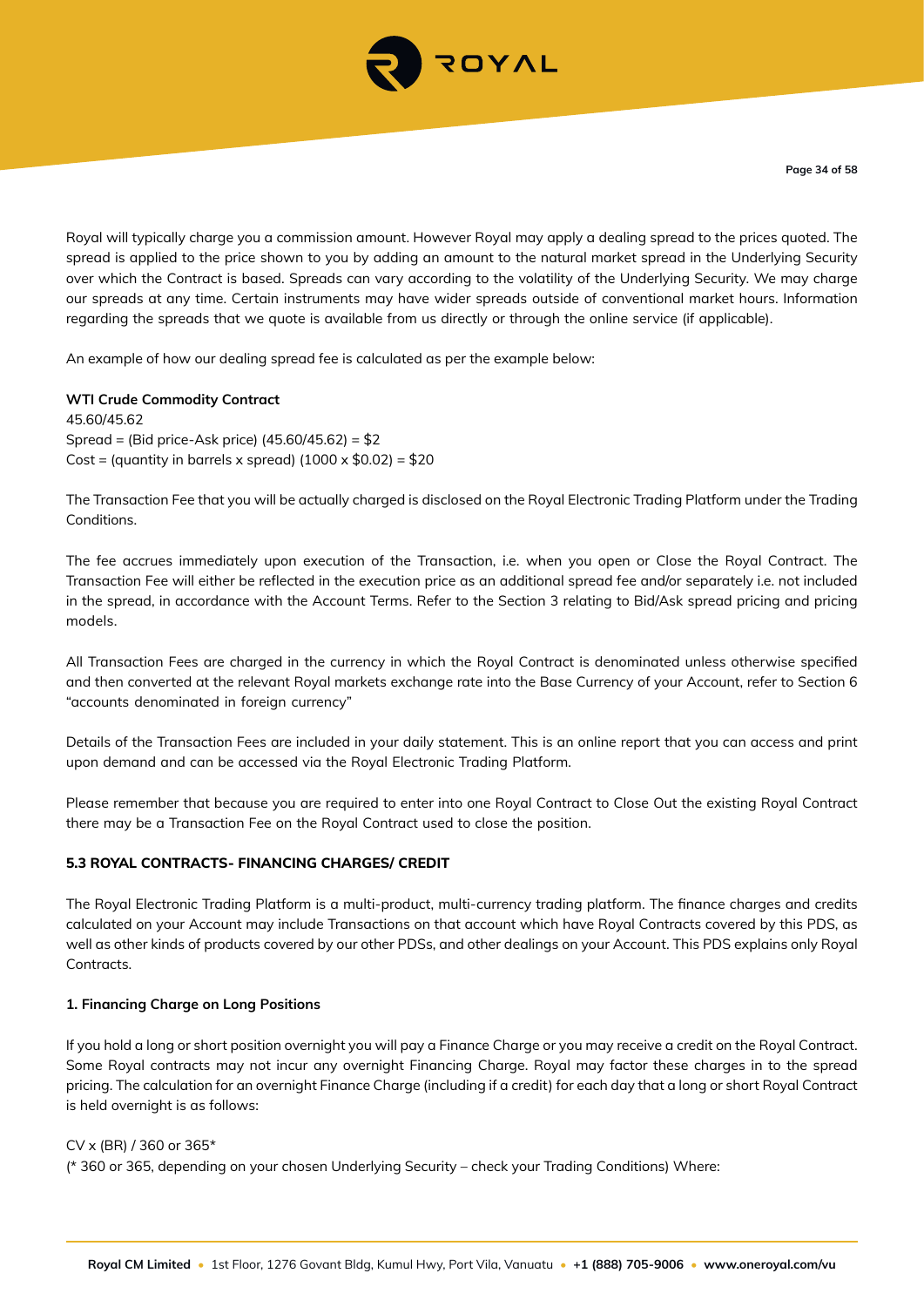

**CV** is Contract Value of the Royal Contract Open Positions, at the time the Royal Contract is established, held overnight. **BR** is the Base Rate as defined in the Glossary in Section 7.

A Finance Charge will be credited for the short Royal Contract position held overnight may be applied to your Account when the Base Rate is positive. A Finance Charge on the short Royal Contract position held overnight may be debited to your Account when the Base Rate is negative.

By way of example, using the calculation for a short Share Contract position held overnight for a share whose currency has a relevant interest rate of 0.5% used for the Base Rate with a mark-down of 3% (see definition of "Base Rate" in the Glossary in Section 7), the charge you may incur would be illustrated:

 $$2,000 \times (2.5\%)$  / 365 = (\$0.14) Where:

**CV** is \$2,000 **BR** is -2.5% p.a. (i.e., 0.5% minus 3% p.a.) No Finance Charge/credit is paid or received if you open and close a Royal Contract position on the same day.

## **2. Financing Credit on Short Positions**

If you hold a short Royal Contract position overnight, you may receive (or pay) a Finance Charge on the Royal Contracts Open positions held overnight.

The Finance Charge may be expressed as a percentage and will be charged on a daily basis.

#### **3. Roll Over/Swap points**

The Financing Charges for some Index Contracts and Commodity Contracts are expressed as "roll-over" (or swap) points.

This finance charge or finance credit is included in the rollover/swap points.

The calculation for finance charge is expressed as:  $F = S * L * P$ Where  $S =$  Swap rate;  $L =$  Lots;  $P =$  Pip/Point Value

FX Examples:

If you hold a short 200,000 EUR/USD position overnight and the Account currency is USD, then the daily Finance Charge is -2.80 USD = -0.14 (Swap Rate) \* 2 (Lots) \* 10 USD (Pip Value)

If you hold long 100,000 USD/JPY position Overnight and the Account Currency is USD, then the Daily Finance Charge is -0.39 USD = -0.03 (Swap Rate) \* 1 (Lots) \* 13 USD (Pip Value) \* -1

#### **4. Account balance**

Royal may, in its discretion choose to either pay or not pay a finance credit on your Account if your Balance is positive. The Finance Charge debited to your Account will be calculated using the Base Rate (see the Glossary) applied to the negative (or positive) amount of Withdrawable Funds.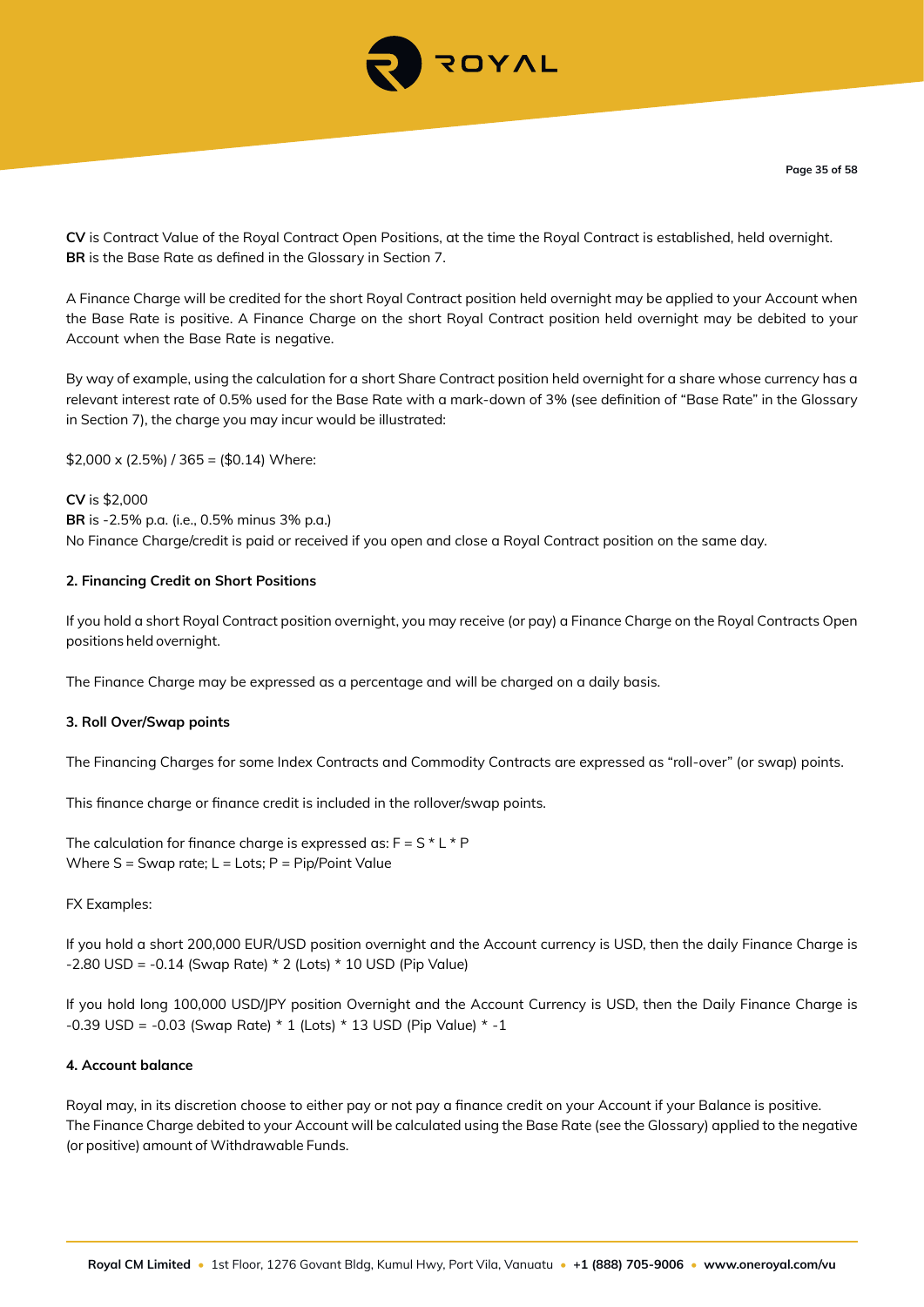

For example;

If the Withdrawable Funds is negative A\$80,000 for 10 days and assuming the Base Rate is 5.5% p.a., then the Finance Charge will be calculated as A\$80,000 x (5.5%/365 days x 10 days) = A\$164.38 (rounded up) or A\$16.44 per day.

An additional Finance Charge may be imposed if you have not paid Royal any amount you are required to pay, such as an overdue payment to close an Account. The rate of Finance Charge for such shortfall is the Base Rate plus 4% p.a.

For example;

If you owe us \$2,000 on a debt and the Base Rate stays at 5.5%, the Finance Charge on that will be 9.5% p.a., accruing daily. Royal may at any time without prior notice apply different Base Rates according to different tiers of volume of trading and may choose not to credit any Finance Charge at all or not if the amount of Withdrawable Funds falls below limits set by Royal from time to time.

## **5.4 CONVERSION FEE**

You will be charged a "conversion fee" when converting currencies to the currency of your Account. This occurs each time there is a conversion from a transaction in Royal Contracts in a currency other than the currency of your Account. The conversion fee charged is up to a maximum of 100 basis points (1.00%) of the Transaction's full face value being converted, so the conversation fee is actually reflected in the exchange rate at which the Transaction is converted and is not an additional fee or charge.

#### **5.5 EXTERNAL FEES, TAXES AND CHARGES**

You are responsible for any stamp duty, transaction duty, GST or similar goods and services or value added tax payable in respect of trading in Transactions (except for any income tax payable by Royal). Bank charges and fees imposed on Royal to clear your funds or in respect of your payments will also be charged to your Account.

The Account Terms may allow Royal to impose other fees or charges from time to time which do not relate directly to Transactions (and so are not costs, fees or charges for acquiring or later dealing in the Royal Contract itself). For example, you may be required to pay royalty or similar charges set by data providers for your use of information feeds or for online transaction services. Royal may debit these amounts to your Account.

## **5.6 MARGIN**

The Margin amount that you would be charged may be disclosed on your order ticket prior to the Order being placed. (Please note that if you delay submitting your Order, the Margin amount could change from the amount in the order ticket. The actual amount applying at the time of executing your Order will be applied.)

## **5.7 ROYAL CONTRACT TRADING EXAMPLES**

Here are some examples to illustrate the variables for a typical Transaction and how they affect the calculations. The variables of your actual Transactions will, of course, differ, so please check with Royal before entering into your Transaction.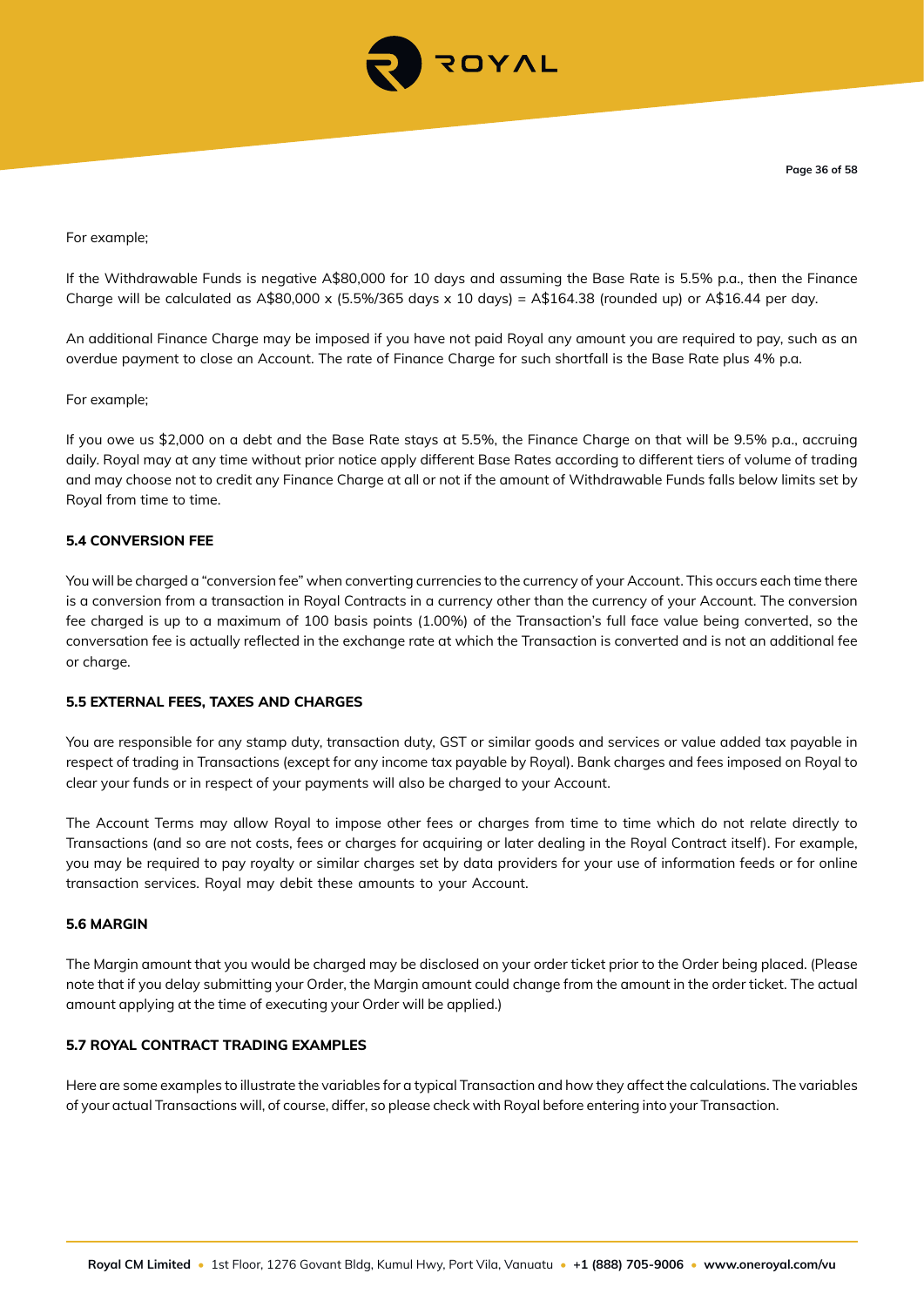

## **EXAMPLE 1: FX TRANSACTION**

The market price AUD/USD is currently trading at \$1.03596/1.03626 i.e. one Australian Dollar = \$1.03626 US Dollars. You think that the Australian Dollar is undervalued and will increase so you decide to buy 100,000 units by way of an FX Contract at an exchange rate \$1.03626 (being the price at which Royal is willing to enter into the contract with you).

One day later, the Australian Dollar has appreciated and you can enter into a FX Contract at \$1.04196/1.04226. You decide to realise your gain by Closing Out your position.

The Royal Electronic Trading Platform quotes you a price of \$1.04196 (being the price at which Royal is willing to buy your 100,000 units of the Australian Dollar). Remember, you are buying a new FX Contract to Close Out your Open Position. The amount of profit you have made, before adjustments and tax, on the Transaction is \$570.00 (difference between 1.04196 and  $1.03626$ ) x  $100,000 = $570$  expressed in USD).

#### **Adjustments**

Contracts may be subject to a Transaction Fee on the opening and closing of Transactions (based on the Closing Value). Royal may charge a percentage, fixed fee or dealing spread. In this example, the Transaction Fee would be charged as a dealing spread and incorporated in the dealing price.

Since you hold an FX Contract overnight, interest is applicable (by way of the Finance Charge) and is calculated on your positions by applying the applicable interest rates (i.e. Base Rates) for those Finance Charges to the daily Closing Value of the position. The formula and steps for calculating the rate will be the same as the example shown previously in this PDS.

In this example you have decided to hold your Open Position overnight so you will incur a daily Finance Charge, which is calculated according to the overnight Swap Rate in the interbank market, which fluctuates daily and represents the difference between the interest differential of the two currency pairs involved. The Finance Charge is variable according to currency pairs. This Finance Charge may be credited/debited in your base currency daily or at a time determined by Royal. The Overnight Financing Charge reflects a simultaneous buy and sell transaction and is displayed in the Royal Electronic Trading Platform as "Swap Long/ Short" or "Rollover Charge". This Charge is quoted in USD.

In this example the AUD is the higher yielding currency and you are long AUD, so your account is credited with USD 6.8 per lot [0.00068 x 100,000 = USD 6.80]

This amount will be booked in your base currency, which is AUD at 1.04226 = AUD 7.09

| 100,000                    |
|----------------------------|
| \$1,03626                  |
| 100,000                    |
| \$103,626                  |
| \$1,036.26(1% of Contract) |
|                            |
| 100,000                    |
| \$1,04196                  |
| 100,000                    |
| \$104,196                  |
| \$570                      |
|                            |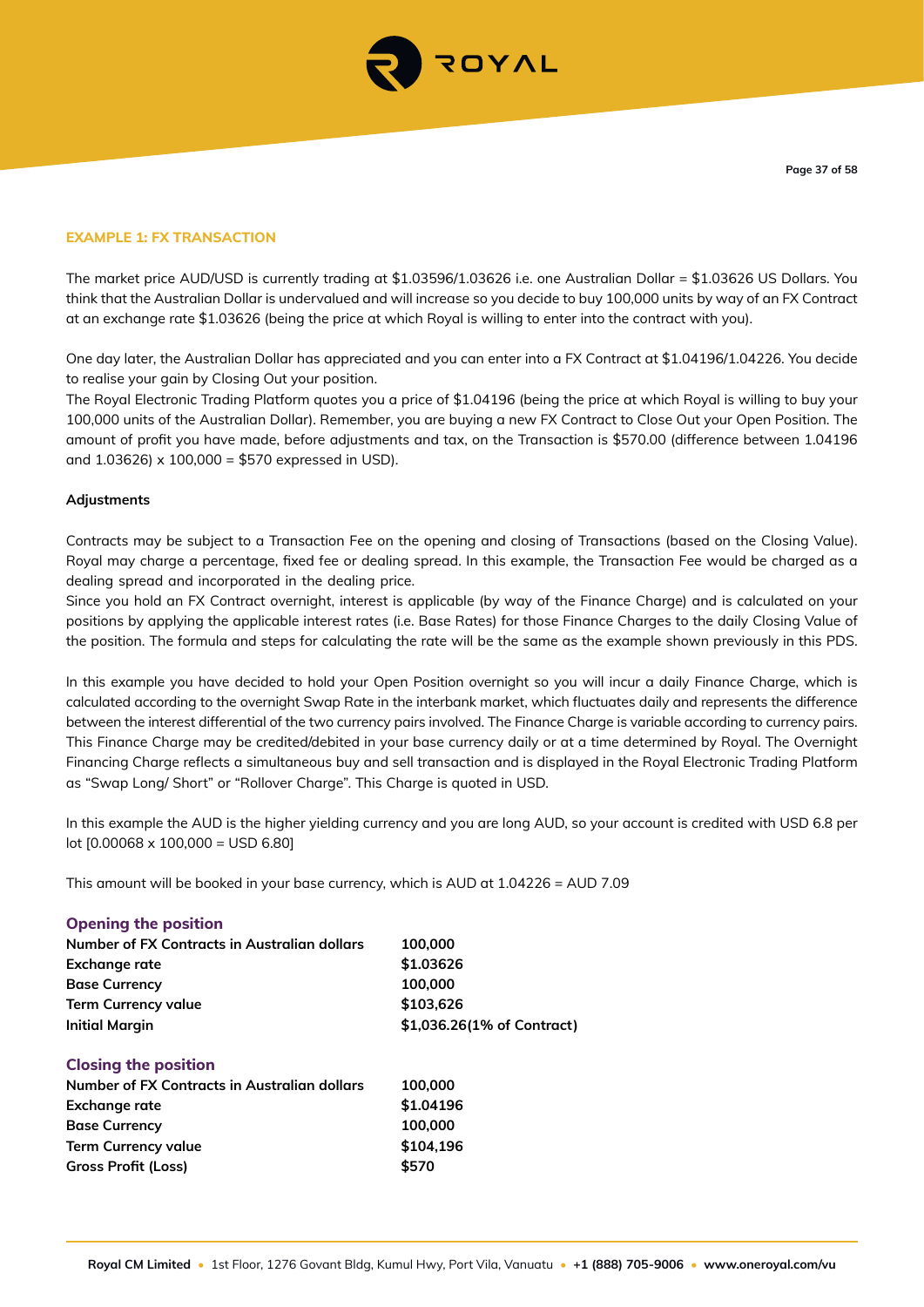

#### **Adjustments**

There is an interest adjustment as the position was held overnight.

**Movements on your Account for the period of this transaction:** (This example assumes that you have paid \$20,000 as Margin for your Account).

| <b>Description</b>                          | Amount     | <b>Balance</b> | <b>Free Margin</b> |
|---------------------------------------------|------------|----------------|--------------------|
| <b>Opening Balance</b>                      |            |                | \$0.00             |
| Initial payment (all is Free<br>Equity)     | 20,000.00  | 20,000.00      | \$20,000.00        |
| Margin (i.e. minimum required)              | (1,036.26) | 20,000.00      | \$18,963.74        |
| <b>Interest (Finance Charge)</b><br>debited | 7.09       | 20,007.09      | \$18,970.83        |
| <b>Realised profit on closing</b>           | \$570.00   | 20,577.09      | \$19,540.83        |
| Simultaneously                              | $\ddot{}$  |                | $+$                |
| <b>Initial Margin Return</b>                | 1,036.26   |                | \$1,036.26         |
| <b>Closing Balance</b>                      |            |                | \$20,577.09        |

#### **EXAMPLE 2: FX TRANSACTION**

The market price AUD/USD is currently trading at \$1.03596/1.03626 i.e. one Australian Dollar = \$1.03626 US Dollars. You think that the Australian Dollar is overvalued and will decrease so you decide to sell 10,000 units by way of an FX Contract at an exchange rate \$1.03596 (being the price at which Royal is willing to enter into the contract with you).

One day later, the Australian Dollar has actually appreciated and you can enter into a FX Contract to exchange it at \$1.04196/1.04226. You decide to realise your loss by Closing Out your position.

The Royal Electronic Trading Platform quotes you a price of \$1.04226 (being the price at which Royal is willing to buy back your 100,000 units of the Australian Dollar). Remember, you are buying a new FX Contract to Close Out your Open Positions. The amount of loss, before adjustments and tax, on the Transaction is \$600.00 (difference between 1.04196 and \$1.03596)  $x 100,000 = $600$  expressed in USD).

#### **Adjustments**

Contracts may be subject to a Transaction Fee on the opening and closing of Transactions (based on the Closing Value). Royal may charge a percentage, fixed fee or dealing spread. In this example, the Transaction Fee would be charged as a dealing spread and incorporated in the dealing price. Since you hold an FX Contract overnight, interest is applicable (by way of the Finance Charge) and is calculated on your positions by applying the applicable interest rates (i.e. Base Rates) for those Finance Charges to the daily Closing Value of the position. The formula and steps for calculating the rate will be the same as the example shown previously in this PDS. In this example you have decided to hold your Open Position overnight you will incur a daily Finance Charge, which is calculated according to the overnight Swap Rate in the interbank market, which fluctuates daily and represents the difference between the interest differential of the two currency pairs involved.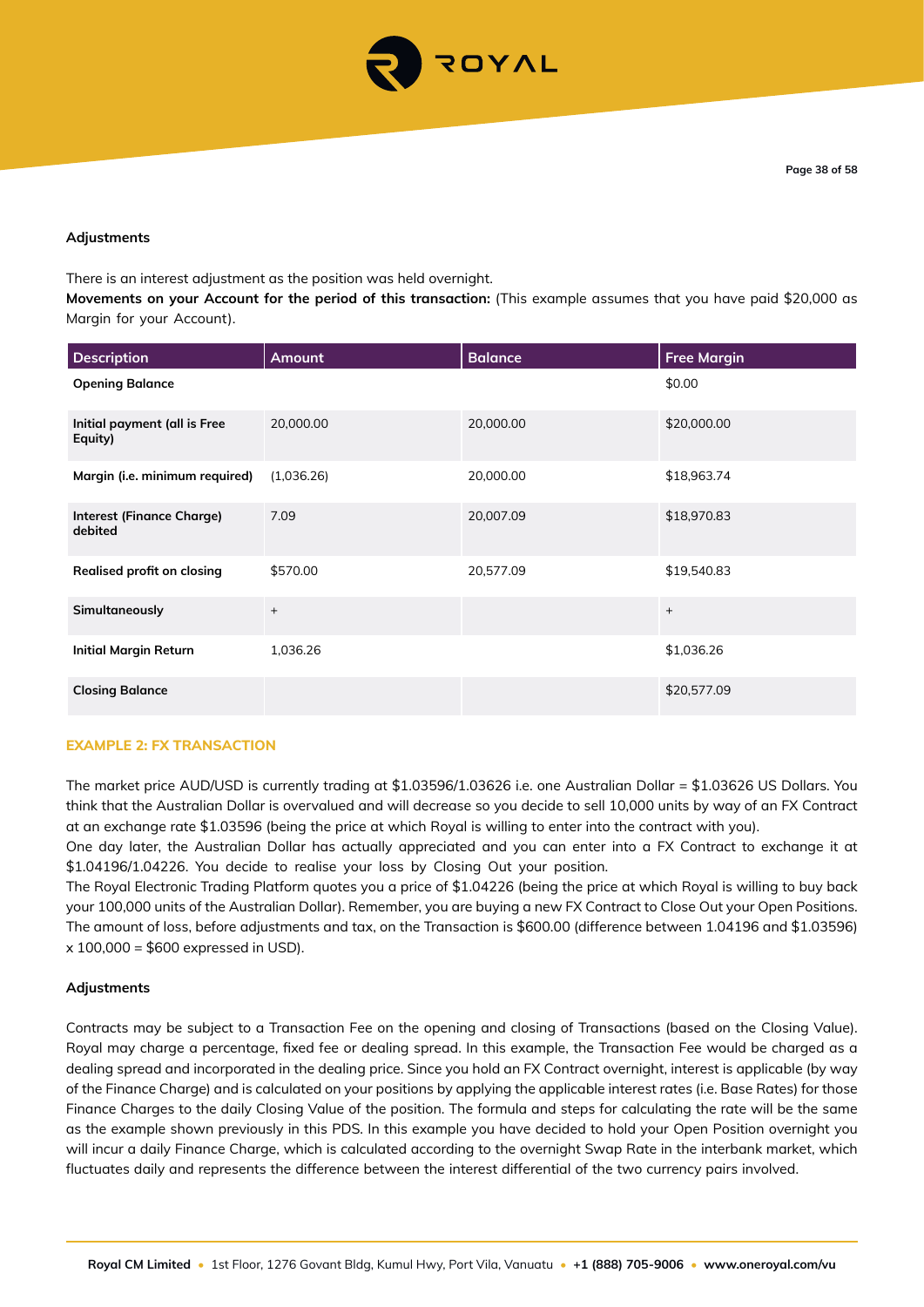

The Finance Charge is variable according to currency pairs. This Finance Charge may be credited/debited in your base currency daily or at a time determined by Royal. The overnight Finance Charge reflects a simultaneous buy and sell transaction and is displayed in the Royal Electronic Trading Platform as "Swap Long/ Short" or "Rollover Charge". In this example the AUD is the higher yielding currency and you are short AUD, so your account is debited with USD 9.2 per lot [0.00092 x 100,000 = USD 9.2]

This amount will be booked in your base currency, which is AUD at 1.04226 = AUD 9.59

# **Opening the position**

| Number of FX Contracts in Australian dollars | 100,000                    |
|----------------------------------------------|----------------------------|
| <b>Exchange rate</b>                         | \$1,03596                  |
| <b>Base Currency</b>                         | 100,000                    |
| <b>Term Currency value</b>                   | \$103,596                  |
| <b>Initial Margin</b>                        | \$1,035.96(1% of Contract) |
|                                              |                            |

## **Closing the position**

| Number of FX Contracts in Australian dollars | 100,000   |
|----------------------------------------------|-----------|
| Exchange rate                                | \$1.04196 |
| <b>Base Currency</b>                         | 100,000   |
| <b>Term Currency value</b>                   | \$104,196 |
| <b>Gross Profit (Loss)</b>                   | ( \$600)  |

#### **Adjustments**

# There is an interest adjustment as the position was held overnight. **Movements on your Account for the period of this transaction:**

(This example assumes that you have paid \$20,000 as Margin for your Account).

| <b>Description</b>                          | Amount            | <b>Balance</b> | <b>Free Margin</b> |
|---------------------------------------------|-------------------|----------------|--------------------|
| <b>Opening Balance</b>                      |                   |                | \$0.00             |
| Initial payment                             | 20,000.00         | 20,000.00      | \$20,000.00        |
| Margin (i.e. minimum required)              | (1,035.96)        | 20,000.00      | \$18,964.04        |
| <b>Interest (Finance Charge)</b><br>debited | (9.59)            | 19,990.41      | \$18,954.45        |
| <b>Realised profit on closing</b>           | (600)             | 19,390.41      | \$18,354.45        |
| Simultaneously                              | $\qquad \qquad +$ |                | $\ddot{}$          |
| <b>Initial Margin Return</b>                | 1,035.96          |                | \$1,035.96         |
| Account value on close of<br>position       |                   | 19,390.41      | \$19,390.41        |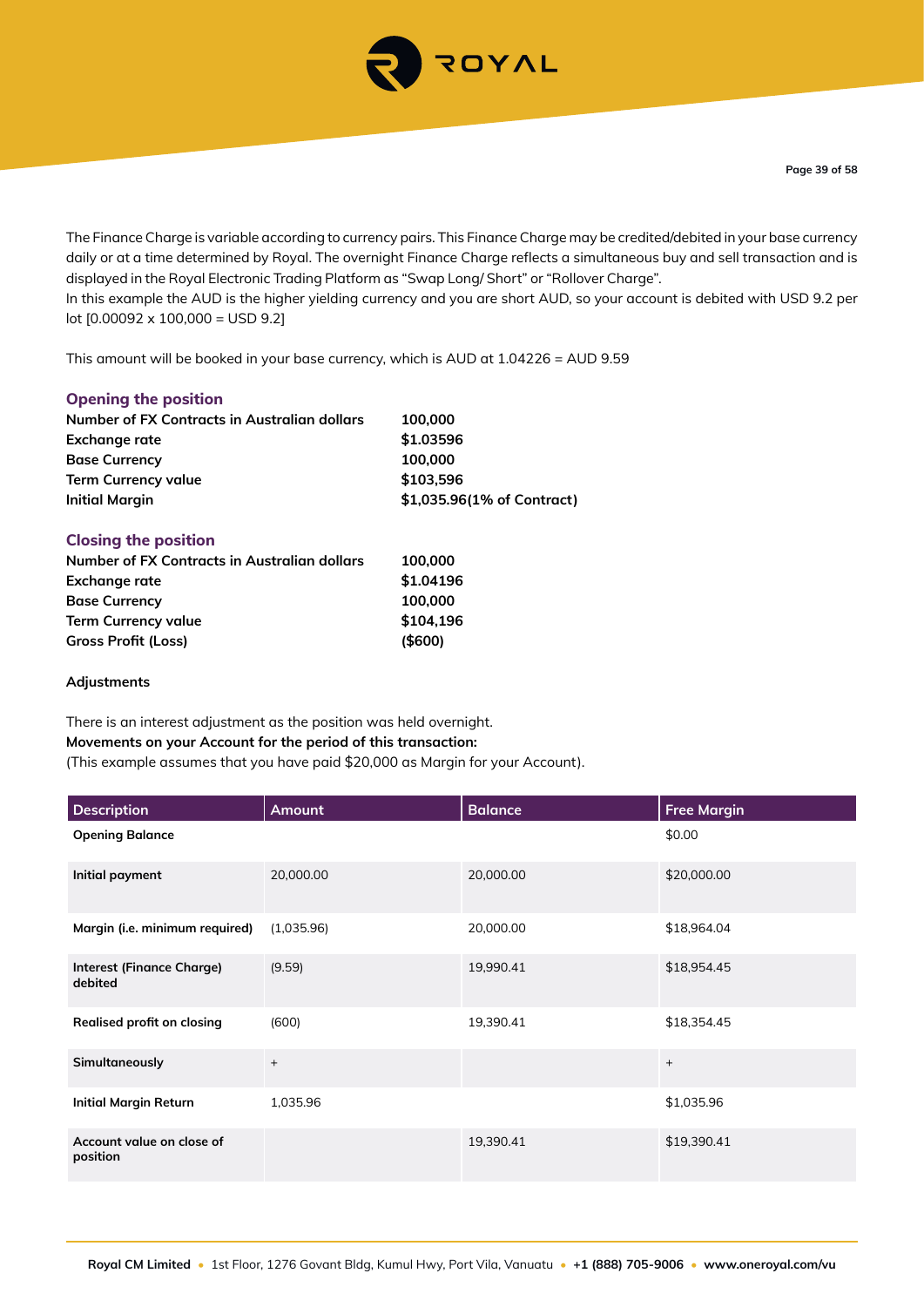

#### **EXAMPLE 3: BULLION**

#### **Transaction**

Assumptions: The base currency of the Account is USD. There is no brokerage or Transaction Fee charged on the Account. The leverage on the Account is 1:100 for Bullion Contracts i.e. Initial Margin is set at 1%; and 1 Lot is equivalent to 100 ounces of gold or silver.

You consider that gold is undervalued and wish to speculate the price will go higher, you decide to buy gold, and ask for a quote for 1 lots, the equivalent of 100 ounces. We quote you \$1,324.65/1325.15 and you buy 1 lot at 1325.15.

#### **Initial Margin**

The Initial Margin required to open your position was  $1\% \times 1.325.15 \times 100 = $1,325.15$ 

#### **Finance Charge Adjustment**

While the position remains open, for example the daily swap is \$5.70.

This Finance Charge may be credited/debited in your base currency daily or at a time determined by Royal. The overnight Finance Charge reflects a simultaneous buy and sell transaction and is displayed in the Royal Electronic Trading Platform as "Swap long/ short" or "Rollover Charge".

In this example Bullion Contracts have a debit Swap for Long positions and a credit Swap for short positions, so your account is debited with USD 5.7 per lot [0.00057 x 100,000 = USD 5.7] per day.

This amount will be booked in your base currency, which is USD 5.7 per day.

#### **Closing the position**

Later, the price of gold has risen to 1,350.00/1,350.05, and you take your profit by selling 1 Lot at 1,350. Your gross profit on the Transaction is calculated as follows: Closing level: \$1,350.00 Opening level: \$1,325.15 Difference: \$24.85 Gross profit on Transaction:  $$24.85 \times 100 = $2,485$ 

#### **Calculating the overall result**

To calculate the overall or net profit, you also have to take account the Finance Charge adjustment. In this example, you might have rolled the position for 10 days, charging a total a Finance Charge adjustment of \$250:

Gross profit on trade: \$2,485.00 Finance Charge adjustment: (\$250.00) Net profit: \$2,235.00

#### **Opening the position**

| <b>Ounces in 1 Bullion Contract</b> | 100        |
|-------------------------------------|------------|
| <b>Base Currenc</b>                 | <b>USD</b> |
| Initial Margin                      | \$1,325.15 |
| <b>Opening level</b>                | \$1,325,15 |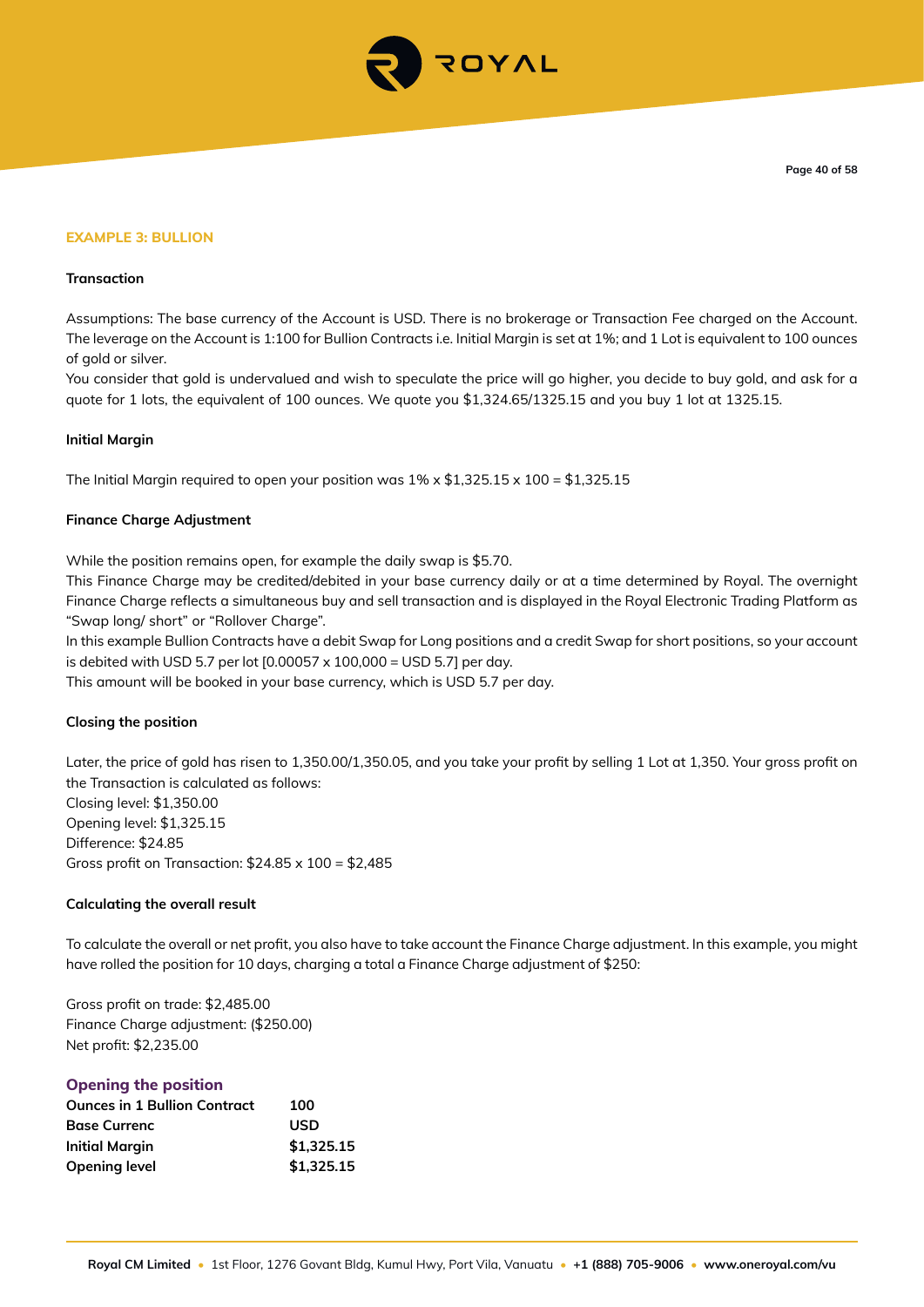

## **Closing the position**

| <b>Ounces in 1 Bullion Contract</b> | 100        |
|-------------------------------------|------------|
| <b>Base Currency</b>                | <b>USD</b> |
| <b>Closing level</b>                | \$1,325.15 |
| Gross Profit (Loss)                 | \$2,235    |

## **Adjustments**

There is a Finance Charge adjustment as the position was rolled overnight.

## **Movements on your Account for the period of this transaction:**

(This example assumes that you have paid \$20,000 as Margin for your Account).

| <b>Description</b>                          | Amount            | <b>Balance</b> | <b>Free Margin</b> |
|---------------------------------------------|-------------------|----------------|--------------------|
| <b>Opening Balance</b>                      |                   |                | \$0.00             |
| <b>Initial</b>                              | 20,000.00         | 20,000.00      | \$20,000.00        |
| Margin (i.e. minimum required)              | (1,325.15)        | 20,000.00      | \$18,674.85        |
| <b>Interest (Finance Charge)</b><br>debited | (250.00)          | 19,750         | \$18,424.85        |
| Realised profit on closing                  | 2,235.00          | 2,235          | \$20,659.85        |
| Simultaneously                              | $\qquad \qquad +$ |                | $+$                |
| <b>Initial Margin Return</b>                | 1,325.15          |                | \$1,325.15         |
| Account value on close of<br>position       |                   | 21,985.00      | \$21,985.00        |

#### **EXAMPLE 4: SHARE CONTRACT**

#### **Transaction**

The market price for shares in company ABC on the relevant exchange is currently trading at \$10.00/10.02. You think that the company's shares are undervalued and will increase so you decide to buy 300 Royal Contracts at \$10.02 each (being the price at which Royal is willing to enter into the Royal Contract).

Two weeks later, shares in company ABC have increased and are now selling at \$10.52. You decide to realise your gain by closing out your Royal Contract position.

The Royal Electronic Trading Platform quotes you a price of \$10.52/Royal Contract (being the price at which Royal is willing to buy your 300 Royal Contracts). The amount of profit you have made, before adjustments and tax, on the Transaction is \$150.00 (difference between 10.02 and 10.52) x 300 = \$150).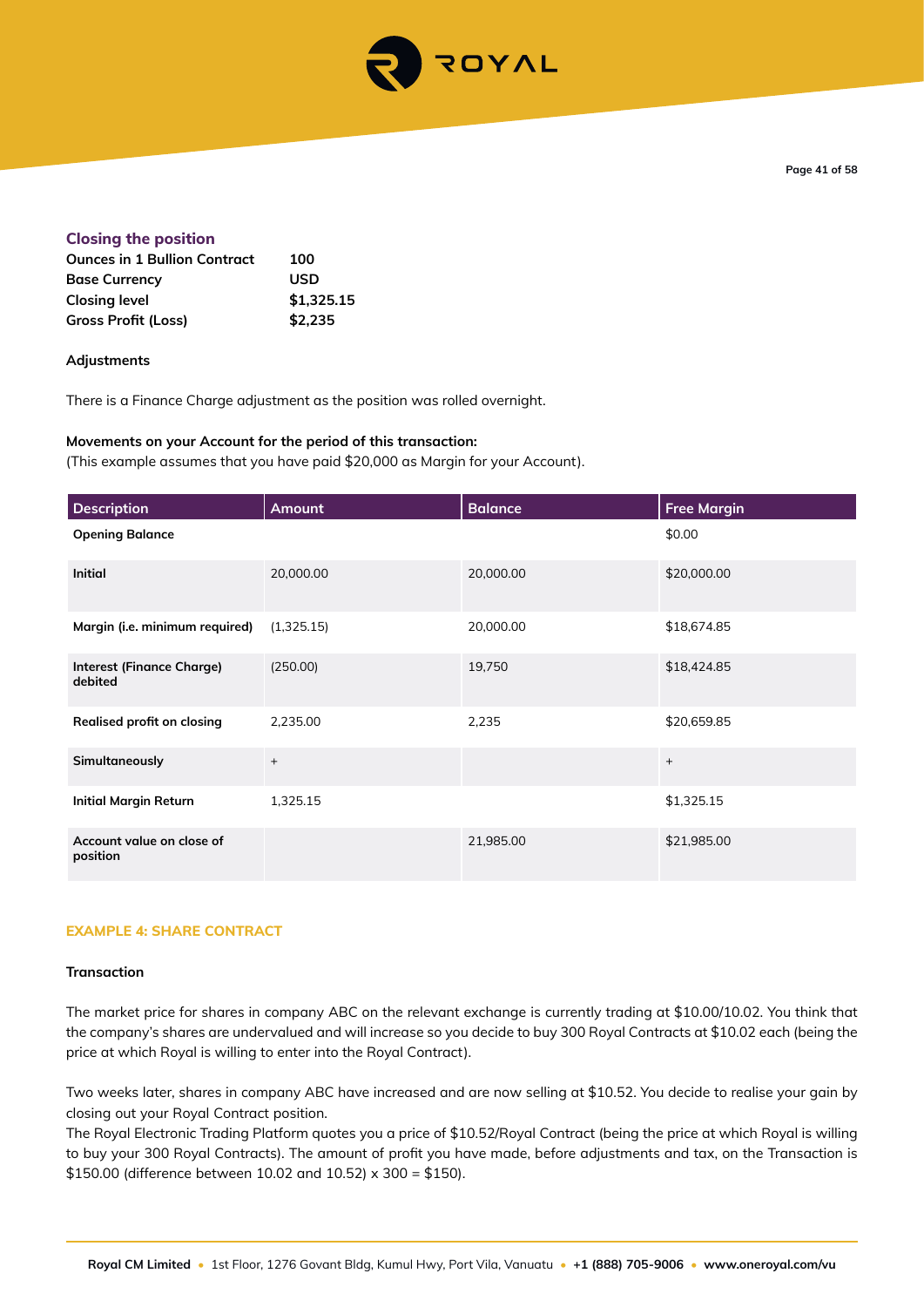

#### **Adjustments**

Company ABC paid a dividend of 10 cents per share while your position was open. Therefore you are entitled to a positive dividend adjustment of \$30 (300 x 10 cents) (this amount is posted to your Account).

Share Royal Contracts are subject to a commission charge (we also call it a Transaction Fee) on the opening and closing Transactions (based on the Closing Value). The standard Royal charge is 0.1% or a minimum fee is applied if applicable. Please remember that this is an illustration only and the actual Royal charge or minimum fee applicable to you may be different and it also may later change.

In this example, the Transaction Fee would be charged on the opening Transaction as follows:

300 Royal Contracts x \$10.02 (x 0.1%) = \$3.006

Since this figure is below the minimum charge, you will be charged the minimum fee of \$10.

Since you hold a long share Contract position, interest costs are charged (that is, the Finance Charge) and are calculated on your positions by applying the applicable Base Rate to the daily Closing Value of the position. The formula for calculating the rate for a share Contract will be the same as the example shown previously this PDS. In this example, for instance if the applicable rate is 8.0% p.a. and the Closing Price of the Royal Contract on a particular day is \$10.20, then the overnight interest charge is then calculated as follows:

## 300 x \$10.20 x 8% / 365

The interest cost (in this PDS called the Finance Charge) on this particular day would therefore be \$0.67.

#### **Opening the position**

| <b>Number of Royal Contracts</b> | 300                                                  |
|----------------------------------|------------------------------------------------------|
| <b>Contract Price</b>            | \$10.02                                              |
| <b>Opening Value</b>             | \$3,006 (Contract Price x number of Royal Contracts) |
| Initial Margin                   | \$300.60 (10% of Contract Value x Royal Contracts)   |

## **Closing the position**

| <b>Number of Royal Contracts</b> | 300     |                                                      |
|----------------------------------|---------|------------------------------------------------------|
| <b>Contract Price</b>            | \$10.52 |                                                      |
| <b>Closing Value</b>             |         | \$3,156 (Contract Price x number of Royal Contracts) |
| <b>Gross Profit (Loss)</b>       | \$150   | (Closing Value – Opening Value)                      |

## **Adjustments**

Dividend \$50 (credit) Commission (i.e., the Transaction Fee) \$20 (debit) Minimum fee applies on opening and closing Interest approx. \$18.76 (debit) Overnight interest (i.e., Finance Charge) calculated daily and based on Closing Value for the 14 days the position is held.

This example simplifies the calculation to illustrate the adjustments. Net profit (loss) \$161.24 after adjustments

#### **Movements on your Account for the period of this transaction:**

(This example assumes that you have paid \$10,000 as Margin for your Account).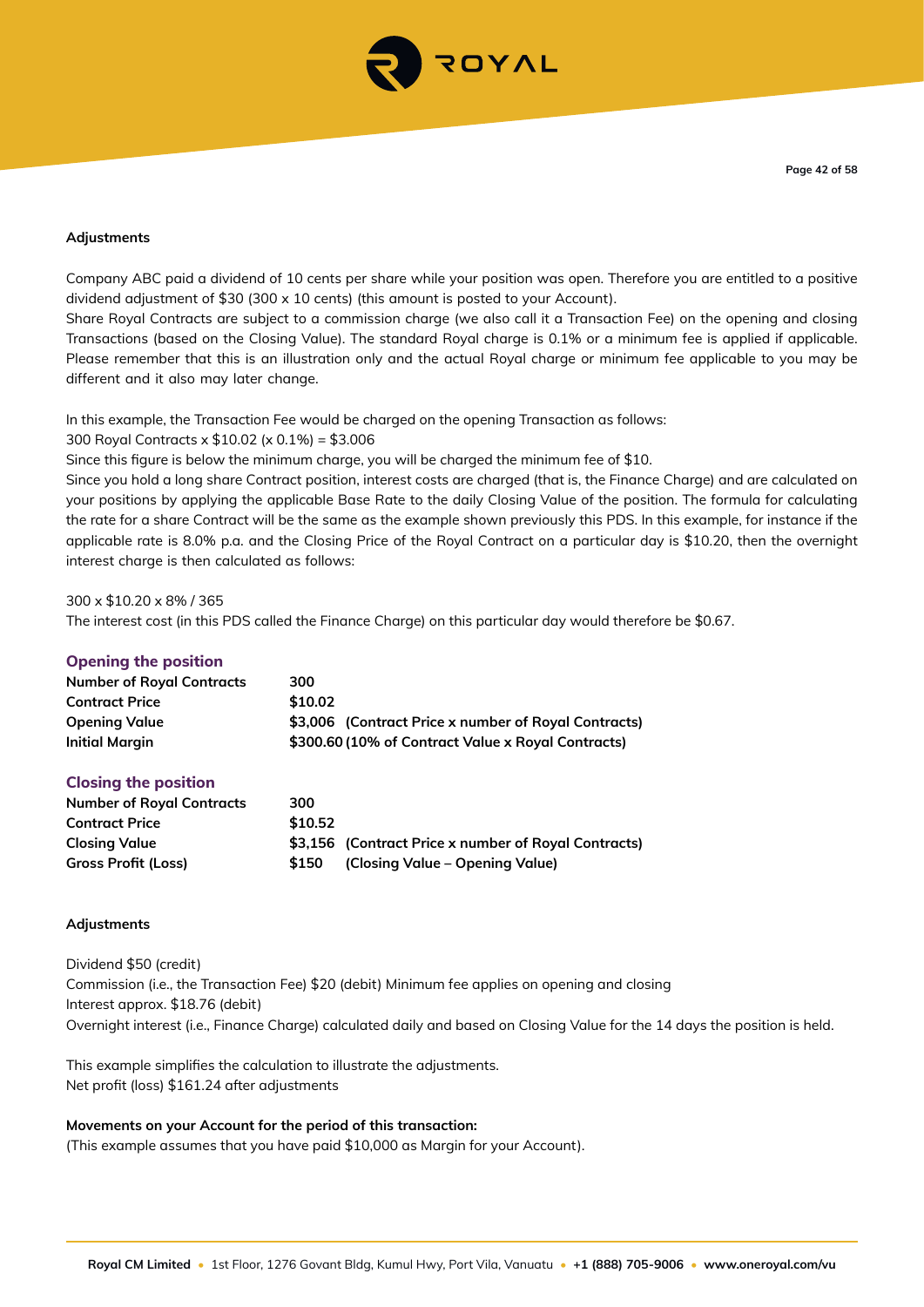

| <b>Description</b>                          | Amount    | <b>Balance</b> | <b>Free Margin</b> |
|---------------------------------------------|-----------|----------------|--------------------|
| <b>Account Value</b>                        |           | \$0.00         | \$0.00             |
| Initial payment                             | 10,000.00 | \$10,000.00    | \$10,000.00        |
| <b>Initial Margin</b>                       | (300.60)  | \$10,000.00    | \$9,699.40         |
| <b>Transaction Fees</b>                     | (10.00)   | \$9,990.00     | \$9,689.40         |
| <b>Interest (Finance Charge)</b><br>debited | (18.76)   | \$9,971.24     | \$9,635.64         |
| Dividend adjustment credited                | 10.00     | \$9,981.24     | \$9,645.64         |
| Realised profit on closing                  | 150.00    | \$10,131.24    |                    |
| Simultaneously                              |           |                |                    |
| <b>Return of Margin</b>                     | $+300.60$ |                | \$10,131.24        |
| <b>Transaction Fees debited</b>             | (10.00)   | \$10,121.24    | \$10,121.24        |
| <b>Account Value</b>                        |           | \$10,121.24    | \$10,121.24        |

#### **EXAMPLE 5: INDEX CONTRACT – LONG POSITION**

#### **Transaction**

You think that a leading Australian share index will strengthen so you therefore buy 10 S&P™/ ASX 200™ Index Royal Contracts at 4,800, with exposure of \$1.00 per Royal Contract per index point move. This position therefore gives you an effective exposure to the S&P™/ ASX 200™ Index of \$48000.00 (Index value x number of Royal Contracts). The position requires an Initial Margin of 5%. Royal does not charge commission (i.e., Transaction Fees) on Index Royal Contracts, but instead derives its remuneration from the spread between the bid and offer prices (which is therefore included in the opening price of 4,800 for each Royal Contract).

The S&P™/ ASX 200™ Index moves upwards over the next week to leads to a Contract Value of 4,900 each. As a result, if you decide to close your position you will make a gross \$1,000 profit on this Transaction ((10 x 4800)-(10 x 4900) = \$1000) (before adjustments and tax).

#### **Adjustments**

Since you hold a long Royal Contract position, interest costs (by the Finance Charge) are charged and calculated on your positions by applying the applicable Base Rate to the daily Closing Value of the position. The formula for calculating the interest cost in this example is as follows. The applicable rate might be 8.0% p.a. and the Closing Price of the Royal Contract on a particular day is \$4850.00.

The overnight interest charge is then calculated as follows:  $10 \times $4850 \times .08$  / 365

The interest cost (i.e., Finance Charge) on this particular day would therefore be \$10.63.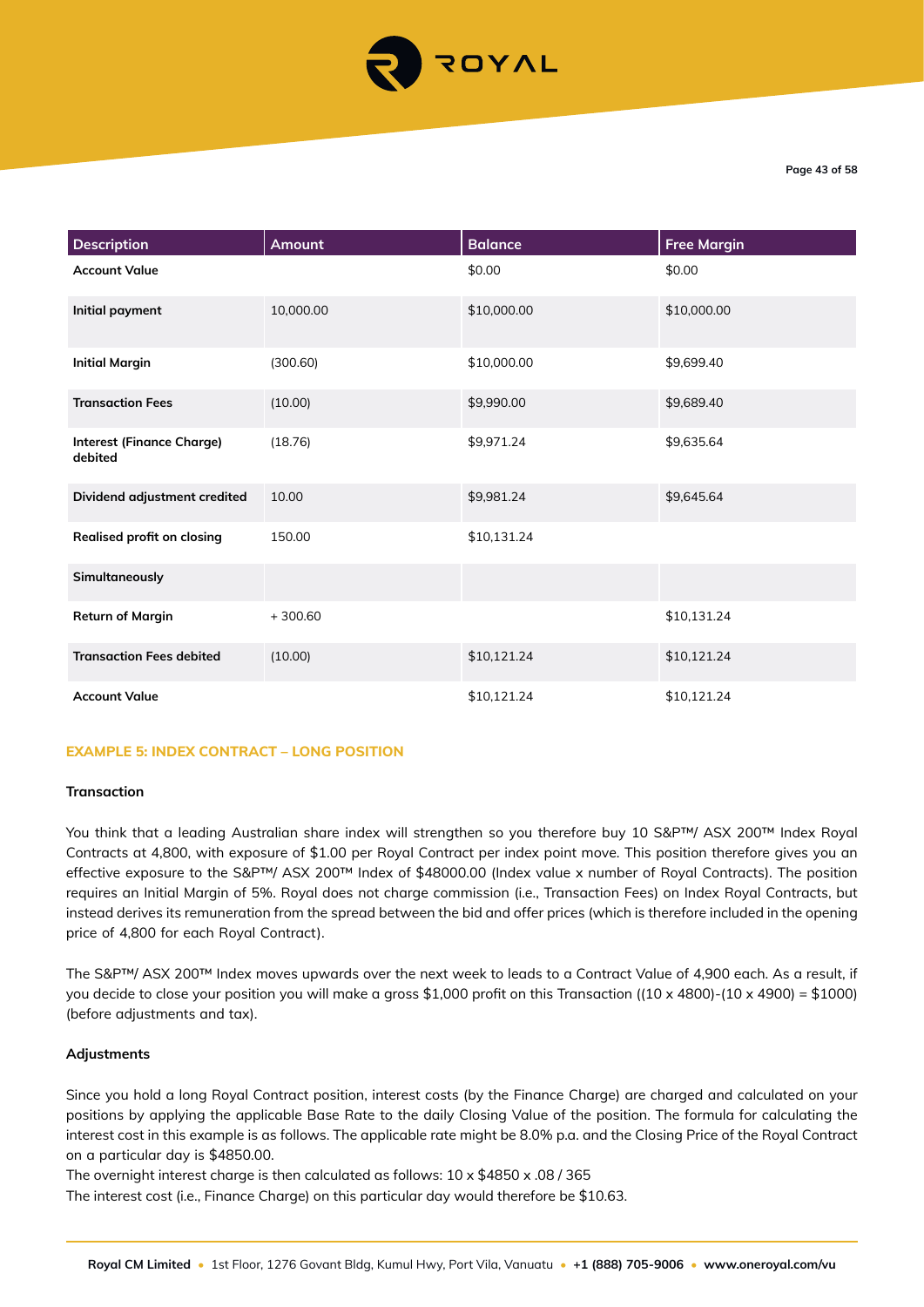

**Page 44 of 58**

| <b>Opening the position</b>      |        |                                                    |
|----------------------------------|--------|----------------------------------------------------|
| <b>Number of Royal Contracts</b> | 10     |                                                    |
| <b>Contract Price</b>            |        | \$4800 Index @ \$1.00 per point                    |
| <b>Opening Value</b>             |        | \$48000 Contract Price x number of Royal Contracts |
| <b>Initial Margin</b>            |        | \$2400 5% of Contract Value x Royal Contracts      |
| <b>Closing the position</b>      |        |                                                    |
| <b>Number of Royal Contracts</b> | 10     | Index $@$ \$1.00 per point                         |
| <b>Contract Price</b>            | \$4900 |                                                    |

**Closing Value \$49000 Contract Price x number of Royal Contracts**

**Gross Profit (Loss) \$1000 Closing Value – Opening Value**

**Adjustments**

Interest Approx. \$74.41 (debit)

Overnight interest calculated daily and based on closing value for the 7 days the position is held. This example simplifies the calculation to illustrate the adjustments.

Net profit (loss) \$925.59 after adjustments

## **Movements on your Account for the period of this transaction:**

(This example assumes that you have paid \$10,000 as Margin for your Account).

| <b>Description</b>                          | <b>Amount</b>     | <b>Balance</b> | <b>Free Margin</b> |
|---------------------------------------------|-------------------|----------------|--------------------|
| <b>Account Value</b>                        |                   | \$0.00         | \$0.00             |
| Initial payment                             | 10,000.00         | \$10,000.00    | \$10,000.00        |
| <b>Initial Margin</b>                       | 2,400.00          | \$10,000.00    | \$7,600            |
| <b>Transaction Fees debited</b>             | (0.00)            | \$10,000.000   | \$7,600            |
| <b>Interest (Finance Charge)</b><br>debited | (74.41)           | \$9,925.59     | \$7,525.59         |
| Dividend adjustment credited*               | 0.00              | \$9,925.59     | \$7,525.59         |
| Realised profit on closing                  | 1,000.000         | \$10,925.59    | \$8,525.00         |
| Simultaneously                              | $\qquad \qquad +$ |                | $\ddot{}$          |
| <b>Return of Margin</b>                     | 2,400.00          |                | \$2,400.00         |
| <b>Transaction Fees debited</b>             | (0.00)            | \$10,925.59    | \$10,925.59        |
| <b>Account Value</b>                        |                   | \$10,925.59    | \$10,925.59        |

\* For the purposes of this example it is assumed that no company whose securities are comprised in the S&P™/ ASX 200™ Index paid a dividend during this period.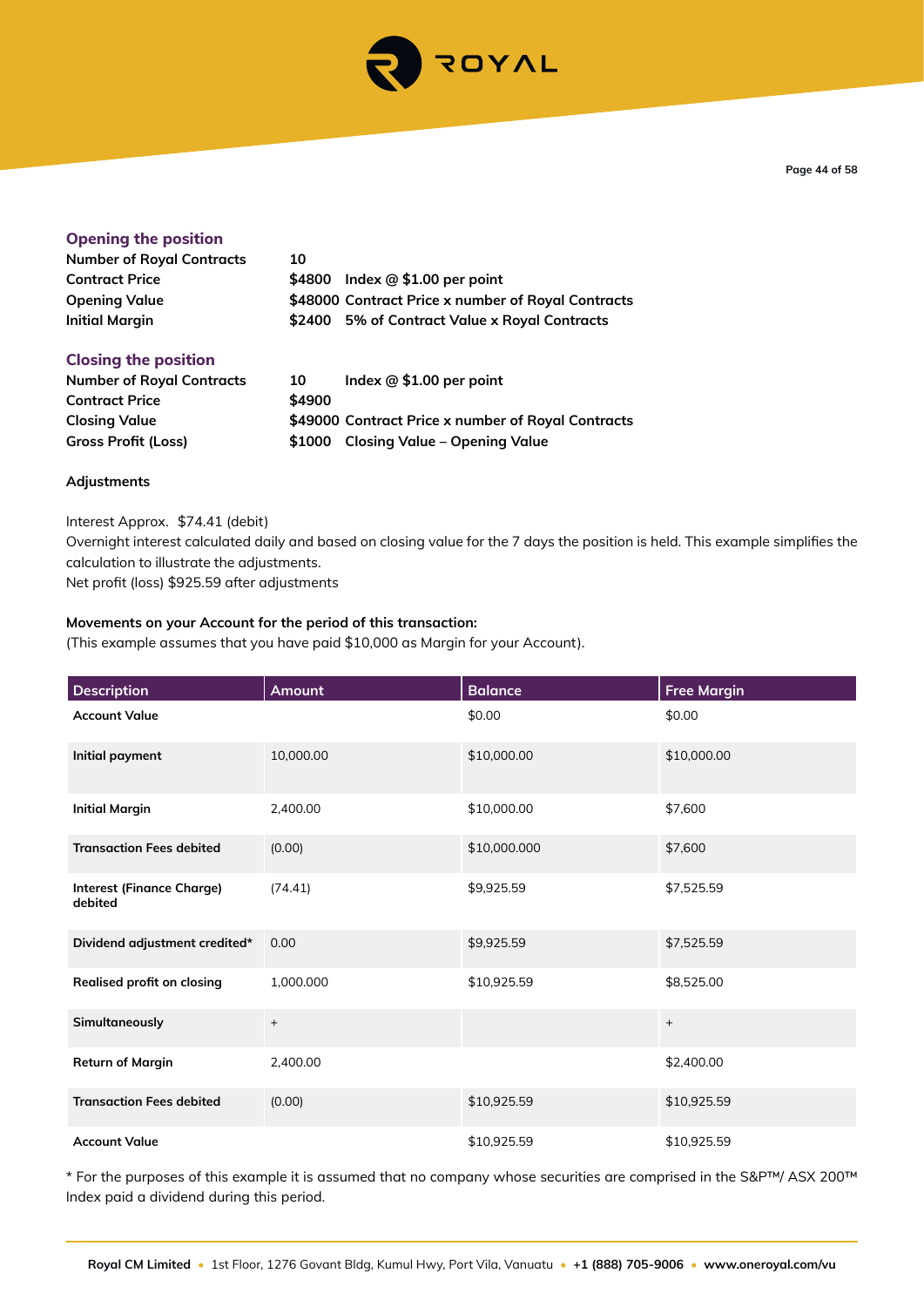

## **EXAMPLE 6: INDEX CONTRACT – SHORT POSITION TRANSACTION**

This is an example of buying Royal Contracts to take a short position, and incurring a loss because the market did not move as you expected.

You think that the index will weaken so you therefore sell 20 S&P™/ ASX 200™ Index Royal Contracts at 4,900, with exposure of \$1.00 per contract per index point move. This position therefore gives you an effective exposure to the S&P™/ ASX 200™ Index of \$98,000.00 (Index value x number of Royal Contracts). The position requires an Initial Margin of 5%. Royal does not charge commission (i.e., Transaction Fees) on Index Royal Contracts, but instead derives its remuneration from the spread between the bid and offer prices (which is therefore included in the opening price of 4,900 for each Royal Contract).

The S&P™/ ASX 200™ Index moves upwards over the next 10 days to a Contract Value of 4,950 each. As a result, if you decide to close your position you will make \$1,000 loss on this Transaction Loss (20 x 4900)-(20 x 4950) = (\$1000).

## **Adjustments**

Since you hold a short Royal Contract position, you receive/pay interest calculated on your positions by applying the applicable rate to the daily Closing Value of the position. The formula for calculating the interest cost in this example is as follows. The applicable rate might be 2.0% p.a. and the Closing Price of the Royal Contract on a particular day is \$4900.00.

The overnight interest credit (i.e., the amount of the Finance Charge is credited to your account) is then calculated as follows: 20 x \$4900 x 0.02 / 365

The interest amount credited to your Account for this particular day would therefore be \$5.37.

In addition, assume in this example that some of the companies whose securities comprise the S&P™/ ASX 200™ have paid dividends during the period. The dividends paid are equivalent to 5 index points. Since you have "sold the position" (i.e., bought Royal Contracts reflecting a short position) your Account will be debited for an adjustment to reflect dividends paid to buyers of the position (i.e. if you had bought the Index Contract to go long during the period your Account would receive this adjustment as a credit).

The adjustment is calculated as follows:  $20x $1 x 5$ 

Therefore your Account would be debited for an adjustment of \$100 during the period of holding your position.

| <b>Opening the position</b>      |        |                                                    |
|----------------------------------|--------|----------------------------------------------------|
| <b>Number of Royal Contracts</b> | 20     |                                                    |
| <b>Contract Price</b>            | \$4900 | Index $@$ \$1.00 per point                         |
| <b>Opening Value</b>             |        | \$98000 Contract Price x number of Royal Contracts |
| <b>Initial Margin</b>            | \$4900 | 5% of Contract Value x Royal Contracts             |
| <b>Closing the position</b>      |        |                                                    |
| <b>Number of Royal Contracts</b> | 20     | Index $@$ \$1.00 per index point                   |
| <b>Contract Price</b>            | \$4950 |                                                    |
| <b>Closing Value</b>             |        | \$99000 Contract Price x number of Royal Contracts |
| <b>Gross Profit (Loss)</b>       | \$1000 | Closing Value – Opening Value                      |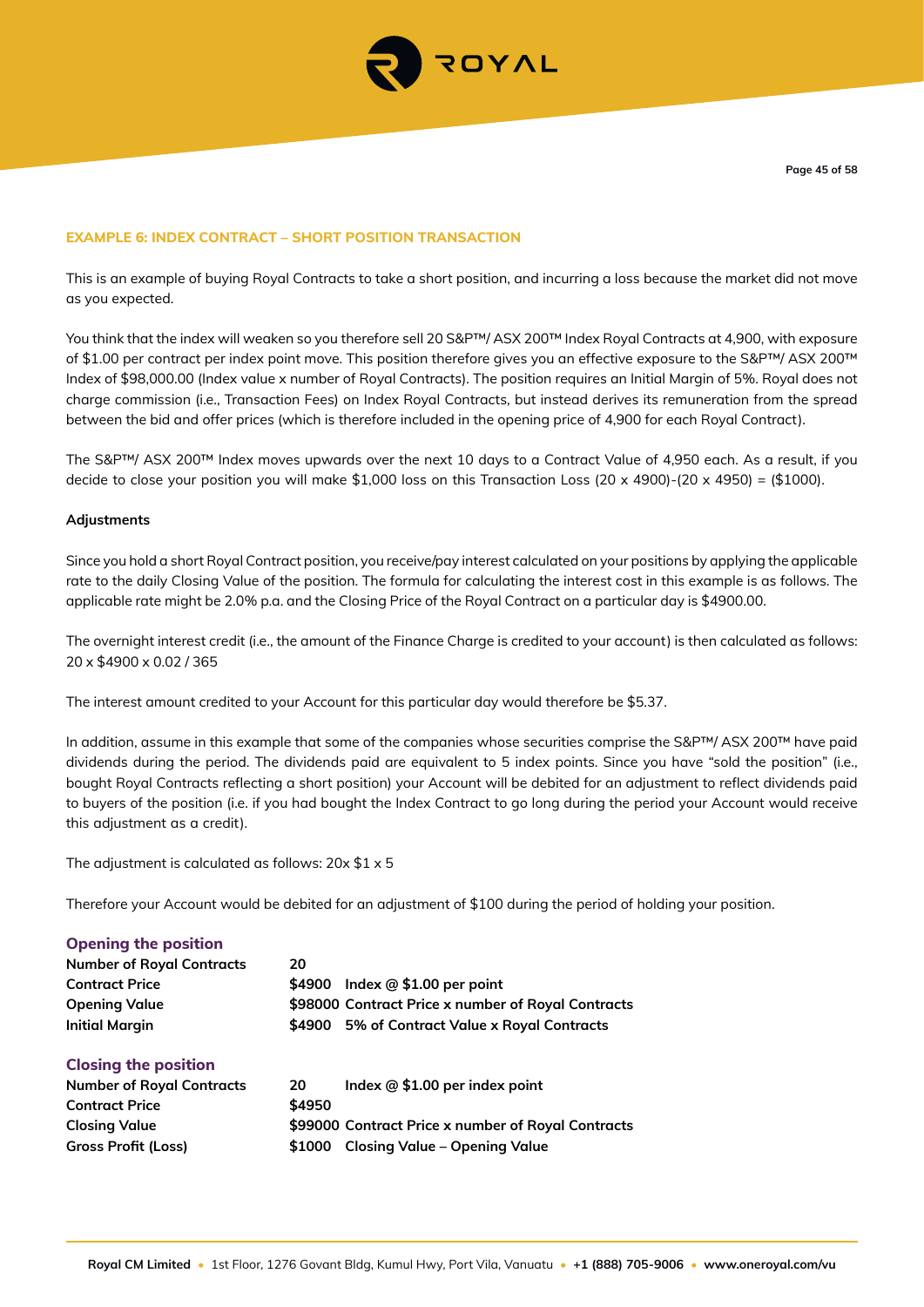

#### **Adjustments**

Interest credit approx. \$53.70 (debit) Overnight interest calculated daily and based on the Closing Value for the 10 days the position is held.

Dividend adjustment \$100 (credit) Dividends paid during period Net profit (loss) \$1046.30 after adjustments

## **Movements on your Account for the period of this Transaction:**

(This example assumes that you have paid \$10,000 as Margin for your Account).

| <b>Description</b>                          | <b>Amount</b> | <b>Balance</b> | <b>Free Margin</b> |
|---------------------------------------------|---------------|----------------|--------------------|
| <b>Account Value</b>                        |               | \$0.00         | \$0.00             |
| Initial payment                             | 10,000.00     | \$10,000.00    | \$10,000.00        |
| <b>Initial Margin</b>                       | (4,900.00)    | \$10,000.00    | \$5,100.00         |
| <b>Transaction Fees debited</b>             | (0.00)        | \$10,000.000   | \$5,100.00         |
| <b>Interest (Finance Charge)</b><br>debited | (53,70)       | \$9,946.30     | \$5,046.30         |
| Dividend adjustment credited                | (100.00)      | \$9,846.30     | \$4,946.30         |
| Realised profit on closing                  | (1000.000)    | \$8,846.30     | \$3,946.30         |
| Simultaneously                              | $\ddot{}$     |                | $+$                |
| <b>Return of Margin</b>                     | 4,900.00      |                | \$4,900.00         |
| <b>Transaction Fees debited</b>             | (0.00)        | \$8,846.30     | \$8,846.3          |
| <b>Account Value</b>                        |               | \$8,846.30     | \$8,846.3          |

## **EXAMPLE 7: OPENING AND CLOSING A 'LONG' COMMODITY CONTRACT**

#### **Opening the position**

WTI Crude Oil Commodity Royal Contracts are quoted at \$102.85/\$104.85 and you believe that their price will rise. You decide to 'buy' 1,000 Commodity Royal Contracts that represent 1000 Barrels of Oil at \$104.85, the offer price. While your WTI Crude Oil Commodity Royal Contracts position remains open, your Trading Account is be debited to reflect interest adjustments. The Account Currency selected is United States dollars with a starting balance of \$50,000 Dollars. Brokerage, Dealing Spread, commission or Transaction Fee is charged when the position is opened and closed at \$0.10 per 1 contract. The Initial Margin is set at 10% of the Contract. The Finance Rate for a Contract held Overnight for an USD WTI Crude Oil Commodity Derivative is negative 5% for 'long' positions. The price of the WTI Crude Oil Commodity Contract moves in line with the market price of WTI Oil Futures quoted on an exchange.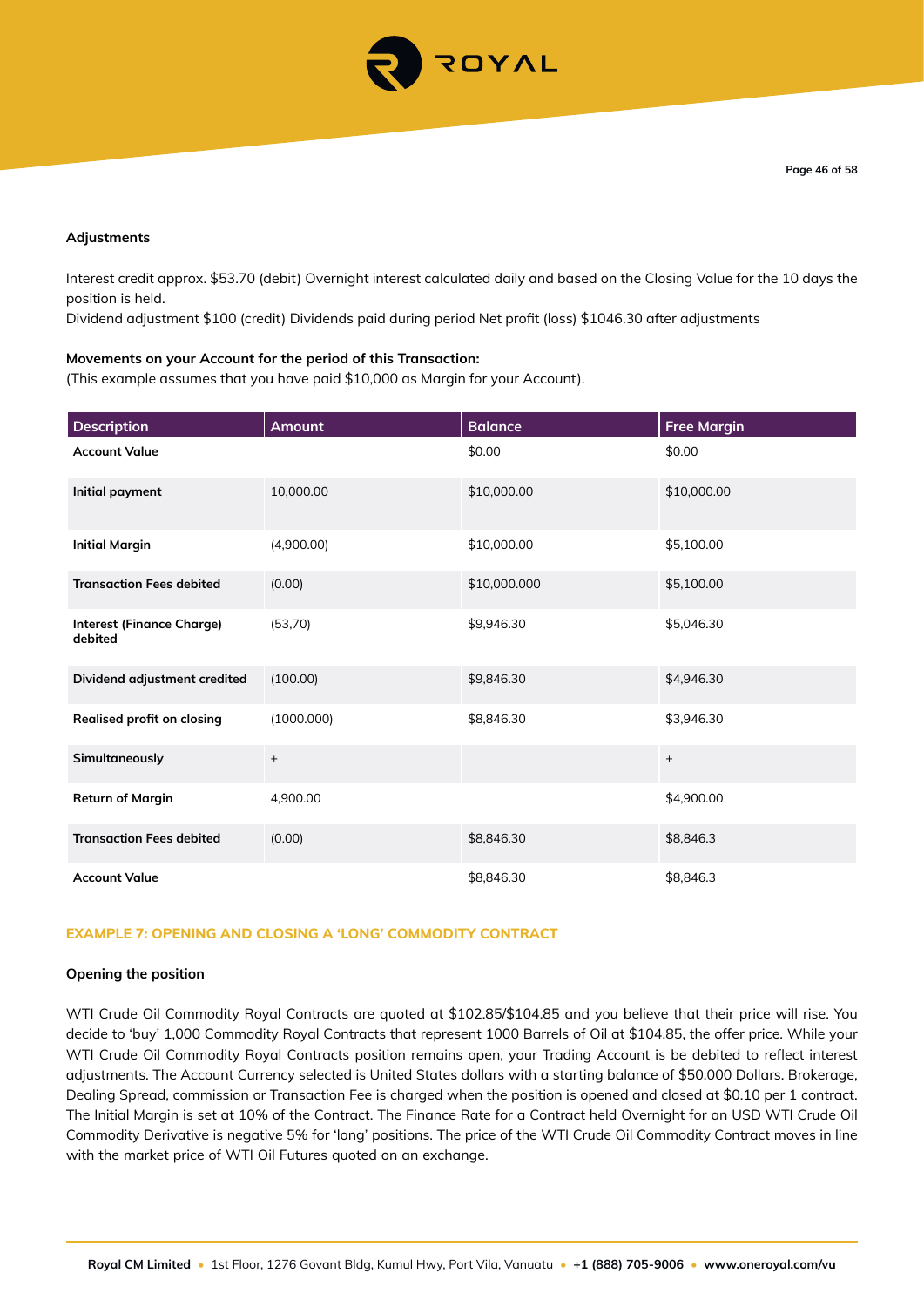

## **Initial Margin**

The Initial Margin required to open your position was  $10\% \times $104.85 \times 1,000 = $10,485$ . Closing the position One day later, WTI Oil Futures has risen to \$112.85/114.85 on the exchange and you decide to take your profit. You sell 1,000 Contracts at \$112.85, the bid price. Your profit on the Transaction is calculated as follows: Closing level: \$112.85 Opening level: \$104.85 Difference: \$8 Gross profit on Transaction: \$8 x 1000 = \$5,000

## **Finance Charge Adjustment**

Interest costs (imposed by way of the Finance Charge Adjustment) are calculated daily on positions held Overnight by applying the applicable interest rate (Finance Rate) to the Contract Value of the Positions, at the time the Royal Contract is established. For example, if the applicable Finance Rate is negative 5% p.a., then the Finance Charge Adjustment for a particular day would be \$14.36. Finance Charge Adjustments are calculated and reflected on your Account on a daily basis which is taking into account in your Equity or Account Value amount.

## **Transaction Fee**

For WTI Crude Oil Commodity Royal Contracts, a Transaction Fee is payable by way of the Transaction Fee on the opening and closing of the Transaction. In the above example the Transaction Fee payable would be: # of Equity Royal Contracts =  $1,000 \times $0.1 = $100.00$ 

#### **Calculating the overall result**

To calculate the overall or net profit, you have to take into account the Transaction Fees you have paid and the Finance Charge Adjustment. Gross profit on Transaction: \$8,000 Total Transaction Fees: (\$200.00) Finance Charge Adjustment: (\$14.36) Net profit on Transaction: \$ 7,785.64

| Description                      | <b>Amount</b> | <b>Balance</b> | <b>Free Margin</b> |
|----------------------------------|---------------|----------------|--------------------|
| <b>Account Value</b>             |               | \$0.00         | \$0.00             |
| Initial payment                  | 50,000.00     | \$50,000.00    | \$50,000.00        |
| <b>Initial Margin</b>            | (10, 485)     | \$50,000.00    | \$39,515.00        |
| <b>Transaction Fees debited</b>  | (100.00)      | \$49,900.00    | \$39,415.00        |
| <b>Interest (Finance Charge)</b> | (14.36)       | \$49,885.64    | \$39,400.64        |
| Realised profit on closing       | 7,785.64      | \$57,671.28    |                    |
| Realised profit on closing       | (1000.000)    | \$8,846.30     | \$3,946.30         |
| Simultaneously                   |               |                |                    |
| <b>Return of Margin</b>          | $+10,485.00$  |                | \$57,671.28        |
| <b>Transaction Fees debited</b>  | (100.00)      | \$57,571.28    | \$57,571.28        |
| <b>Account Value</b>             |               | \$57,571.28    | \$57,571.28        |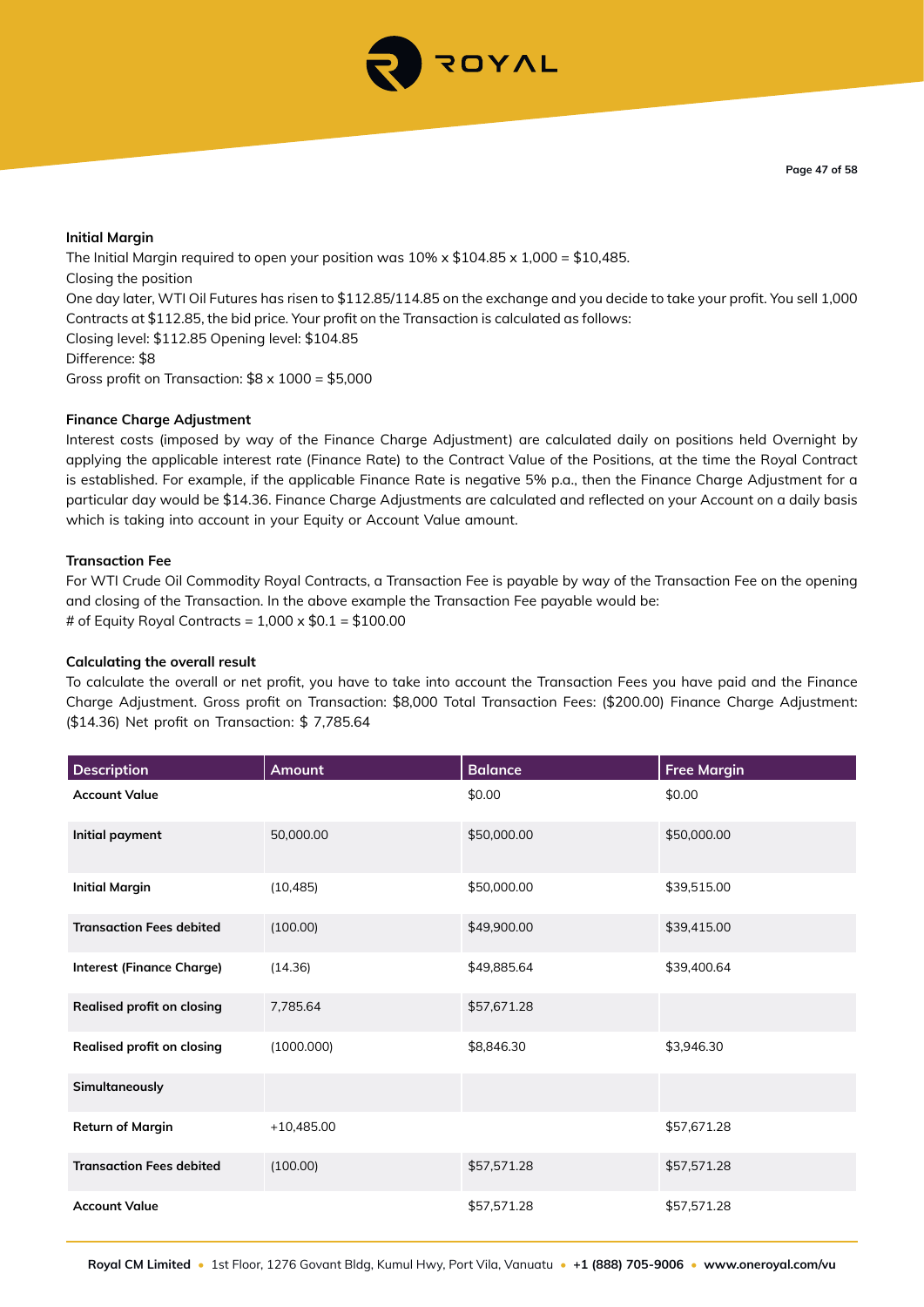

## **EXAMPLE 8: OPENING AND CLOSING A 'SHORT' OR 'SOLD' COMMODITY CONTRACT**

#### **Opening the position**

WTI Crude Oil Commodity Royal Contracts are quoted at \$102.85/\$104.85 and you believe that their price will fall. You decide to 'sell 500 Commodity Royal Contracts that represent 500 Barrels of Oil at \$102.85, the Bid price. While your WTI Crude Oil Commodity Royal Contracts position remains open, your Trading Account is be credited to reflect interest adjustments. The Account Currency selected is Australian dollars with a starting balance of \$50,000 Australian Dollars. Brokerage, Dealing Spread, commission or Transaction Fee is charged when the position is opened and closed at \$2 spread. The Initial Margin is set at 10% of the Contract. The Finance Rate for a Contract held Overnight for an USD WTI Crude Oil Commodity Derivative is zero or 0% for 'short' positions. The price of the WTI Crude Oil Commodity Contract moves in line with the market price of WTI Oil Futures quoted on an exchange.

## **Initial Margin**

The Initial Margin required to open your position was  $10\% \times $102.85 \times 500 = $2571.25$ . To calculate the overall Initial Margin Requirement Royal converts Margin to the Currency of the Account. When the position is opened the USD/AUD rate is 1.05 USD \$2,571.25/ 1.05 = AUD 2,448.81

## **Closing the position**

Two weeks later, WTI Oil Futures has risen to \$122.35/124.35 on the exchange and you decide to take your loss. You Buy 500 Contracts at \$124.35, the offer price. Your loss on the Transaction is calculated as follows: Closing level: \$124.35 Opening level: \$102.35 Difference: \$22 Gross loss on Transaction:  $$22 \times 500 = $11,000$ 

#### **Finance Charge Adjustment**

Interest costs (imposed by way of the Finance Charge Adjustment) are calculated daily on positions held Overnight by applying the applicable interest rate (Finance Rate) to the Contract Value of the Positions, at the time the Royal Contract is established. For example, if the applicable Finance Rate is 0% p.a., then the Finance Charge Adjustment for a particular day would be zero. No Finance Charge Adjustments are credited on your Account on a daily.

#### **Transaction Fee**

For WTI Crude Oil Commodity Royal Contracts, a Transaction Fee is payable by way of the Transaction Fee on the opening and closing of the Transaction. In the above example the Transaction Fee which is incorporated in a Dealing Spread would be: # of contracts =  $500 \times $2 = $1,000$ 

## **Calculating the overall result**

To calculate the overall or net profit or loss on your Transaction you have to take into account the conversion of net profit or loss in the Currency of the Account. When the position is closed the USD/AUD rate is 1.05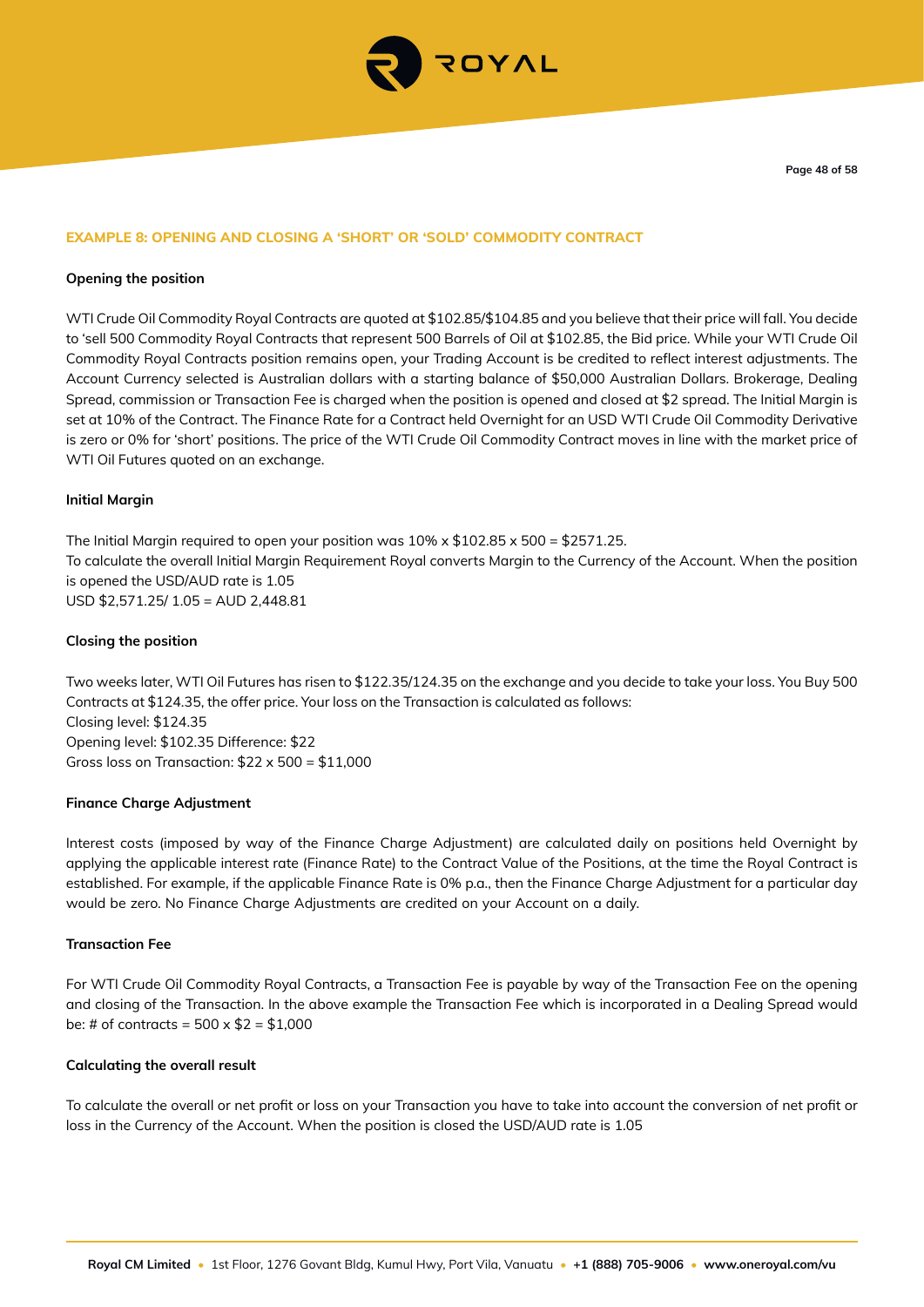

| <b>Description</b>                  | Amount       | <b>Balance</b> | <b>Free Margin</b> |
|-------------------------------------|--------------|----------------|--------------------|
| <b>Account Value</b>                | 0.00         | \$0.00         | \$0.00             |
| Initial payment                     | 50,000       | \$50,000.00    | \$50,000.00        |
| Initial Margin (i.e., min required) | (2,448.81)   | \$50,000.00    | \$47,551.19        |
| <b>Transaction Fees debited</b>     | (0.00)       | \$50,000.00    | \$47,551.19        |
| <b>Interest (Finance Charge)</b>    | (0.00)       | \$50,000.00    | \$47,551.00        |
| <b>Realised loss on closing</b>     | (10, 476.19) | \$39,523.81    | \$37,075.00        |
| Simultaneously                      | $\ddot{}$    |                |                    |
| <b>Return of Margin</b>             | 2,448.81     |                | \$39,523.81        |
| <b>Transaction Fees debited</b>     | (0.00)       | \$39,523.81    | \$39,523.81        |
| <b>Account Value</b>                |              | \$39,523.81    | \$39,523.81        |

#### **Notes to all examples in this PDS:**

1. The above examples are to illustrate the impact of key variables on the outcome of a Transaction. They are not forecasts or projections of any particular Transaction.

2. The worked examples illustrate in dollar terms how trading incurs fees (including fees charged by Royal), charges or other payments. These examples are not intended to be exhaustive and document every trading strategy.

3. The examples use simplifying assumptions by not taking into account an investor's tax rate or overall tax position, potential changes in interest rates charged to or earned on the Account or the time value of money. While these variables will undoubtedly change the outcome of a Transaction, they are normal market variables which cannot now be predicted and so must be taken into consideration by a potential investor in Transactions.

4. Margin requirements, interest rates and external charges may change at any time and are hypothetical only. Please refer to Trading Conditions prior to trading.

5. Royal's Auto-Liquidation feature has been ignored in the scenarios in order to show the potential impact of changes. The scenarios assume that Royal has manually Closed Out these positions. You are reminded that Royal may set a lower Liquidation Level without telling you and so you should also not assume that Royal will apply an automatic Close Out if its internal Liquidation Level is exceeded. You should decide your own Close-Out levels and monitor your positions.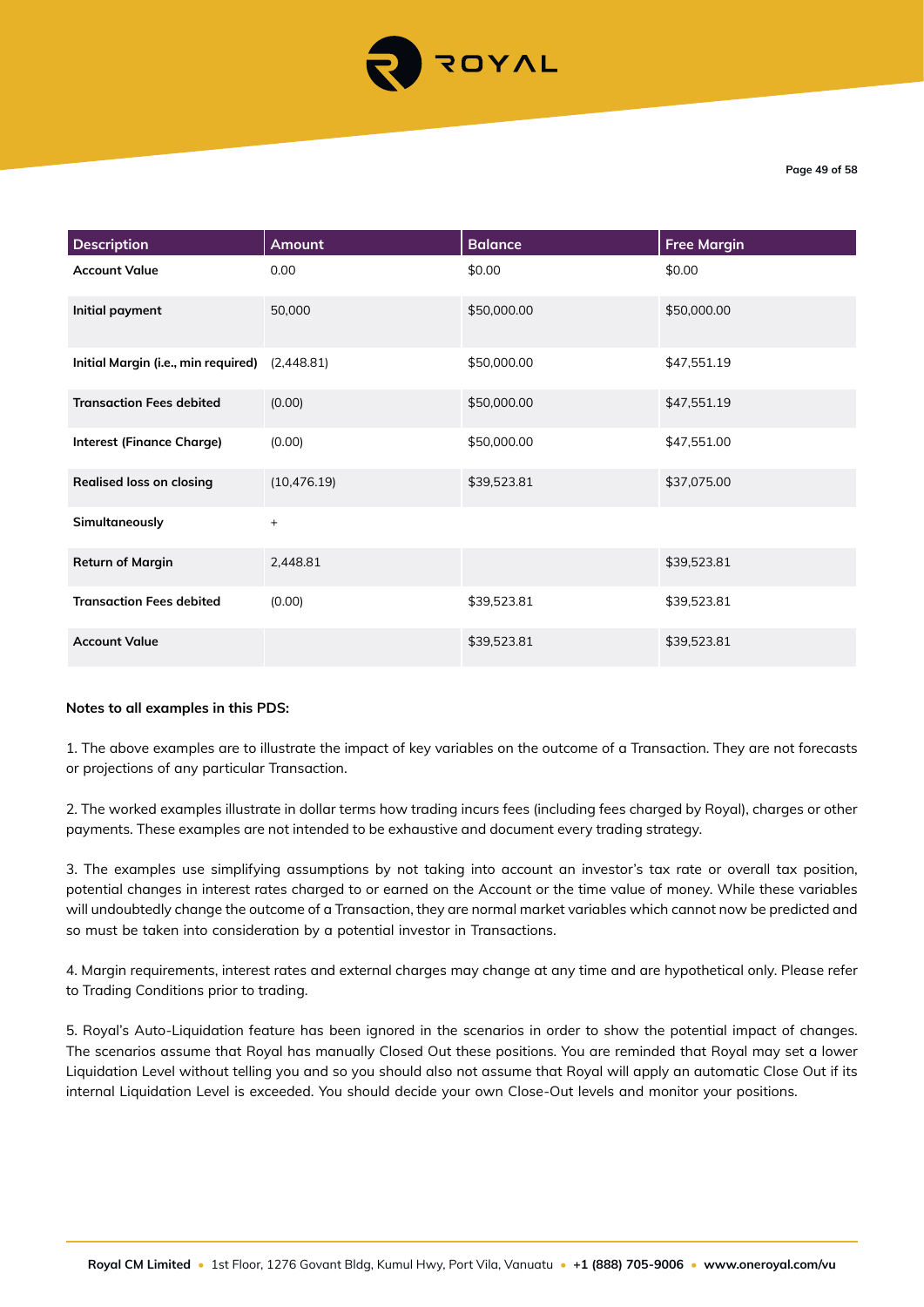

## **SECTION 6 – GENERAL INFORMATION**

# **6.1 ACCOUNTS DENOMINATED IN FOREIGN CURRENCY**

Your Account and each Account may be denominated in United States Dollars (USD) or any other currency permitted by Royal from time to time.

If you instruct Royal to effect a Transaction denominated in a currency different from the denomination of your Account currency, Royal will convert the currency value of your Transaction into the Account's currency.

The foreign currency conversions can expose you to foreign exchange risks between the time the Transaction is entered into and the time the relevant conversion of currencies occurs. This will immediately impact on the Margining of your Account, so you must be careful to understand and to monitor the effect of trading in products denominated in foreign currencies.

Foreign exchange markets can change rapidly. Exchange rates depend on a number of factors including for example, interest rates, currency supply and demand and actions of government. In some situations, exchanges of currency may be suspended. These will impact on the rates of conversion set by Royal.

## **6.2 DISCRETIONS**

Royal has discretions under the Account Terms which can affect your Orders and positions. You do not have any power to direct how we exercise our discretions.

When exercising our discretions we will comply with our legal obligations in accordance with Vanuatu laws and regulations. We will have regard to our policies and to managing all risks (including financial, credit and legal risks) for ourselves and all of our Clients, our obligations to our counterparties, market conditions and our reputation. We will endeavour to act reasonably and in good faith in exercising our discretions

Our significant discretions are:

- whether to accept your Order (including to Close Out a position) or to amend it;
- any risk limits or other limits we impose on your Account or your trading;
- determining Margin requirements, especially the amount of Initial Margin, minimum Margin requirements, the time to meet any changed Margin requirement;
- determining values of Underlying Securities (for opening and closing positions and for determining Margin);
- whether to cancel your order where in Royal's reasonable opinion you have engaged in scalping, arbitrage, market manipulation, insider trading or any other fraudulent, deceitful or nefarious behaviour;
- where, in the reasonable opinion of Royal, a Black Swan event has occurred or is occurring, Royal reserve the right in its absolute discretion to re-adjust contract prices;
- setting Bid prices and Ask prices; and
- closing your positions and setting the Closing Value.

You should consider the significant risks that arise from Royal exercising its discretions – see Section 4. Our other discretions include:

- setting our fees and interest rates (i.e. Base Rates);
- adjusting our positions for adjustments made by the market or an Exchange to the Underlying Security;
- setting foreign exchange conversion rates;
- opening and closing your Account;
- giving you a grace period for full compliance in paying by cleared funds any amount you owe; and
- interpretation, variation and application of our policies.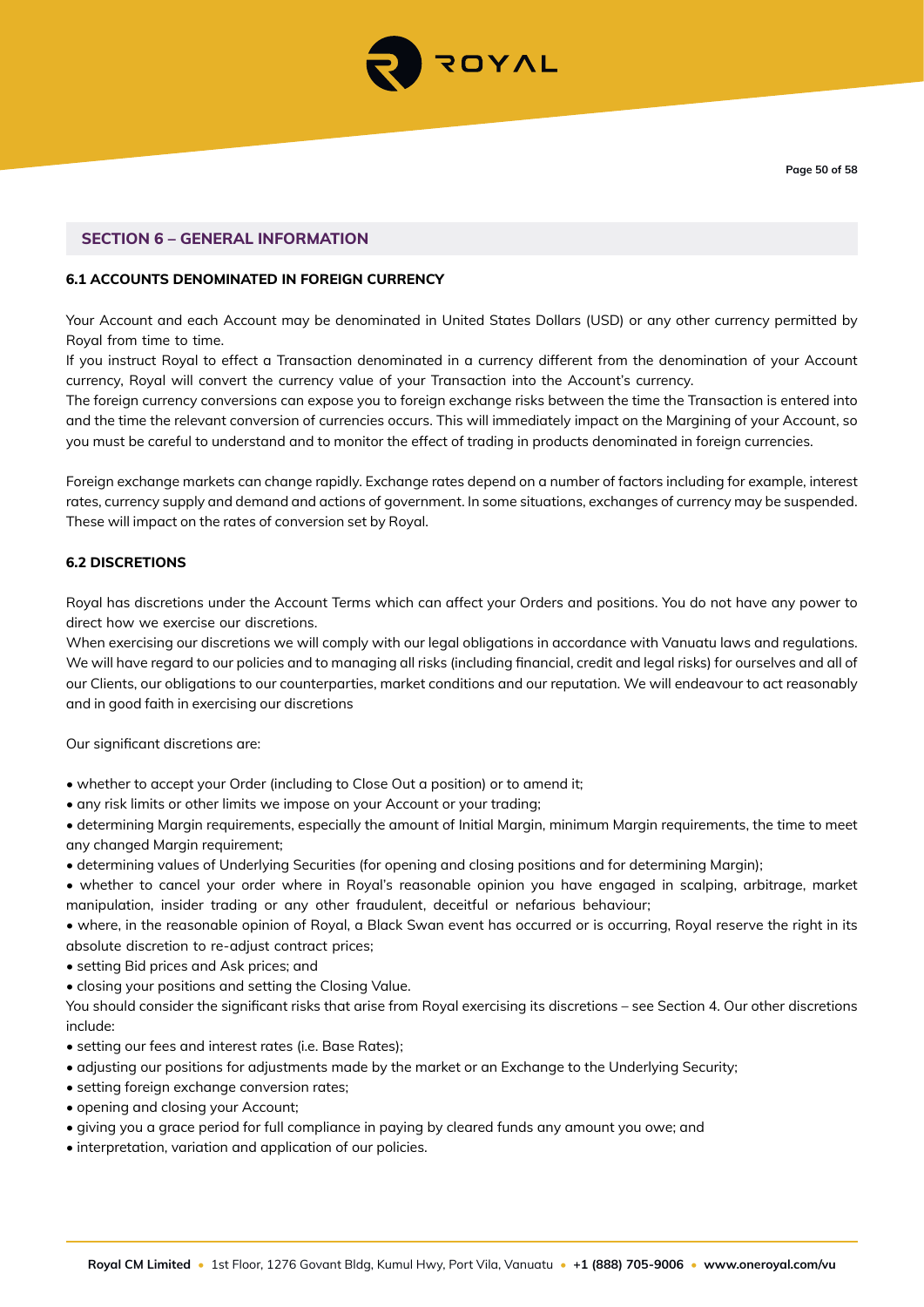

Please note that while we have discretions, the Trading Conditions typically are set or applied for automatic outcomes, such as Closing Out all of your Open Positions if you do not maintain the required minimum Margin cover.

# **6.3 POLICIES**

Royal has a number of policies that can affect your investments. The policies are guidelines that Royal (including all of its staff) is expected to follow but policies are not part of the Account Terms and do not give you additional legal rights or powers.

We may change our policies at any time without notice to you. We may amend, withdraw, replace or add to our policies at any time without notice to you. Our policies may help you understand how we operate but all of the important information is set out in or referred to in this PDS so you should only rely on this PDS and not on the policies.

A summary of the policies are available by contacting us, we will send you a summary free of charge. Our key policies relevant to our products currently are:

- client suitability policy;
- client moneys policy;
- margin call policy;
- conflicts of interests management policy; and
- Hedging Policy.

#### **6.4 ANTI-MONEY LAUNDERING LAWS**

Royal is subject to anti-money laundering and counter- terrorism financing laws (AML laws) that can affect the contracts. If your Account is established, Royal may disclose your personal information or stop transactions on your Account for the purposes of the AML laws or under Royal's AML laws procedures, without liability to you for any loss that arises due to that occurring. By opening an account with us, you warrant and represent that your trading activities do not contravene the AML Laws.

## **6.5 ABOUT ROYAL**

Royal is a limited liability company that provides financial services to their clients.

## **6.6 APPLICATIONS**

You apply for an Account by returning to Royal a completed application form or by applying online. The application form and Account Terms are available online or by contacting Royal directly.

Accounts can be funded by credit card, electronic transfer, and cheque. Further details are available by contacting Royal or on its website at: www.oneroyal.com/vu

Please be reminded that funding your Account by credit card has additional risks and costs for you. By using these payment methods you effectively would be doubling your leverage by taking credit from your credit card account and trading with leverage on your Account. This can add to the risks and volatility of you positions as well as incurs higher interest costs on your credit card account.

If you lose on your Royal Contracts, you might not have other financial resources to repay your credit card account, incurring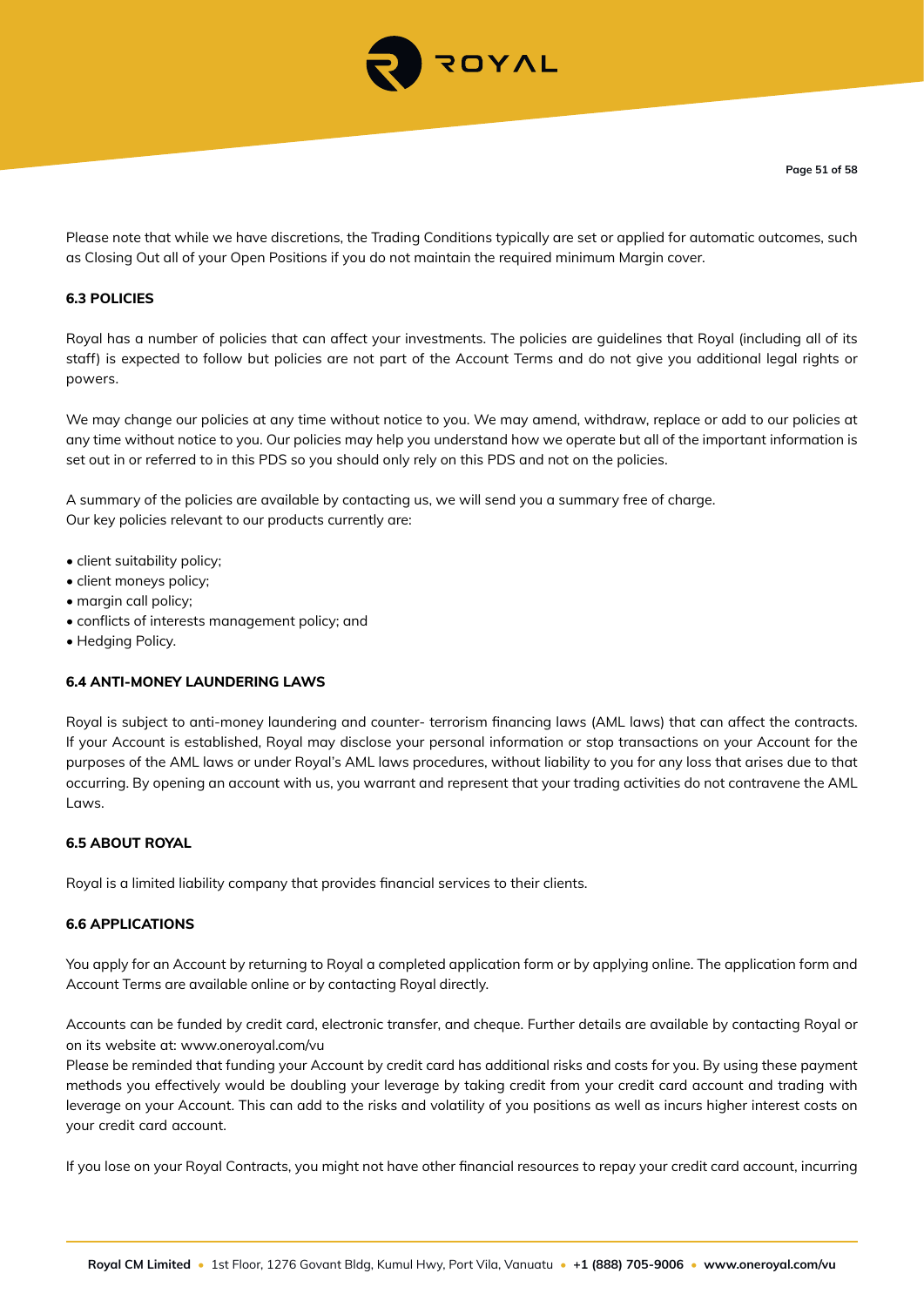

higher interest costs and possibly defaulting on your credit card terms. Although Royal accepts payments of more than \$1,000 from credit card accounts to fund your Account and to meet later

Margin payments, please carefully consider whether this payment method is suitable for your trading and limit it to what you can afford.

Please be aware that in some instances Royal may conduct a credit reporting check, this occurs where Royal enquires with a credit reporting agency such as Veda about your creditworthiness.

## **6.8 TAXATION IMPLICATIONS**

Our products will have taxation implications for Clients, depending on the current tax laws and administration, the nature of the Client for tax laws, the terms of the transactions and other circumstances. These are invariably complex and specific to each Client. You should consult your tax advisor before trading in these financial products.

The following summary assumes that the Client will hold the Royal Contract on revenue account, i.e., the Client will be carrying on a business of either trading or investing in these types of financial products or the Client will enter into the financial products for profit making purposes (or both). This summary does not consider the taxation position if you enter into the financial products detailed in this PDS for the purposes of hedging risks associated with other investments held by the Client on capital account, or for the purpose of non-business gambling.

If you are entering into a Royal Contract for the purposes of hedging, then the taxation consequences will depend on the nature of the underlying transaction or the asset or liability which is being hedged. It is recommended that you obtain your own professional taxation advice for this scenario.

#### **Profits and losses on our Royal Contracts**

Any realised gains derived or losses incurred by you in respect of a contract such as a Royal Contract ordinarily should be included in your assessable income. Realisation will generally occur when the right or obligation to receive or pay on the contract ceases.

When calculating the amount of profit or loss, you need to consider the difference between the Closing Value and the Contract Value on commencement of the position and any fees on Open Positions paid or received by you. The availability of tax deductions or losses incurred as a result of entering into these Royal Contracts to offset current and future year income will depend on your personal circumstances and you will need to seek advice from your tax adviser in this regard.

#### **Tax file number withholding rules**

The tax file number withholding rules only apply to those investments as set out in income tax legislation. Royal's current understanding is that those withholding rules do not apply to its financial products; however, if it is later determined to apply and you have not provided Royal with your tax file number or an exemption category, Royal may be obliged to withhold interest payments at the highest margin tax rate and remit that amount to the ATO.

#### **Other fees, charges or commissions**

If the position gives rise to gains that are assessable or losses that are deductible, any fees other than charges or commissions ordinarily should be available as a deduction at the time they are paid by the investor and debited against their Account.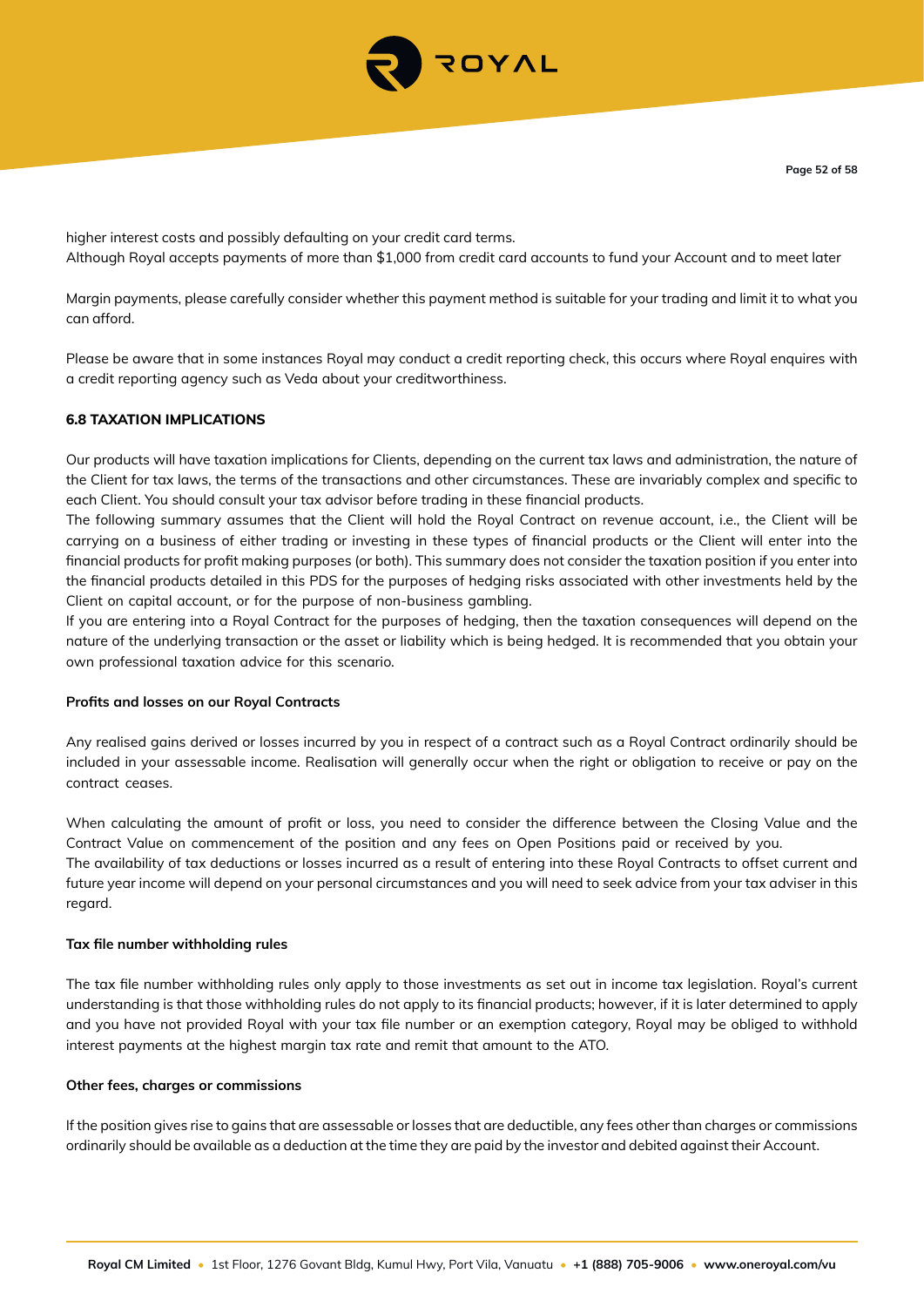

#### **Goods and Services Tax**

With the exception of fees and charges as set out in this PDS, amounts payable for or in respect of positions are not subject to goods and service tax. Clients should seek their own independent advice.

## **6.9 COOLING OFF**

There is no cooling off arrangement for our offering. This means that you do not have the right to return any Royal Contracts acquired, nor request a refund of the money paid to acquire the contract. If you change your mind after entering into a Royal Contract with Royal, you must close it out, pay any Transaction costs and take the risk of incurring a loss in doing so.

## **6.10 ETHICAL CONSIDERATIONS**

Our Royal Contracts do not have an investment component. Labour standards or environmental, social or ethical considerations are not taken into account by Royal when making, holding, varying or Closing Out the Royal Contracts.

#### **6.11 JURISDICTIONS**

The distribution of this PDS in jurisdictions outside the Republic of Vanuatu may be subject to legal restrictions. Any person who gains access to this PDS should comply with any such restrictions and failure to do so may constitute a violation of financial services laws. The offer to which this PDS relates is not available to investors in the USA.

#### **6.12 LIMITATIONS ON LIABILITY**

If you fail to pay or provide security for amounts to us, or fail to perform any obligation under your contracts, we have extensive powers under the Client Agreement with you to take steps to protect our position including for example, power to close-out positions and to charge default interest. Under the Client Agreement you also indemnify us for certain losses and liabilities. Further, our liability to you is expressly limited.

#### **6.13 REFERRAL BENEFTS FOR OTHER SERVICE PROVIDERS**

You may have been referred to us by a service provider who may receive financial or non-financial benefits from us. These should have been disclosed to you by the services provider in question. Please note that such benefits will not impact transaction fees or the rate you will be offered.

## **6.14 GOVERNING LAW**

This PDS, the Account Terms and all transactions with us will be governed and construed in accordance with the laws of the Republic of Vanuatu and be subject to the jurisdiction of the Port Vila.

## **6.16 DISPUTE RESOLUTION**

Royal wants to know about any problems you may have with the service provided to you so we can take steps to resolve the issue. If you have a complaint about the financial product or service provided to you, please see the document "the complaints handling procedure", available by: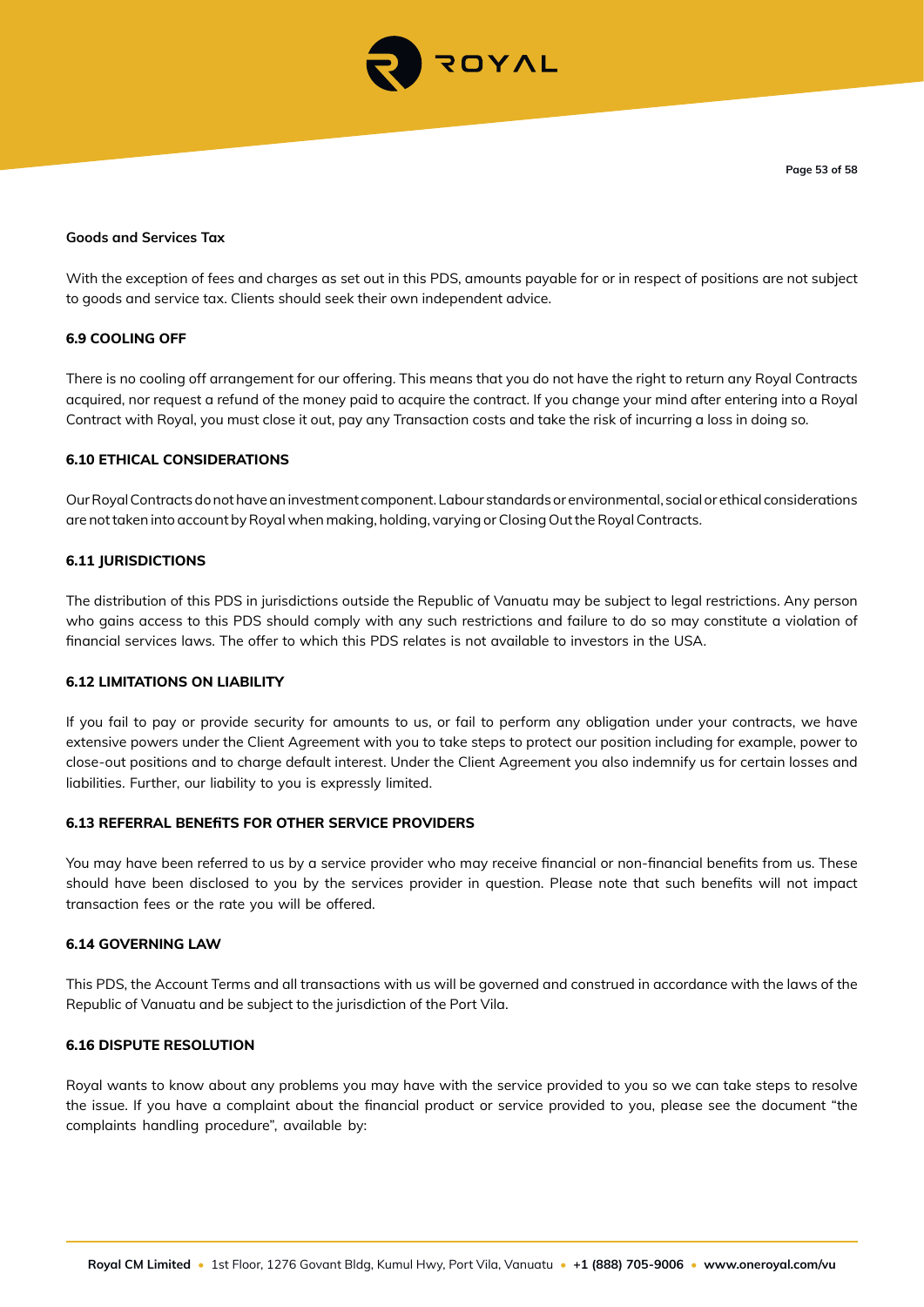

1. Contacting a Royal representative on – (+1 (888) 705-9006) and outlining the details of your complaint. 2. If your complaint is not satisfactorily resolved through your adviser, within three Business Days of receipt of your complaint, please contact the Compliance Department on compliance@oneroyal.com.vu

Royal will try to resolve your complaint quickly and fairly. Complaints received in writing will be acknowledged as soon as possible with a written receipt of your complaint and we will use our best endeavours to try to resolve your complaint within 45 days of receipt of your written complaint.

# **6.17 PRIVACY**

All of the information collected by Royal, in the application form or otherwise, is used for maintaining your Account and for the purpose of assessing whether you would be suitable as a Client.

Royal has procedures in place to ensure its compliance with, GDPR rules; these include the following:

## **1. Collecting personal information**

In collecting personal information, Royal is required to:

- collect only information which is necessary for the purpose described above;
- ensure that collection of the information is by fair and lawful means; and
- take reasonable steps to make you, the individual, aware o

 If necessary, Royal also collects information on directors of a corporate client or agents or representatives of the Client. Royal may be required by law to collect information, such as for taxation purposes or to identify persons who open or operate an account.

Royal may take steps to verify information given to it, such as consulting registries, referees, employers or credit agencies. This information will not be disclosed to any other person although Royal may disclose this information to its related bodies corporate if you intend to use the services of any of those related bodies corporate.

#### **2. Using the personal information**

Once Royal has collected the information from you, Royal will only use the information for the purposes described above unless you consent otherwise.

Personal information may be disclosed to:

• any person acting on your behalf, including your advisor, accountant, solicitor, executor, attorney or other representative whether in the Republic of Vanuatu or overseas;

- related bodies corporate of Royal if you use, or intend to use, services of those other corporations;
- any organisations to whom Royal outsources administrative functions;

• brokers or agents who refer your business to Royal (so that we may efficiently exchange information and administer your account);

- regulatory authorities;
- as required or permitted by law or by court order.

This information will not be disclosed to any other personwithout your consent.

You may access your personal information held by Royal (subject to permitted exceptions), by contacting Royal. We may charge you for that access.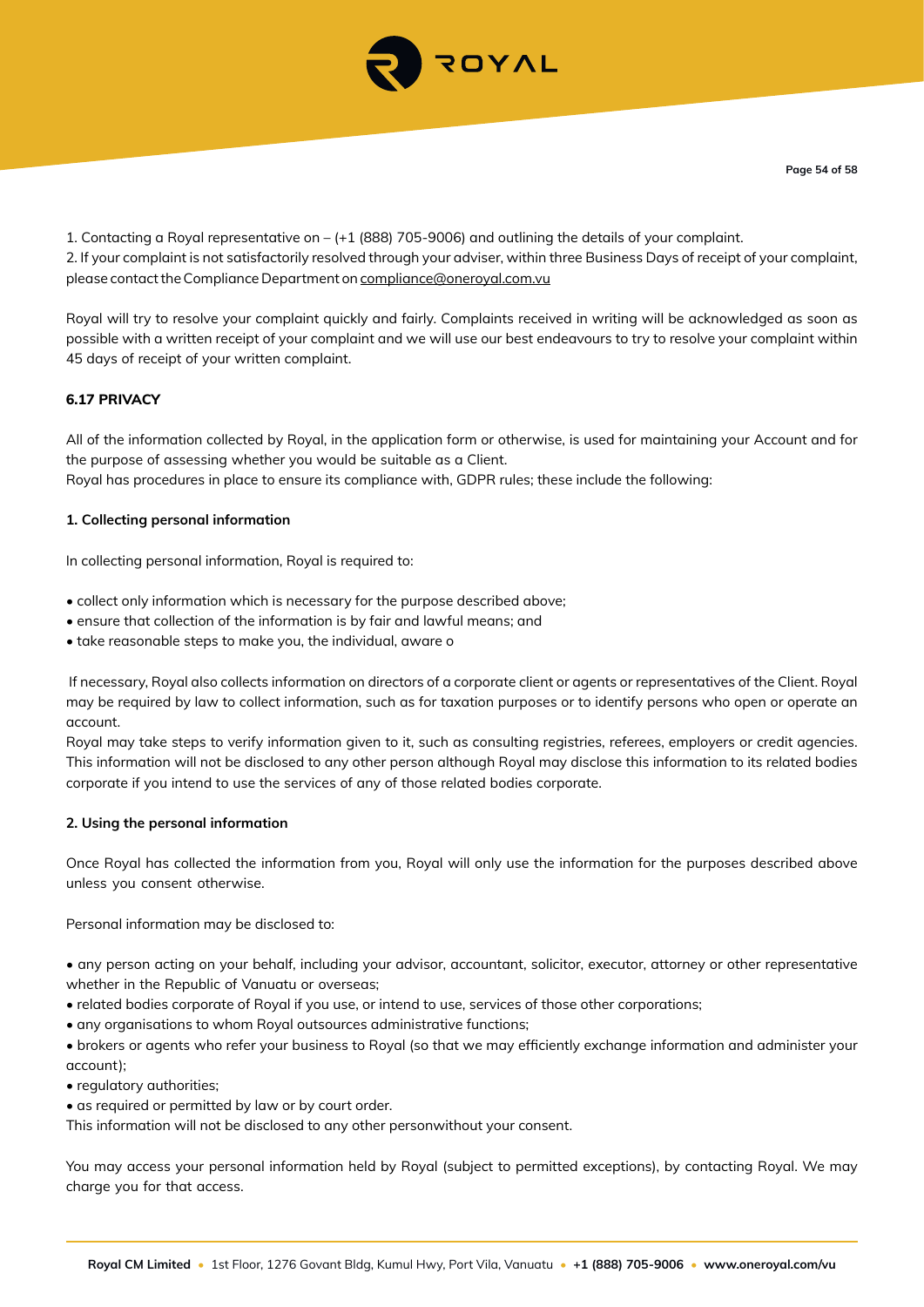

As Royal is obliged by law to take reasonable steps to ensure that the personal information used is accurate, up to date and complete, please inform us immediately if any of the information provided in this section changes.

#### **3. Retaining personal information**

Royal has implemented and maintains secure protection of all personal information obtained from misuse, loss, unauthorised access, modification or disclosure. The information will be destroyed or de-personalised if Royal no longer requires the information for the purpose referred to above. All of the information collected by Royal, in the application form or otherwise, is used for maintaining your Account and for the purpose of assessing whether you would be suitable as a Client. Royal has obligations under, and has procedures in place to ensure its compliance with GDPR rules.

## **SECTION 7 – GLOSSARY**

Account means your account with Royal established under the Account Terms, including all Transactions recorded in them, for using the Royal Electronic Trading Platform.

Account Currency is the currency that your Account is denominated in. This may be Australian dollars or U.S. dollars or any other currency permitted by Royal from time to time.

Account Terms means the terms of your Account with Royal for all of your Accounts by which you deal in Transactions (as amended from time to time). Variations or additional terms may be notified to you from time to time in accordance with your current Account Terms.

Account Value means the current value of your Account which is calculated by Royal by combining:

- the equivalent balance of your Account in the Royal client moneys trust account;
- indicative costs to Close (Transaction Fees, Finance Charges); and
- the values of Transactions not yet booked. This is also known as "Equity" or "Gross Liquidation Value" (GLV).

AML Laws means the Anti-Money Laundering and Counter Terrorism Financing laws and any related regulations, rules and instruments.

Ask means the price which Royal as the seller is willing to accept i.e., the price at which you can buy the Royal Contract. This is also known as the "buy price" or "offer price".

Australian Dollars or A\$ means the lawful currency of the Commonwealth of Australia.

Balance means the current value of your Trading Account in the Account Currency. This is calculated by Royal as the Balance of the account being the deposit, withdrawals and closed/ realised profit and loss and fees incurred. Balance does not include open trades, fees or charges. This is also known as "Cash".

Base Currency is the first currency quoted when requesting a quote for a Royal Contract, for example in the quote AUD/USD, the AUD is the Base Currency.

Base Rate means the rate nominated by Royal for this term from time to time, as notified to you (including through the online trading platform) or posted on its website.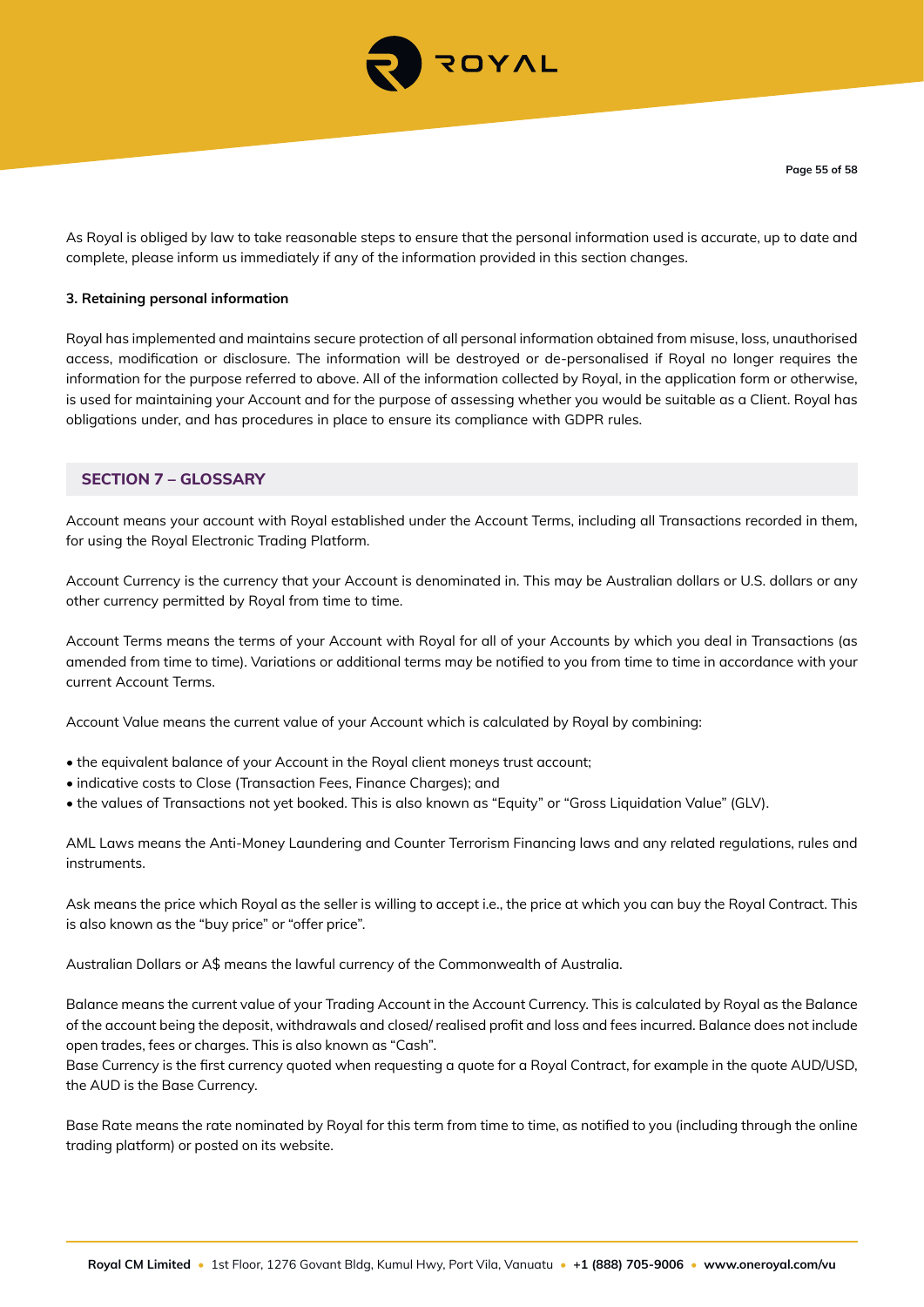

Bid means the price which Royal as the buyer is willing to accept i.e., the price at which you can sell the Royal Contract. This is also known as the "sell price".

Black Swan Event means an event or occurrence with reference to the Underlying Security which deviates beyond what is normally expected of a situation and that would be extremely difficult to predict and which has in the opinion of Royal has a material impact on the Royal Contract.

Business Day means a weekday which is not a gazetted public holiday in the Republic of Vanuatu.

Client refers to the person who has an Account with Royal.

Close Out, Closed Out and Closing Out in relation to a Transaction means discharging or satisfying the obligations of the Client and Royal under the transaction and this includes matching up the Transaction with a Transaction of the same kind under which the Client has assumed an offsetting opposite position.

Closing Date means the date on which the Royal Contract is agreed to be Closed Out, or earlier, if deemed to be Closed Out in accordance with the Account Terms.

Closing Value means the value determined by Royal by multiplying the number of your Royal Contracts by the price (or, if an index, the level) of the Royal Contract at the Closing Date.

Commodity Contract means a Royal Contract (issued by Royal) whose Underlying Security is a Commodity Transaction or Futures Contract.

Commodity Transaction means transaction to buy or sell a specific quantity of a described commodity or to make a payment calculated by reference to changes in the level of a commodity; today or at an agreed date in the future, whether or not it is physically settled or capable of being physically or cash settled, and includes an option for such a transaction.

Contract Value means the face value of the Royal Contract, and is calculated by Royal by multiplying the applicable price (or, if an index, the level) of the Royal Contract by the number of Royal Contracts.

Current Market Price is the Bid prices for the Royal Contracts, which may be a delayed price depending on whether you have subscribed for live pricing.

Finance Charge means a charge payable by you in respect of your Transaction in accordance with the Account Terms.

Free Equity means Free Margin or the value of funds that are available for opening and maintaining a position. It is calculated by Royal by subtracting from the Account Value the required Margin. Please remember that this is a value – no funds are held on deposit for you.

Futures Contract means an Exchange traded transaction to buy or sell a specific quantity of a described commodity or index to make a payment calculated by reference to changes in the level of an index or commodity, at an agreed date in the future, whether or not it is physically settled or capable of being physically or cash settled, and includes an option for such a transaction.

Hedge Counterparty means a person with whom Royal enters into a hedge contract to hedge Royal's exposure to Royal Contracts.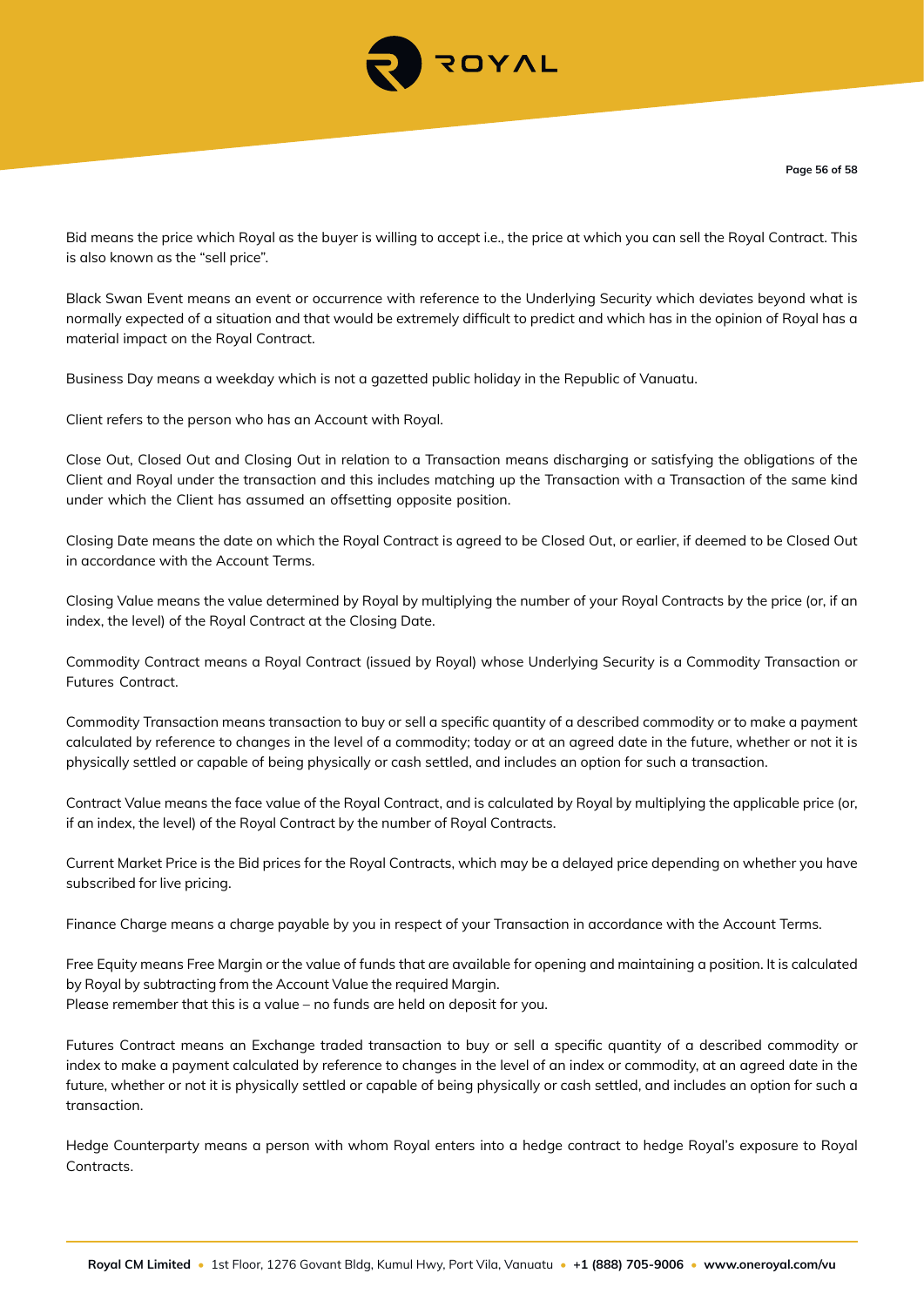

Index Contract means a Royal Contract whose Underlying Security is Futures Contract or an index comprised of securities of issuers listed on an Exchange, typically an index sponsored or promoted by an Exchange. The S&P™/ ASX 200™ is an example, so a S&P™/ ASX 200™ Share Index Contract is a Royal Contract whose Underlying Security is the S&P™/ ASX 200™ and the values are based on the index levels of the S&P ™/ ASX 200™. The index sponsor has no involvement in the Royal Contract.

Initial Margin means the amount which you are required to pay to Royal as the initial Margin for any Transaction which you propose to enter into.

Liquidation Level means the minimum Margin Cover allowable before there might be automatic Close Out of all or some of your Open Positions.

Margin means the amount of cash or other assets paid to Royal and credited to your Account as Margin

Margin Cover means the amount of Margin available for margin trading on your Account. It is calculated by Royal by subtracting from the Account Value: (i) the required Margin; and (ii) a percentage of the value of Open Positions.

Open Position means, at any time, a Transaction which has not been Closed Out or settled prior to the time agreed for settlement.

Order means any order placed by you to enter into a Transaction.

OTC means over-the-counter.

OTC contract means an over-the-counter contract for a financial product, including the Royal Contracts.

Share Contract means a Royal Contract whose Underlying Security is a financial product traded on an Exchange. This covers Exchange traded equities, units in listed funds, stapled securities, exchange traded funds (known as ETFs).

Spot means the theoretical Value Date for a Transaction two Business Days following the day on which the Transaction is entered into.

Trading Conditions means the operating rules and conditions for your trading on the Royal Electronic Trading Platform from time to time.

Transaction means any of the kinds of Royal Contracts which are traded under the Account Terms.

Transaction Fee means the fee or commission from time to time specified by Royal to be the amount payable by you to Royal in respect of each Transaction as set out in this PDS or as later varied in accordance with the Account Terms and this PDS. Underlying Security means the thing which is used as the basis for the calculations of prices for your Royal Contracts, in this case; shares, foreign exchange, indices, futures and commodities.

Value Date means the theoretical date of delivery if the Royal Contract could be settled by physical or deliverable settlement.

Royal means Royal CM Limited (CR No: 700284)